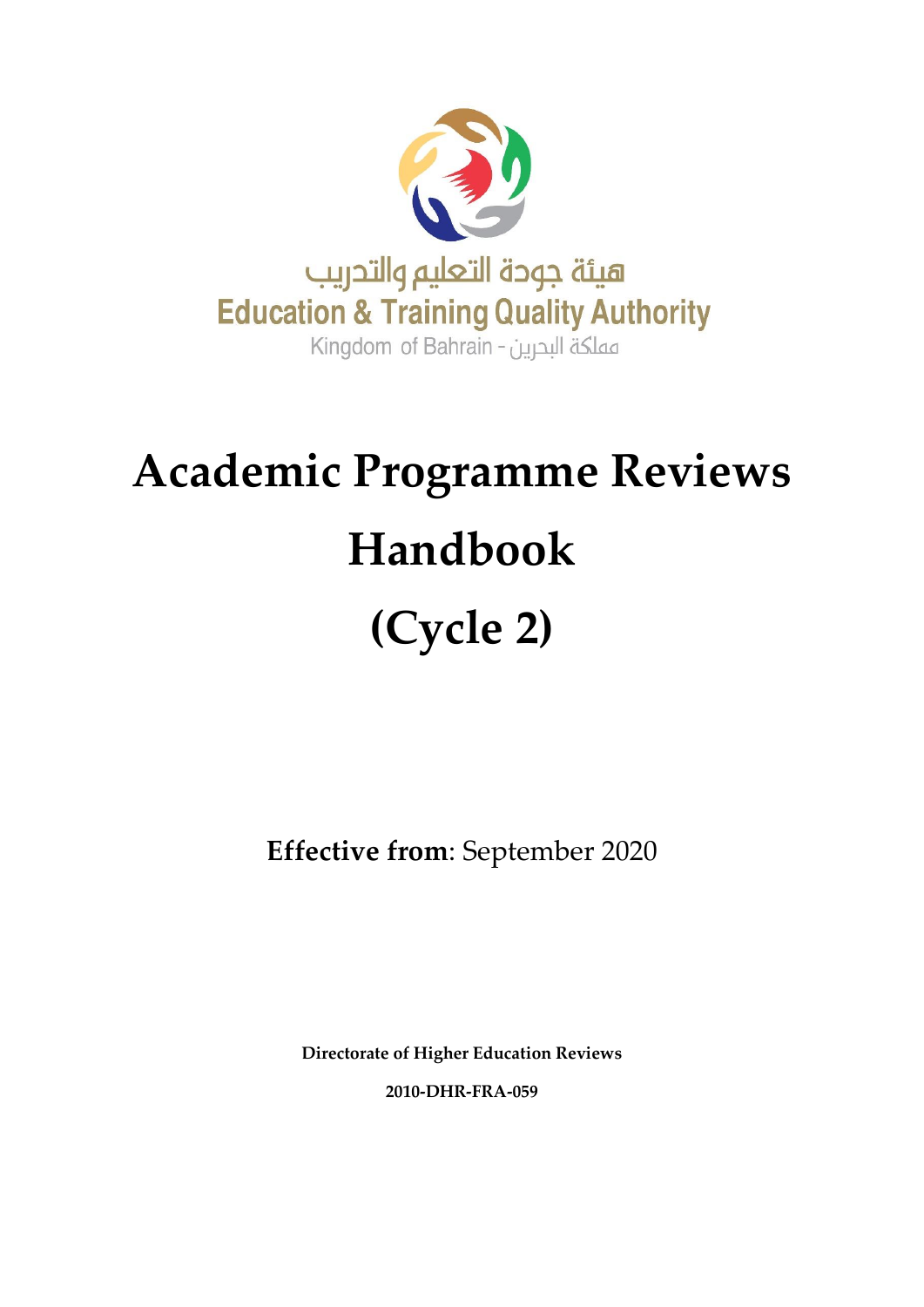# **Table of Contents**

| 1.1 BACKGROUND TO THE EDUCATION & TRAINING QUALITY AUTHORITY4 |
|---------------------------------------------------------------|
| 1.2 THE DIRECTORATE OF HIGHER EDUCATION REVIEWS4              |
|                                                               |
|                                                               |
| 2.1 OVERVIEW OF THE ACADEMIC PROGRAMME REVIEWS' FRAMEWORK6    |
| 2.2 STATEMENT OF PRINCIPLES THAT UNDERPIN THE REVIEW PROCESS7 |
|                                                               |
|                                                               |
|                                                               |
|                                                               |
|                                                               |
|                                                               |
|                                                               |
|                                                               |
|                                                               |
|                                                               |
|                                                               |
|                                                               |
|                                                               |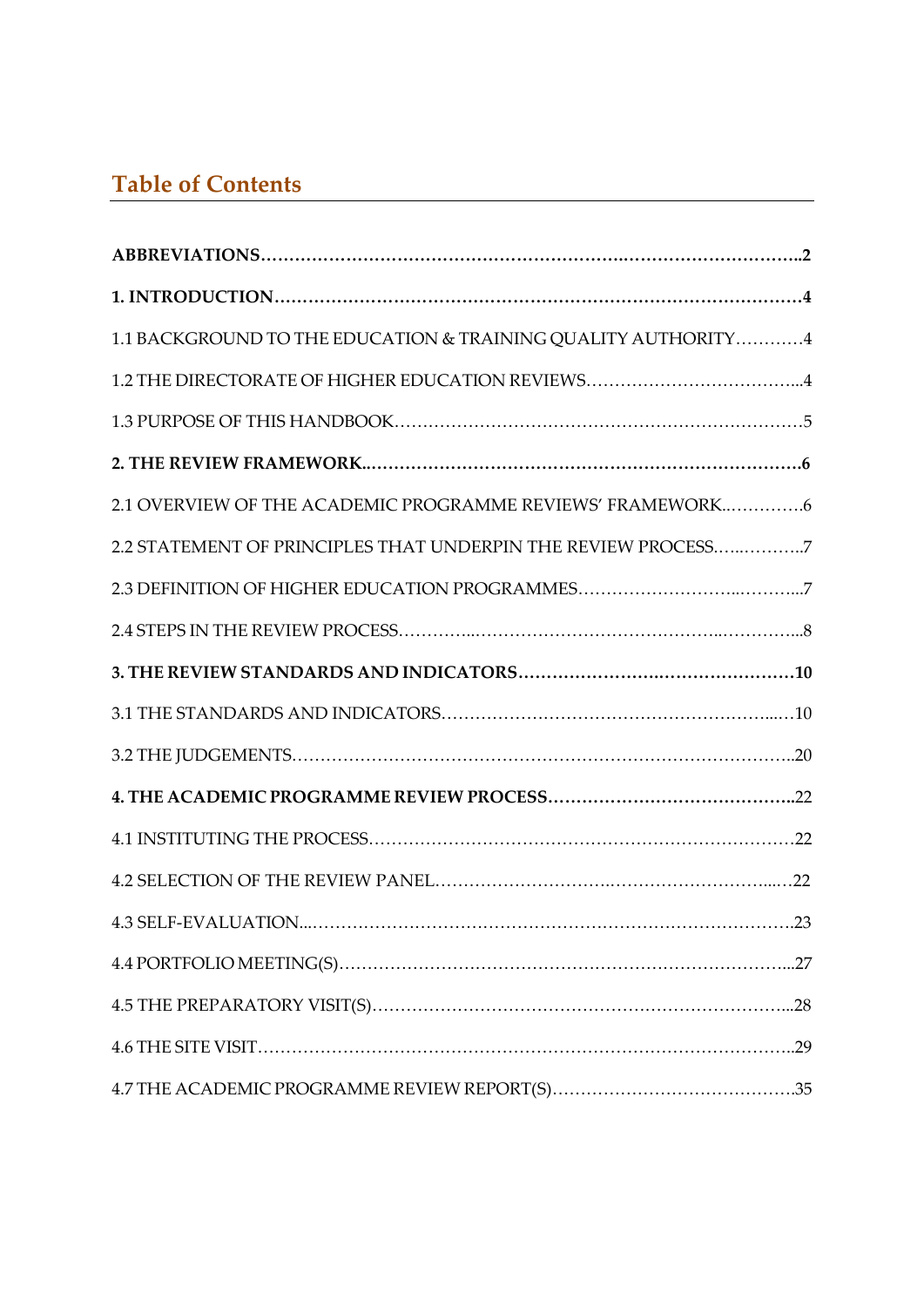| APPENDIX II: ACADEMIC PROGRAMME REVIEWS FRAMEWORK (CYCLE 2) -   |
|-----------------------------------------------------------------|
| APPENDIX III: ACADEMIC PROGRAMME REVIEWS FRAMEWORK (CYCLE 2) -  |
| APPENDIX IV: GUIDANCE AND TEMPLATES 1 AND 2 FOR PROGRAMME SELF- |
| APPENDIX V: GUIDANCE AND TEMPLATE FOR IMPROVEMENT PLAN52        |
|                                                                 |
|                                                                 |

*© Copyright Education & Training Quality Authority-Bahrain - 2020*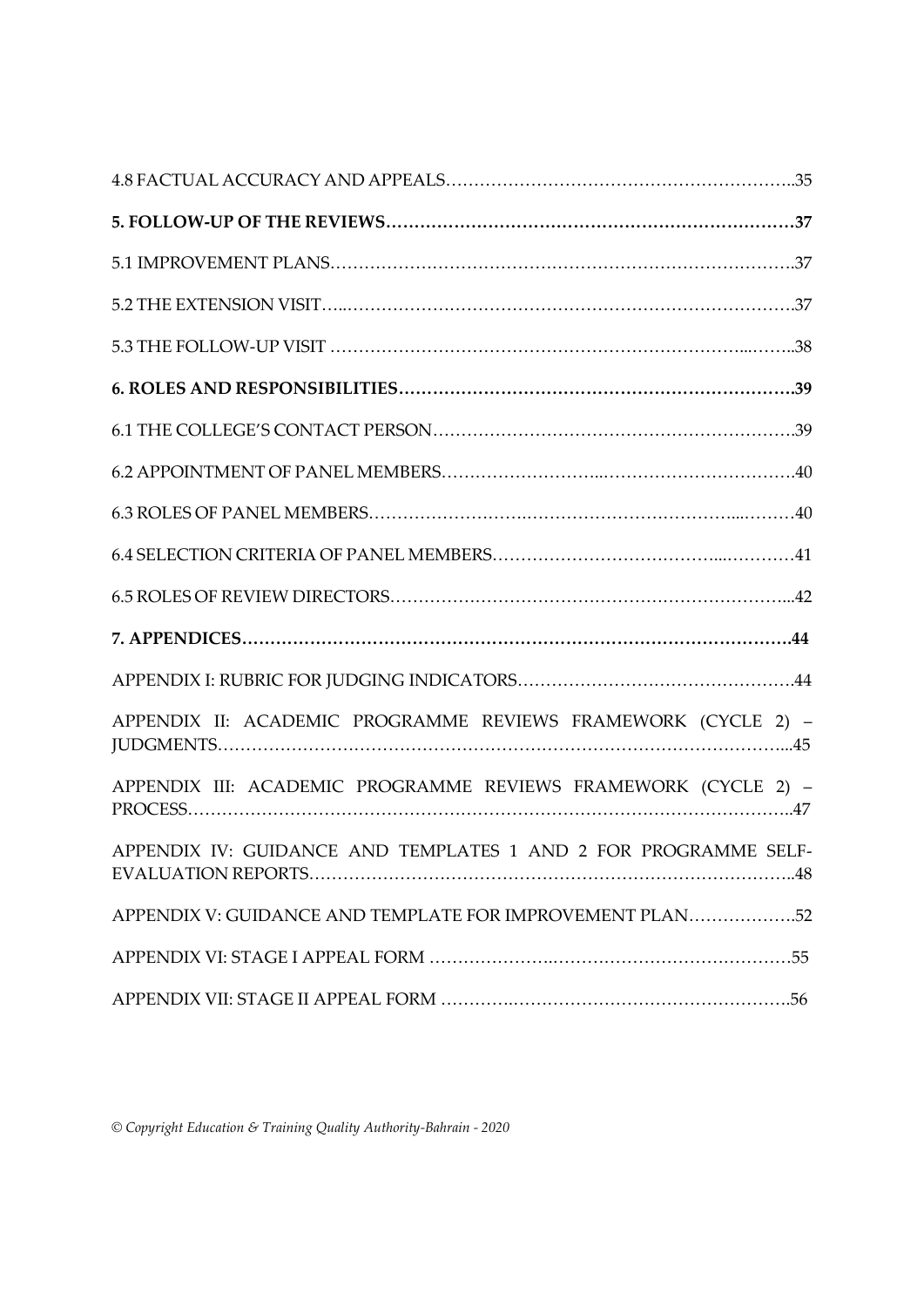# **ABBREVIATIONS**

<span id="page-3-0"></span>

| <b>APR</b>     | Academic Programme Review                                                |
|----------------|--------------------------------------------------------------------------|
| <b>APQC</b>    | American Productivity and Quality Control                                |
| <b>BQA</b>     | Education & Training Quality Authority                                   |
| <b>CBHE</b>    | Cross-Border Higher Education                                            |
| <b>DGS</b>     | Directorate of Government Schools Reviews                                |
| <b>DHR</b>     | Directorate of Higher Education Reviews                                  |
| <b>DPS</b>     | Directorate of Private Schools and Kindergartens Reviews                 |
| <b>DVR</b>     | Directorate of Vocational Reviews                                        |
| <b>ENQA</b>    | European Association for Quality Assurance in Higher Education           |
| <b>GDR</b>     | General Directorate of Education & Training Institutes Reviews           |
| <b>GPA</b>     | <b>Grade Point Average</b>                                               |
| <b>HEC</b>     | <b>Higher Education Council</b>                                          |
| <b>HEI</b>     | <b>Higher Education Institution</b>                                      |
| <b>INQAAHE</b> | International Network for Quality Assurance Agencies in Higher Education |
| IT             | <b>Information Technology</b>                                            |
| <b>MCQ</b>     | Multiple Choice Question                                                 |
| <b>NQF</b>     | National Qualifications Framework                                        |
| <b>OECD</b>    | Organisation for Economic Co-operation and Development                   |
| QAA            | Quality Assurance Agency for Higher Education                            |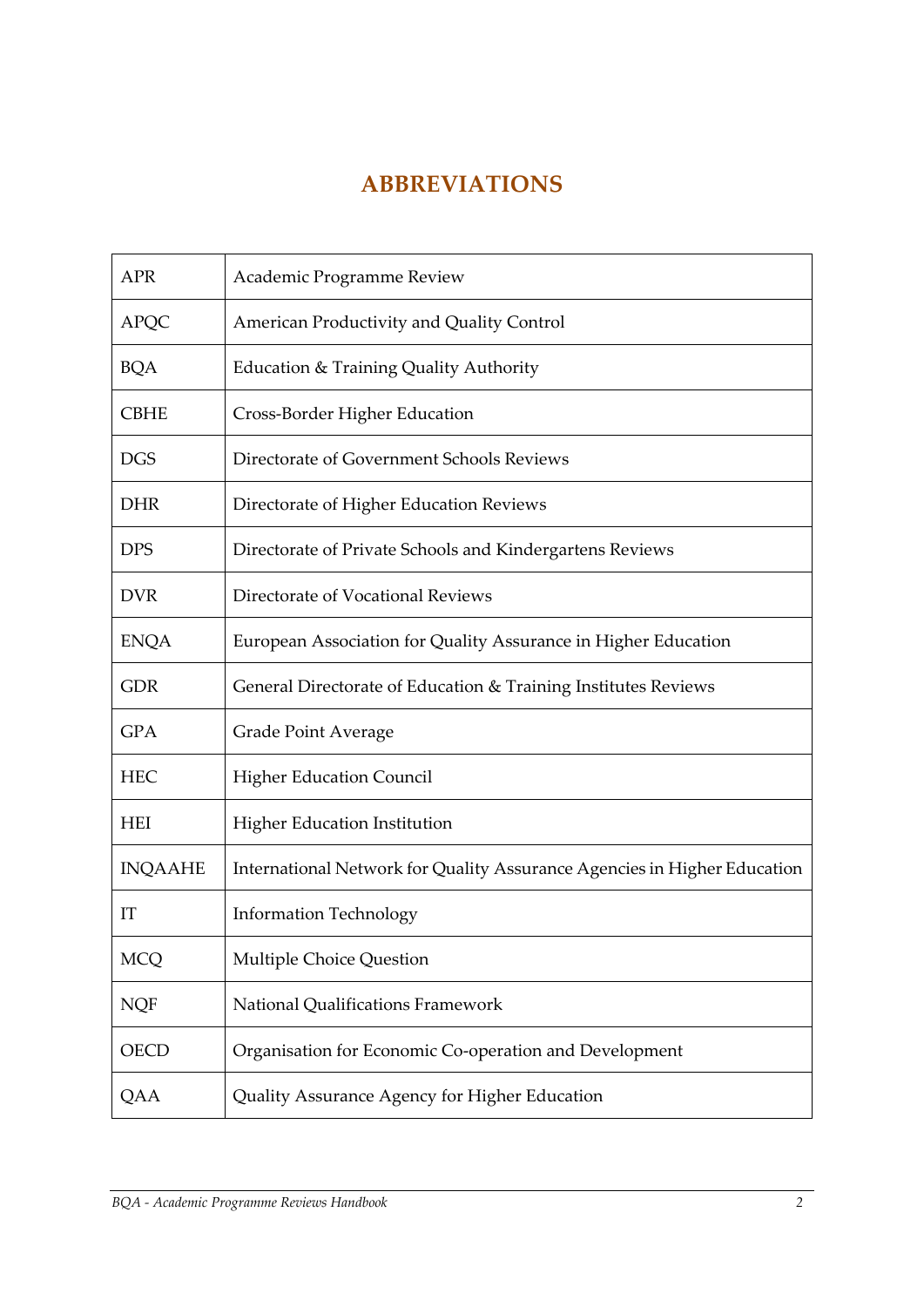| QAAP          | Quality Assurance and Accreditation Project                   |
|---------------|---------------------------------------------------------------|
| <b>RPL</b>    | Recognition of Prior Learning                                 |
| <b>SER</b>    | Self-Evaluation Report                                        |
| <b>SM</b>     | <b>Supporting Material</b>                                    |
| <b>UNESCO</b> | United Nations Economic, Scientific and Cultural Organisation |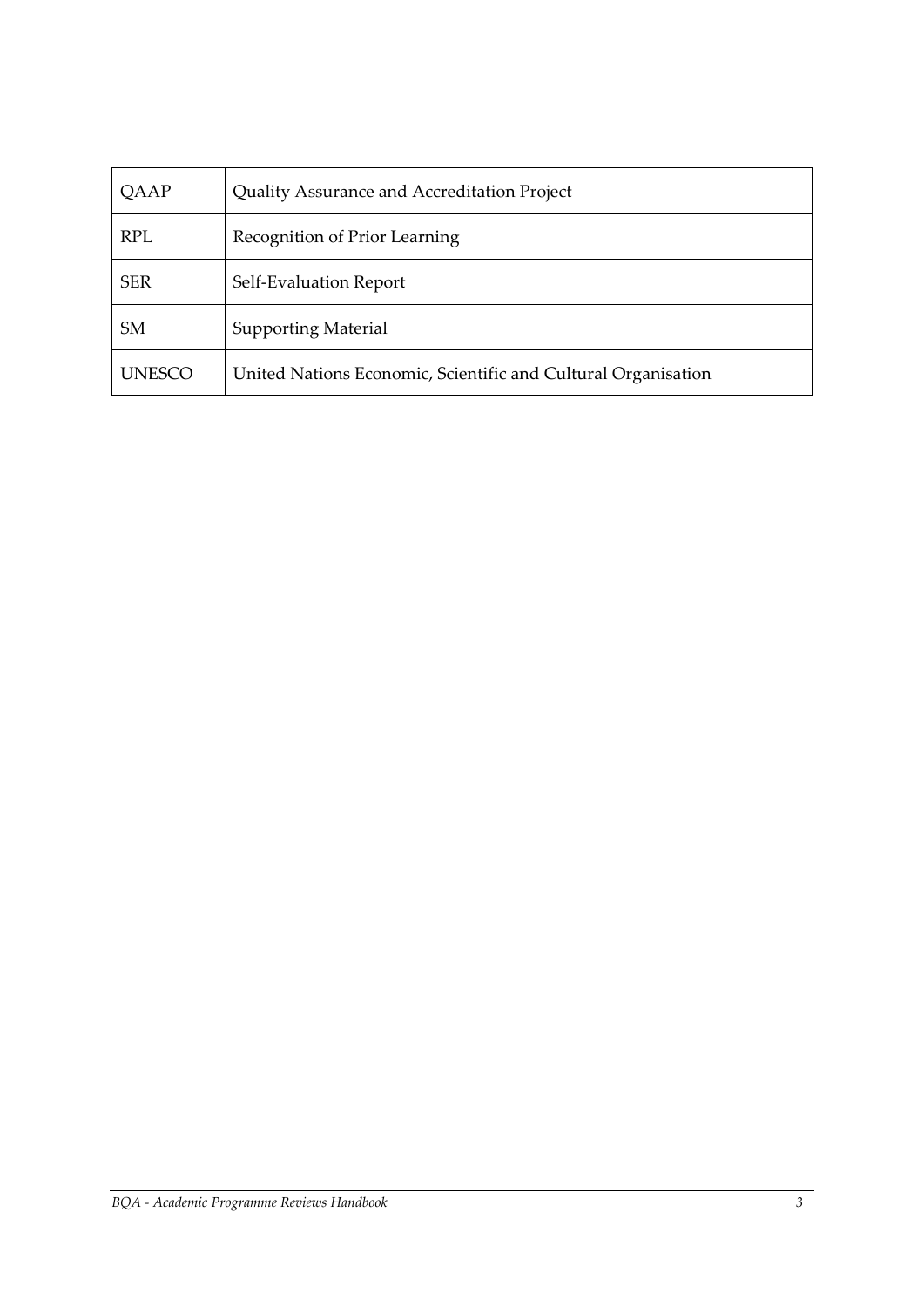# <span id="page-5-0"></span>**1. INTRODUCTION**

# <span id="page-5-1"></span>**1.1 BACKGROUND TO THE EDUCATION & TRAINING QUALITY AUTHORITY**

The Authority was established under the name of 'Education and Training Quality Assurance Authority' pursuant to the Royal Decree No. (32) of (2008) as an independent national authority governed and supervised by the Cabinet of Ministers of the Kingdom of Bahrain. It has been reorganized and renamed: the Education & Training Quality Authority (BQA) as per the Royal Decrees Numbers: (83) for the year (2012) and (74) for the year (2016). Under the Royal Decree of 2012, one of the BQA tasks is to ensure that the quality of education and training in the Kingdom meets the best international standards and practices, as it is entrusted with "reviewing the quality of the performance of educational and training institutions in the light of the guiding indicators they set", in accordance with the Economic Vision 2030 of the Kingdom of Bahrain, and the directions of the Government's work programme.

The BQA has three main core businesses, namely: the performance review of education and training institutions, conducted by the General Directorate of Education & Training Institutes Reviews (GDR); the management of the National Examinations and Qualifications Framework, by the General Directorate of National Qualifications Framework & Examinations. The GDR consists of four directorates: the Directorate of Government Schools Reviews (DGS), the Directorate of Private Schools and Kindergartens Reviews (DPS), the Directorate of Vocational Reviews (DVR), and the Directorate of Higher Education Reviews (DHR). The General Directorate of National Qualifications Framework & Examinations consists of the Directorate of National Framework Operations and the Directorate of National Examinations.

## <span id="page-5-2"></span>**1.2 THE DIRECTORATE OF HIGHER EDUCATION REVIEWS**

The BQA**,** through the DHR, carries out two types of reviews that are complementary. These are the Institutional Reviews, where the whole Institution is assessed according to specific Standards and Indicators, and the Academic Programme Reviews (APRs), where the quality of teaching, learning and academic standards are assessed in academic programmes within various Colleges according to specific Standards and Indicators. The DHR passes its judgements on both types of reviews.

The DHR completed Cycle 1 of the Institutional Reviews in 2013. Cycle 2 of Institutional Reviews commenced in the academic year 2018-2019 based on the Institutional Review Framework (Cycle 2) that was approved by the Council of Ministers Resolution No. (38) of 2015. With regards to the APRs (Cycle 1), this was divided into two phases. During phase 1, the review Indicators were applied to a limited number of academic programmes in different Colleges and this phase was completed in 2011. Phase 2 was conducted during the period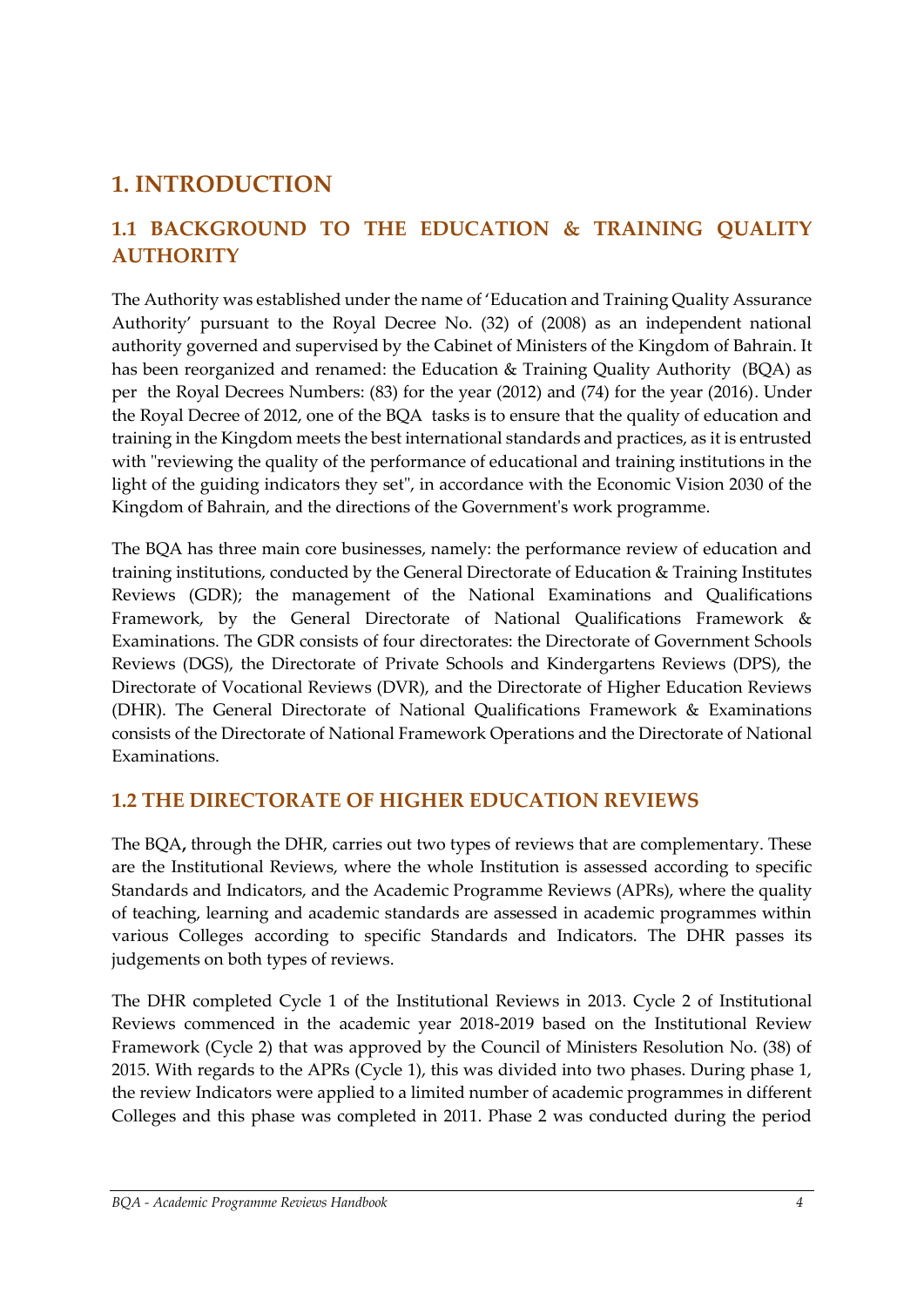from May 2012 to December 2017, with all academic programmes offered by Higher Education Institutions (HEIs) in the Kingdom of Bahrain being subjected to reviews. Cycle 2 of the programme reviews commenced in the academic year 2019-2020, following the approval of the revised APRs Framework (Cycle 2) by the Council of Ministers Resolution No.17 of 2019.

The five main objectives of the DHR are to:

- enhance the quality of higher education in Bahrain by conducting reviews of the quality assurance arrangements of HEIs in the Kingdom and identifying areas of improvement and areas of strength
- conduct programme reviews within higher education to ensure that the standards of the BQA review frameworks, which are aligned to international standards are being met
- ensure that there is public accountability of higher education providers, through the provision of an objective assessment of the quality of each provider and its programmes (*documented in Review Reports*) for use by parents, students, the Higher Education Council (HEC), and other relevant bodies
- promote quality assurance in higher education through (i) facilitating capacity development workshops and related activities; (ii) liaising with the HEC, industry, businesses and other stakeholders; and (iii) identifying good practice where it exists and disseminating it throughout the Bahraini higher education sector
- serve an advocacy role for Bahrain higher education within the Kingdom, the region and internationally.

# <span id="page-6-0"></span>**1.3 PURPOSE OF THIS HANDBOOK**

This handbook serves firstly as a guide for HEIs undergoing programme reviews as per the requirements of the DHR; secondly, it provides programme reviewers with information regarding their roles and responsibilities as they carry out reviews.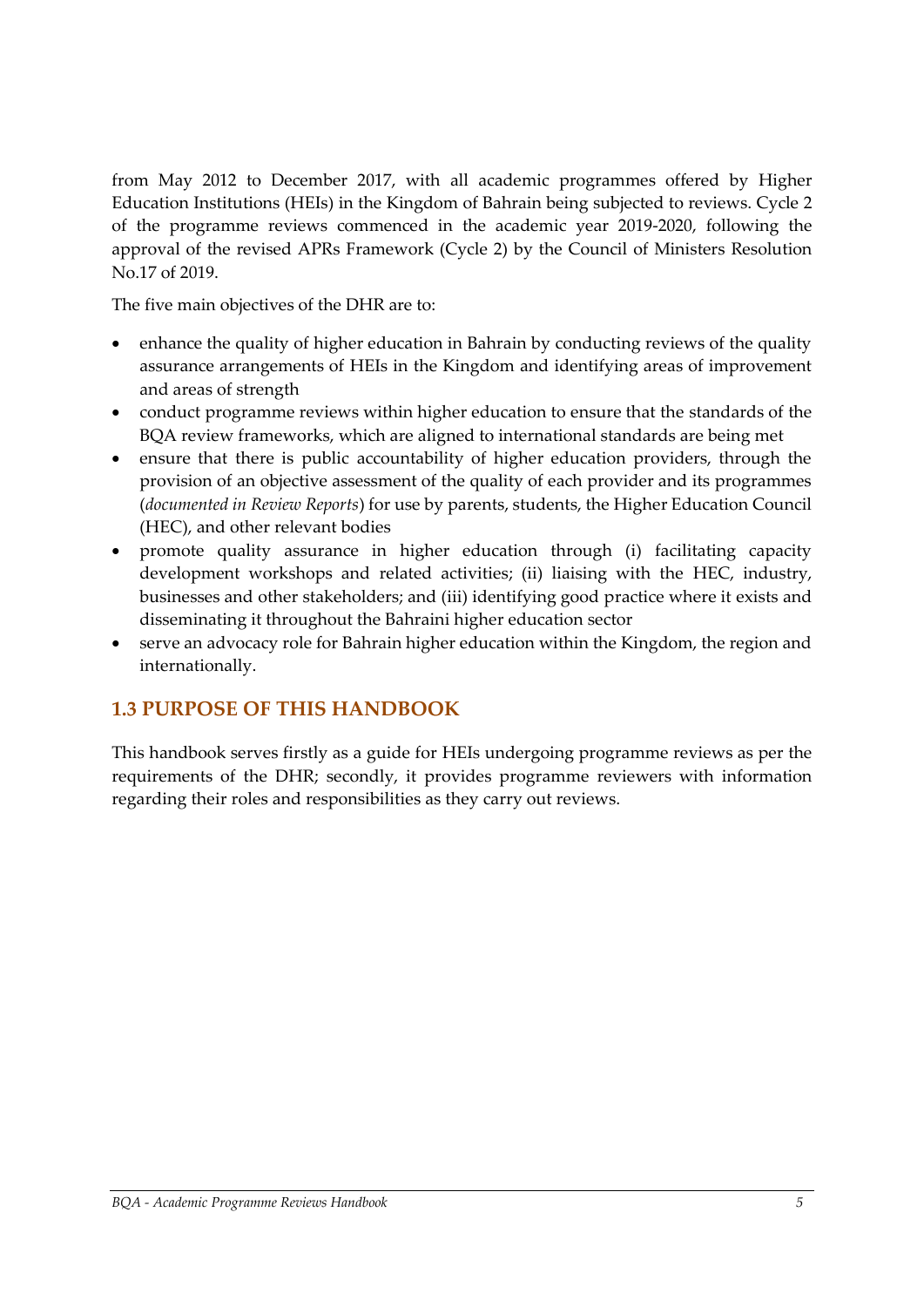# <span id="page-7-0"></span>**2. THE REVIEW FRAMEWORK**

# <span id="page-7-1"></span>**2.1 OVERVIEW OF THE ACADEMIC PROGRAMME REVIEWS' FRAMEWORK**

The APRs are specialised exercises, which focus on the academic standards of each programme amongst a set of learning programmes within a College in a particular disciplinary area, its delivery and quality assurance arrangements. Although the term 'College' is used for the purposes of this framework, the terms 'Faculty', 'School', (or any other terms) which refer to an entity that offers a higher education programme are used equivalently in the reviews. The scope of these reviews covers all taught and research programmes leading to a qualification at a Bachelor or Master or Doctorate level, including Cross-Border Higher Education (CBHE) programmes that are awarded by external bodies. Any foundation programme or provision may also be reviewed depending on how it is conceptualised by the Institution, for example, if it functions as an extended curriculum rather than a standalone programme.

Higher education programmes in Bahrain will be reviewed against each of the Standards and related Indicators set out in this section. The Standards include compliance with decisions of the HEC and its regulations. The Standards also cover the National Qualifications Framework (NQF) validation criteria, and therefore, the DHR review and the validation/revalidation of the programmes for the purpose of placement on the NQF will be carried out together, where applicable. Each Indicator includes 'What is expected of a programme offered in Bahrain?'. These expectations are intended to provide assistance in interpreting the Indicators. The Institution must comment on most if not all of these expectations in their self-evaluation and may choose to add their own practices, where applicable. Where the academic programme delivered is the qualification of another HEI outside the Kingdom of Bahrain that provides the curriculum and/or teaching or operates as a 'parent' Institution, the Institution must also clarify its compliance with the decisions of the HEC and its regulations and comment on the expectations which are specific to CBHE programmes. These expectations reflect and complement the expectations listed in the BQA Institutional Review Framework under Indicator 6 'Partnership, Memoranda and Cross-border Education'. These expectations are also aligned with the Criteria of CBHE of the International Network for Quality Assurance Agencies in Higher Education (INQAAHE) and the Guidelines for Quality Provision in CBHE, which were developed by the United Nations Economic, Scientific and Cultural Organisation (UNESCO) and the Organisation for Economic Co-operation and Development (OECD), known as the UNESCO/OECD Guidelines.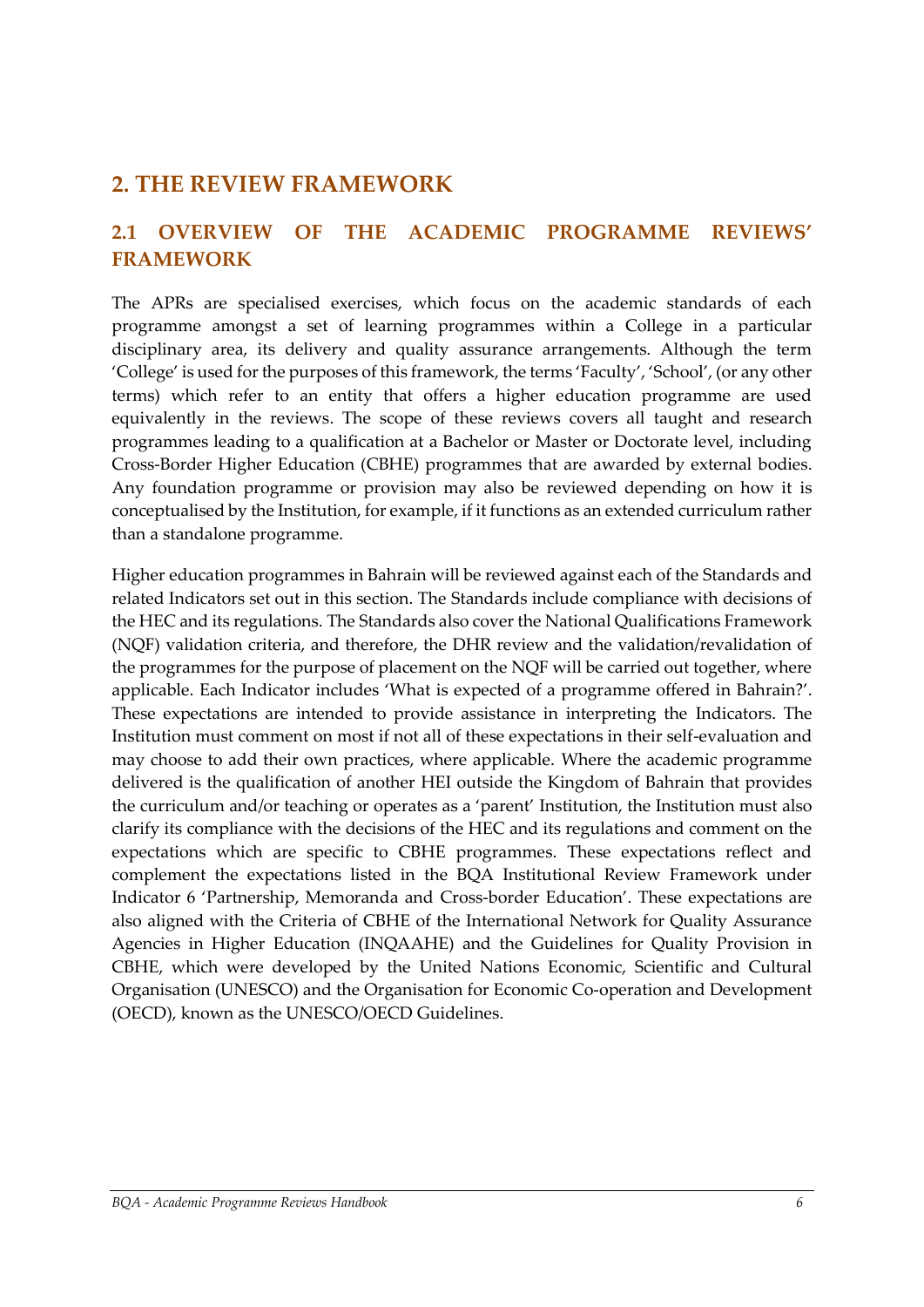# <span id="page-8-0"></span>**2.2 STATEMENT OF PRINCIPLES THAT UNDERPIN THE PROGRAMME REVIEW PROCESS**

The design and conduct of APRs are guided by eight principles drawn from key sources worldwide. These sources include the INQAAHE, and the European Standards and Guidelines published by the European Association for Quality Assurance in Higher Education (ENQA).

#### **The eight principles are:**

- HEIs providing award-bearing programmes are responsible for the quality of the programmes and the academic standards of the academic awards.
- Academic programmes need to demonstrate relevance and gain deserved recognition in the region and internationally.
- The review is a continuing process with internal elements that include a Self-Evaluation Report (SER) and external elements (such as an actual or virtual site visit conducted by a peer review panel, the members of which can be local, regional or international), resulting in a written report and a follow-up of improvement plans, which together serve to inform and support the programme's continuing improvement. In virtual site visits, interviews are conducted through Microsoft Teams or Zoom, or any other agreed upon application whereas the physical facilities and resources of the programme are examined through a demonstration video(s), and all the requested documents and evidences are submitted electronically. However, in some cases, an actual site visit tour of the institution's facilities may be conducted by a member of the review panel and/or representatives of the DHR.
- The processes of review and continuing improvement are enhanced when HEIs engage their stakeholders (those individuals, groups and organisations that have a legitimate interest in the quality of learning programmes and their graduates).
- Criteria for formal decisions are clear and applied consistently.
- Evaluation looks at the clarity of the stated programme aims, intended learning outcomes and takes into consideration the mission of the Institution.
- Review processes and the derived outcomes are evidence-based and conducted with openness and transparency.
- The peer review plays a key part in evaluating information, conducting analyses and conversations with HEIs and other stakeholders in order to reach evidence-based conclusions.

# <span id="page-8-1"></span>**2.3 DEFINITION OF HIGHER EDUCATION PROGRAMMES**

For the purpose of APRs, an academic programme is defined as 'one which admits students who, on successful completion, receive an academic qualification'. APRs apply to all academic programmes at Bachelor, Master and Doctorate levels in all HEIs as well as foundation programmes where appropriate. Where programmes are studied in more than one Institution, the whole programme is included in the review.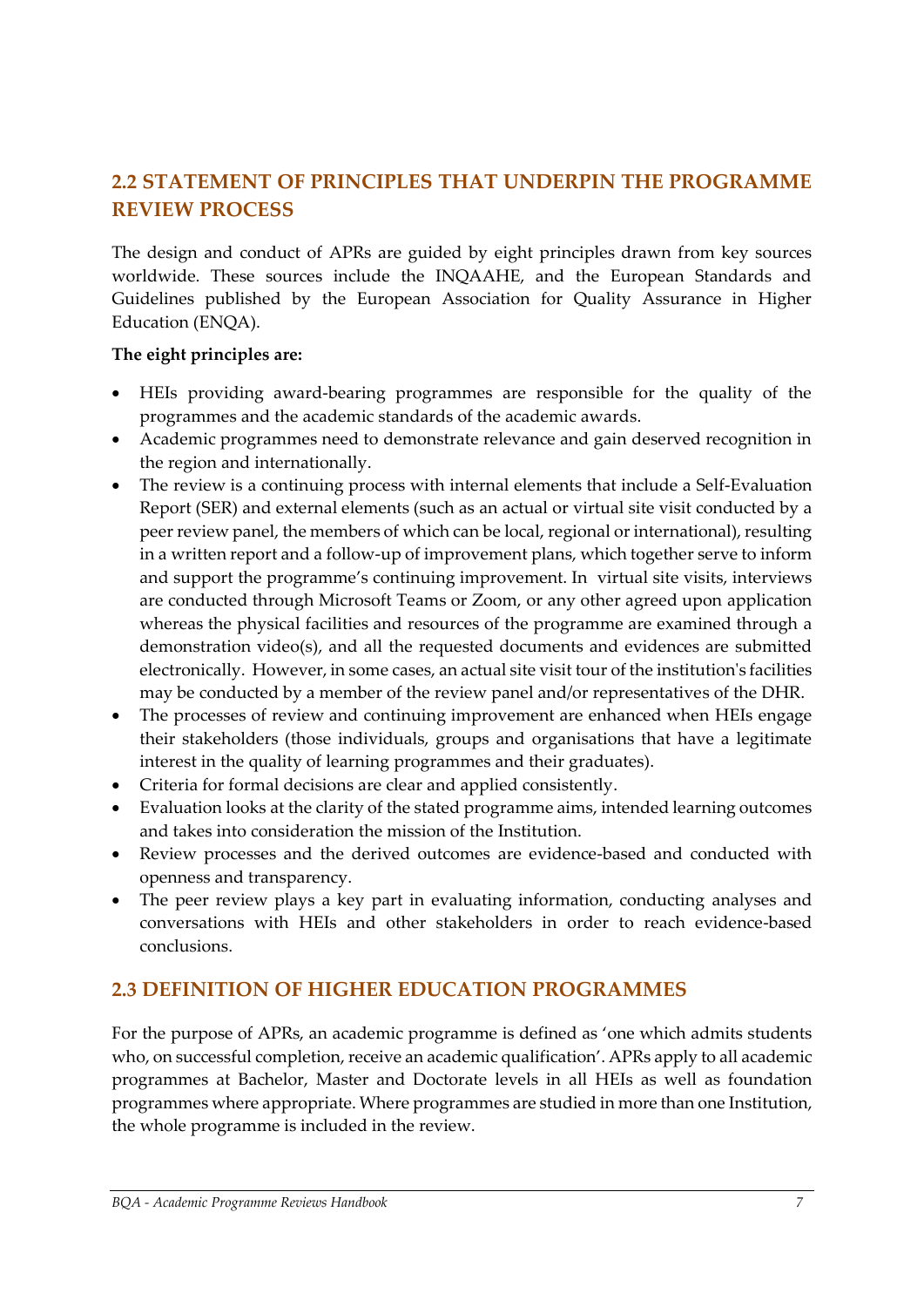## <span id="page-9-0"></span>**2.4 STEPS IN THE REVIEW PROCESS**

As stated earlier, one of the main activities of the DHR of the BQA is the review of programmes within HEIs, to ensure that international standards are being met. The DHR will notify the HEIs that their programmes will be subjected to reviews and will prepare a schedule of reviews that is approved by the BQA. The review cycle starts with the HEIs being notified of the intended review dates. Each Institution submits the SER(s) and supporting materials (SMs) for each of its offerings, at least, two months before the scheduled Virtual Site Visit. The APR process include the following:

- a Virtual Site Visit that may include all the programmes offered by the College at the same time
- a Review Report for each programme, published by the BQA, that contains an overall judgement
- the College's submission of an improvement plan in response to the Review Report
- an Extension or Follow-up Visit for programmes receiving 'Limited Confidence' or 'No Confidence' judgements.

The detailed activities and typical timelines for the review process are given in Table 1 below.

| Activity                                                                                                                                                                                                                                                                                             | Undertaken by                                                                                                                                                                                        | Timeline                                               |
|------------------------------------------------------------------------------------------------------------------------------------------------------------------------------------------------------------------------------------------------------------------------------------------------------|------------------------------------------------------------------------------------------------------------------------------------------------------------------------------------------------------|--------------------------------------------------------|
| <b>Pre-Virtual Site Visit</b>                                                                                                                                                                                                                                                                        |                                                                                                                                                                                                      |                                                        |
| Informing HEIs about<br><b>Review Dates</b>                                                                                                                                                                                                                                                          | <b>DHR</b> Director<br>⋗                                                                                                                                                                             | 20 to 24 weeks before the<br>Virtual Site Visit        |
| Conducting Self-evaluation<br>Workshops                                                                                                                                                                                                                                                              | <b>DHR</b> Director<br>⋗<br><b>Review Directors</b><br>⋗                                                                                                                                             | 20 to 24 weeks before the<br>Virtual Site Visit        |
| <b>Appointing Review Panels</b><br>Panel members<br>$\Omega$<br>selection<br>Panel members<br>$\Omega$<br>approval by Chief<br>Executive<br>Panel members<br>$\bigcirc$<br>approval by the<br>Institution<br>Inviting panel members<br>Signing 'No Conflict of<br><b>Interest' Declaration Forms</b> | <b>Chief Executive</b><br>➤<br><b>General Director</b><br>⋗<br><b>DHR</b> Director<br>⋗<br><b>Review Directors</b><br>⋗<br><b>Quality Specialists</b><br>⋗<br><b>HEIs</b><br>⋗<br>Panel members<br>⋗ | 12 to 16 weeks before the<br>Virtual Site Visit        |
| Initiating logistic<br>$\bullet$<br>arrangements (Travel/<br>accommodation                                                                                                                                                                                                                           | <b>DHR Liaison Assistant</b><br>↘                                                                                                                                                                    | 12 to 16 weeks before the<br><b>Virtual Site Visit</b> |

**Table 1**: Activities and typical timelines for the review process in the APRs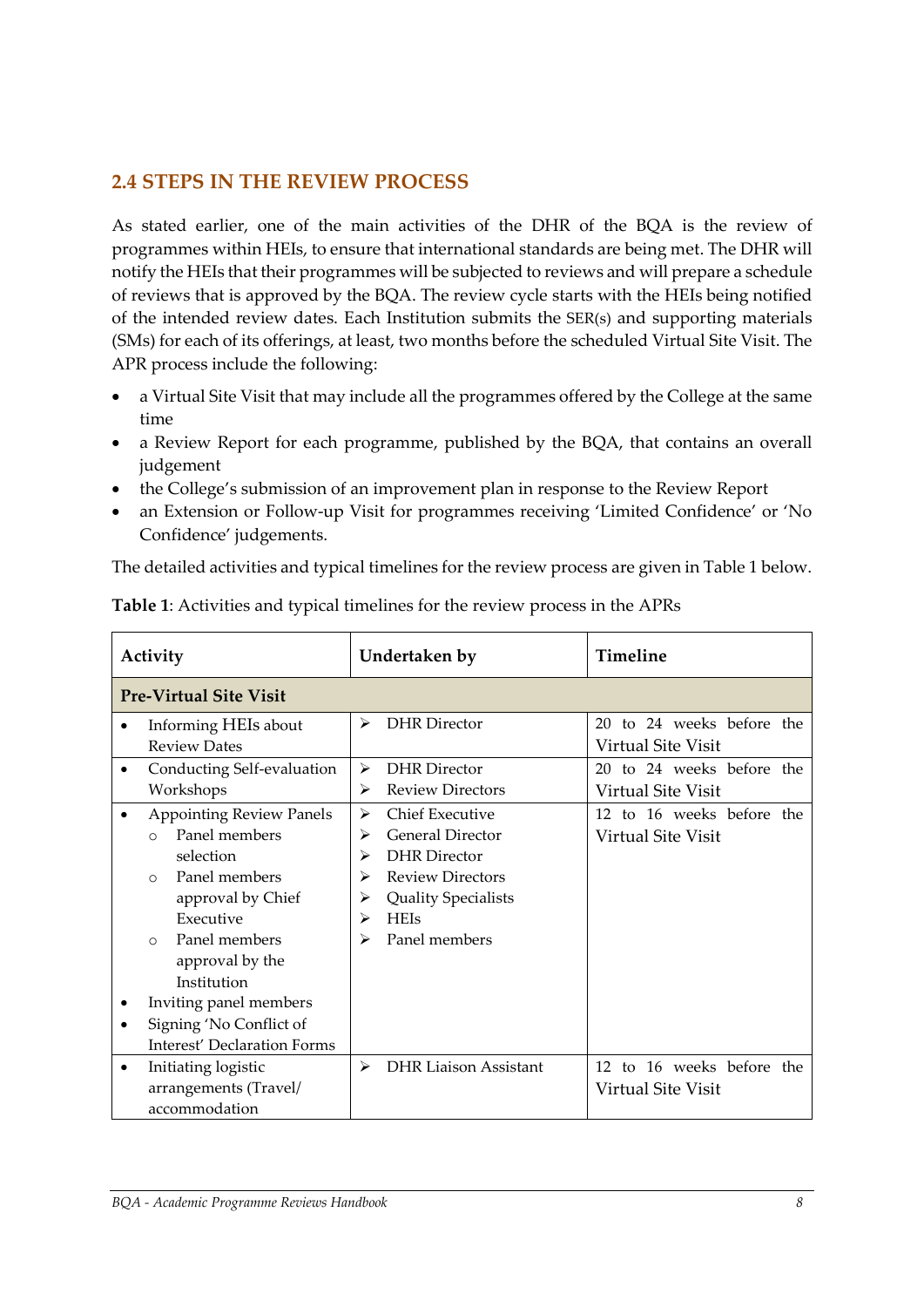| arrangements for panel                      |                                        |                                 |
|---------------------------------------------|----------------------------------------|---------------------------------|
| members)                                    |                                        |                                 |
| Submission of SERs and<br>$\bullet$         | <b>HEIs</b><br>$\blacktriangleright$   | 12 to 16 weeks before the       |
| <b>SM<sub>s</sub></b>                       |                                        | <b>Virtual Site Visit</b>       |
| Sending SER and SMs to<br>$\bullet$         | Quality Specialists<br>➤               | 10 to 14 weeks before the       |
| panel members                               |                                        | <b>Virtual Site Visit</b>       |
| Submission of Preliminary<br>$\bullet$      | Panel members<br>$\blacktriangleright$ | 6 to 7 weeks before the Virtual |
| Report on SER and SMs                       |                                        | <b>Site Visit</b>               |
| Identification of extra<br>$\bullet$        |                                        |                                 |
| evidence needed and                         |                                        |                                 |
| people to meet                              |                                        |                                 |
| Conducting Portfolio<br>$\bullet$           | Panel members<br>➤                     | 4 to 5 weeks before the Virtual |
| meetings (teleconference)                   | <b>Review Directors</b><br>⋗           | <b>Site Visit</b>               |
|                                             | <b>Quality Specialists</b><br>➤        |                                 |
| <b>Conducting Preparatory</b>               | <b>Review Directors</b><br>⋗           | 3 to 4 weeks before the Virtual |
| meeting(s) (extra evidence,                 | <b>Quality Specialists</b><br>➤        | <b>Site Visit</b>               |
| review schedule, briefings                  | <b>HEIs</b><br>⋗                       |                                 |
| etc.)                                       |                                        |                                 |
| Submission of extra                         | <b>HEIs</b><br>↘                       | 2 weeks before the Virtual      |
| evidence and names of                       |                                        | <b>Site Visit</b>               |
| interviewees                                |                                        |                                 |
| <b>Finalizing Virtual Site</b><br>$\bullet$ | <b>Review Directors</b><br>➤           | 1 week before the Virtual Site  |
| Visit schedules and                         | <b>Quality Specialists</b><br>≻        | <b>Visit</b>                    |
| preparations                                |                                        |                                 |
| <b>The Virtual Site Visit</b>               |                                        |                                 |

**The duration of the Virtual Site Visit ranges from 3-5 days depending on the number of programmes to be reviewed within each College and may include an actual tour of the HEI facilities. as well as joint interview sessions with the Directorate of National Framework Operations.**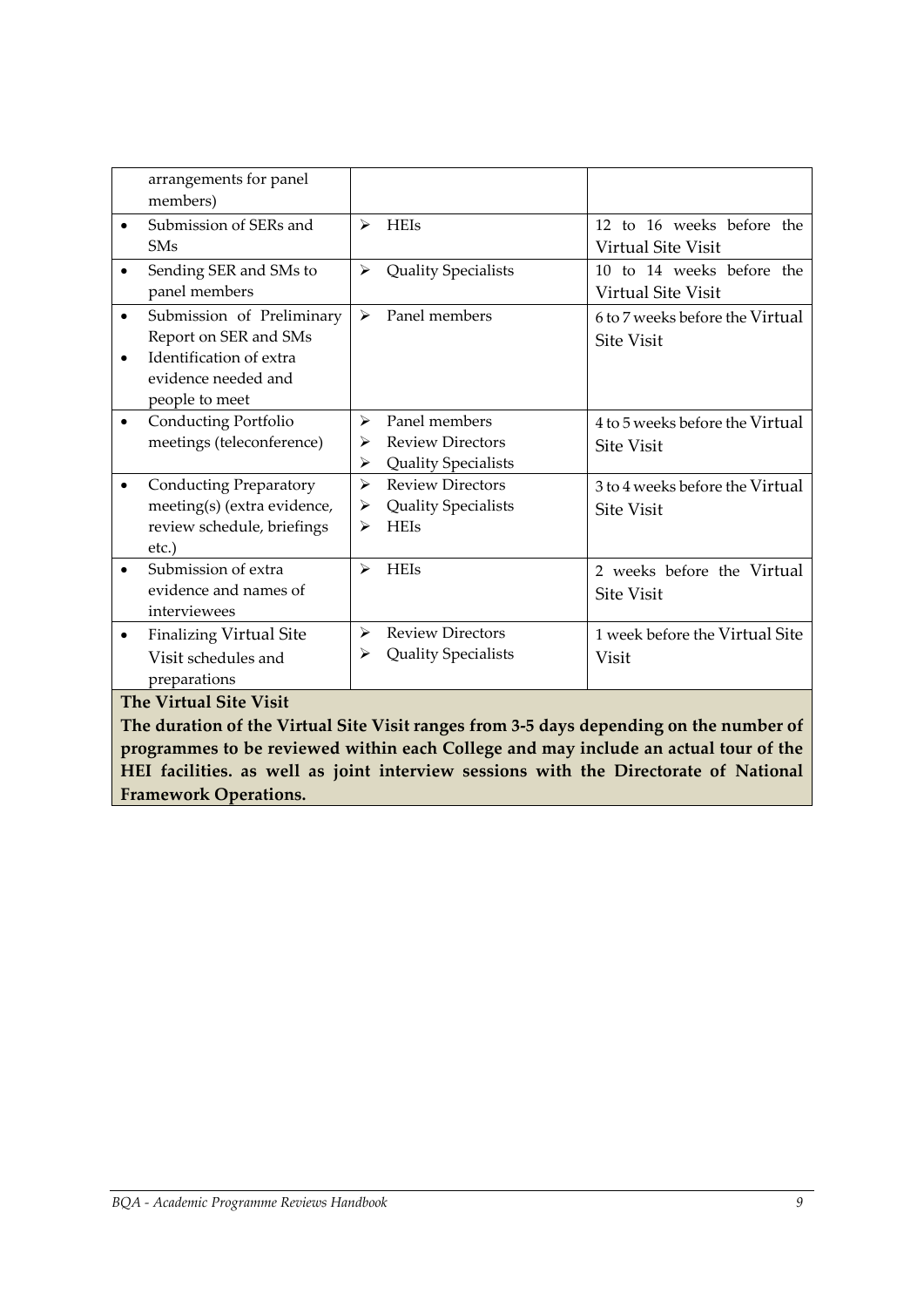# <span id="page-11-0"></span>**3. THE REVIEW STANDARDS AND INDICATORS**

The review framework, based on the four main Standards and 21 Indicators discussed below, is applicable to all academic fields, and HEIs. It will form the basis for the self-evaluation, the site-visit by peer reviewers and the Review Reports.

# <span id="page-11-1"></span>**3.1 THE STANDARDS AND INDICATORS**

# **Standard 1: The Learning Programme**

*The programme demonstrates fitness for purpose in terms of mission, relevance, curriculum, pedagogy, intended learning outcomes and assessment.*

#### *Indicator 1.1: The Academic Planning Framework*

*There is a clear academic planning framework for the programme, reflected in clear aims which relate to the mission and strategic goals of the Institution and the College.*

- There is a clear planning process to ensure that the programme is relevant, fit for purpose, and complies with existing regulations (e.g. license approval and occupational standards, where applicable).
- Potential risks, especially those related to the quality of the programme, its delivery and academic standards, are regularly identified and effectively dealt with.
- The programme adheres to the NQF's qualification design requirements as well as the related mapping and confirmation processes.
- The programme/qualification's title is concise and indicative of the qualification's type and content and is accurately documented on the certificates, programme description documents and the university's website.
- The programme has clear and appropriate aims that are regularly revised in consultation with the relevant stakeholders.
- The programme aims contribute to the achievement of the College and Institution missions and strategic goals, including those related to scientific research (especially in the case of research programmes).

In case of a CBHE programme, the following also applies:

• In addition to licensing by the HEC, there must be a valid binding agreement between the Institution operating in Bahrain and the other Institution(s) in relation to the programme, whereby this agreement is regularly monitored and revised to ensure its effectiveness and that the institutions meet their obligations.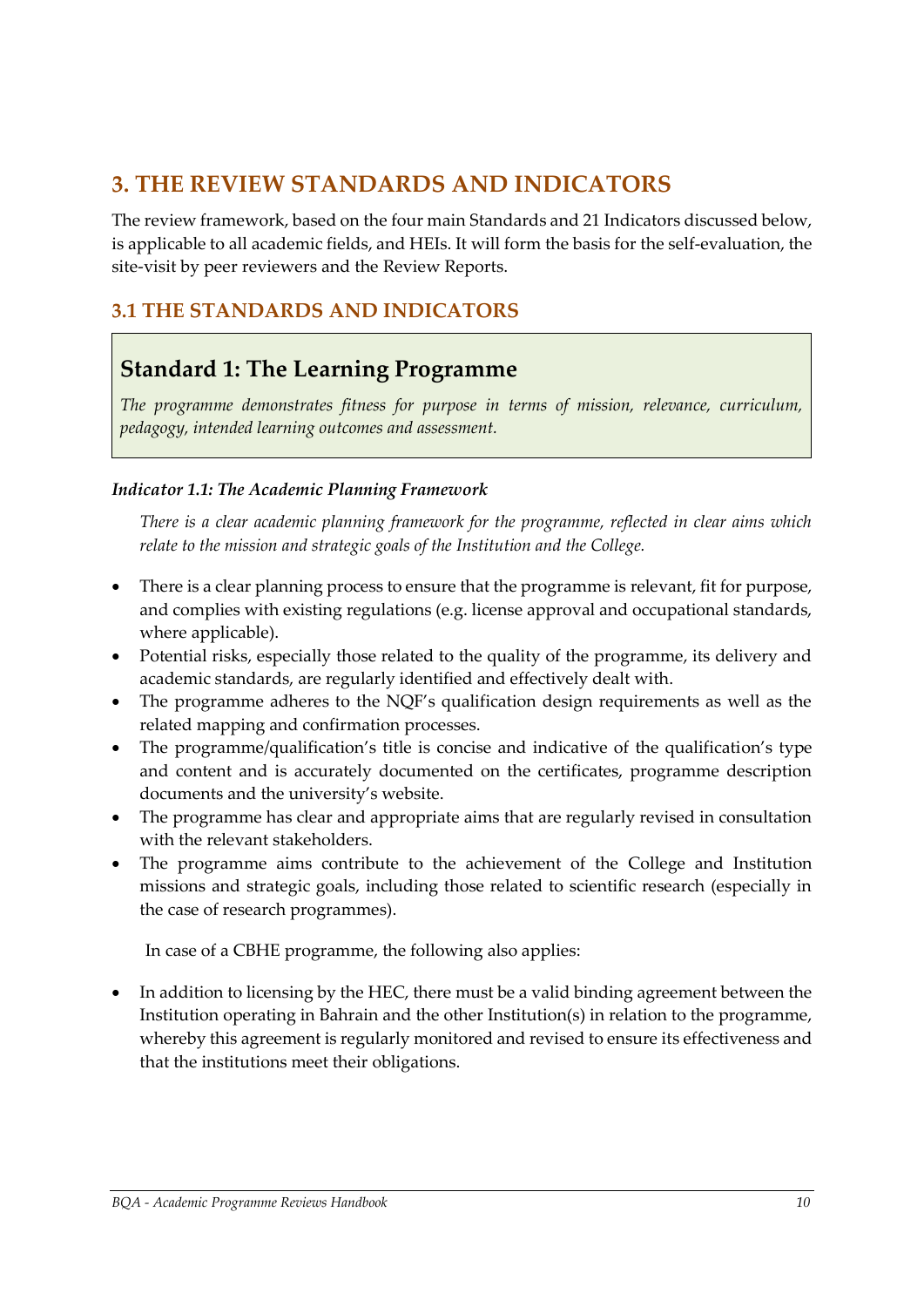- The agreement states clearly the nature and mode of delivery of the CBHE programme (i.e. franchise, twinning, double/joint degree, validation, etc.), as well as the courses or programme elements that will be taught and examined by each Institution.
- The agreement specifies the title of the degree and the name/s of the Institution(s) that will be on the student's testamur and ensures the recognition of the programme in Bahrain and/or the country of the parent Institution.
- The agreement specifies which Institution's rules and policies will be applied in terms of teaching and learning, assessment, student admission, support, staffing, etc.
- The agreement specifies in detail the roles and responsibilities of the two institutions in terms of academic planning, maintenance of academic standards, staff capacity building and research, to ensure that the programme is of comparable quality.
- The Institution must provide clear, complete and up-to-date information about the offered CBHE programme and its characteristics.

#### *Indicator 1.2: Graduate Attributes & Intended Learning Outcomes*

*Graduate attributes are clearly stated in terms of intended learning outcomes for the programme and for each course and these are appropriate for the level of the degree and meet the NQF requirements.*

- There are generic graduate attributes that are defined at an Institutional level and embedded within the programme in terms of intended learning outcomes.
- The programme intended learning outcomes are clearly stated and linked to programme aims and are appropriate for its type and level.
- The programme intended learning outcomes are appropriately written (measurable) and meet the NQF requirements and international norms through benchmarking.
- The course intended learning outcomes are appropriate for the level of the courses and their contents, and there are mechanisms employed to ensure their appropriateness (NQF, benchmarking, etc.).
- The course intended learning outcomes are appropriately mapped to the programme intended learning outcomes.
- The learning outcomes required for the research components of the research-based programme are consistent with the required learning outcomes of the programme.

#### *Indicator 1.3: The Curriculum Content*

*The curriculum is organised to provide academic progression of learning complexity guided by the NQF levels and credits, and it illustrates a balance between knowledge and skills, as well as theory and practice, and meets the norms and standards of the particular academic discipline.*

• The study plan is organised to show appropriate progression year-on-year or course-bycourse in terms of NQF levels and credits, with an appropriate list of pre-requisites and suitable student workload.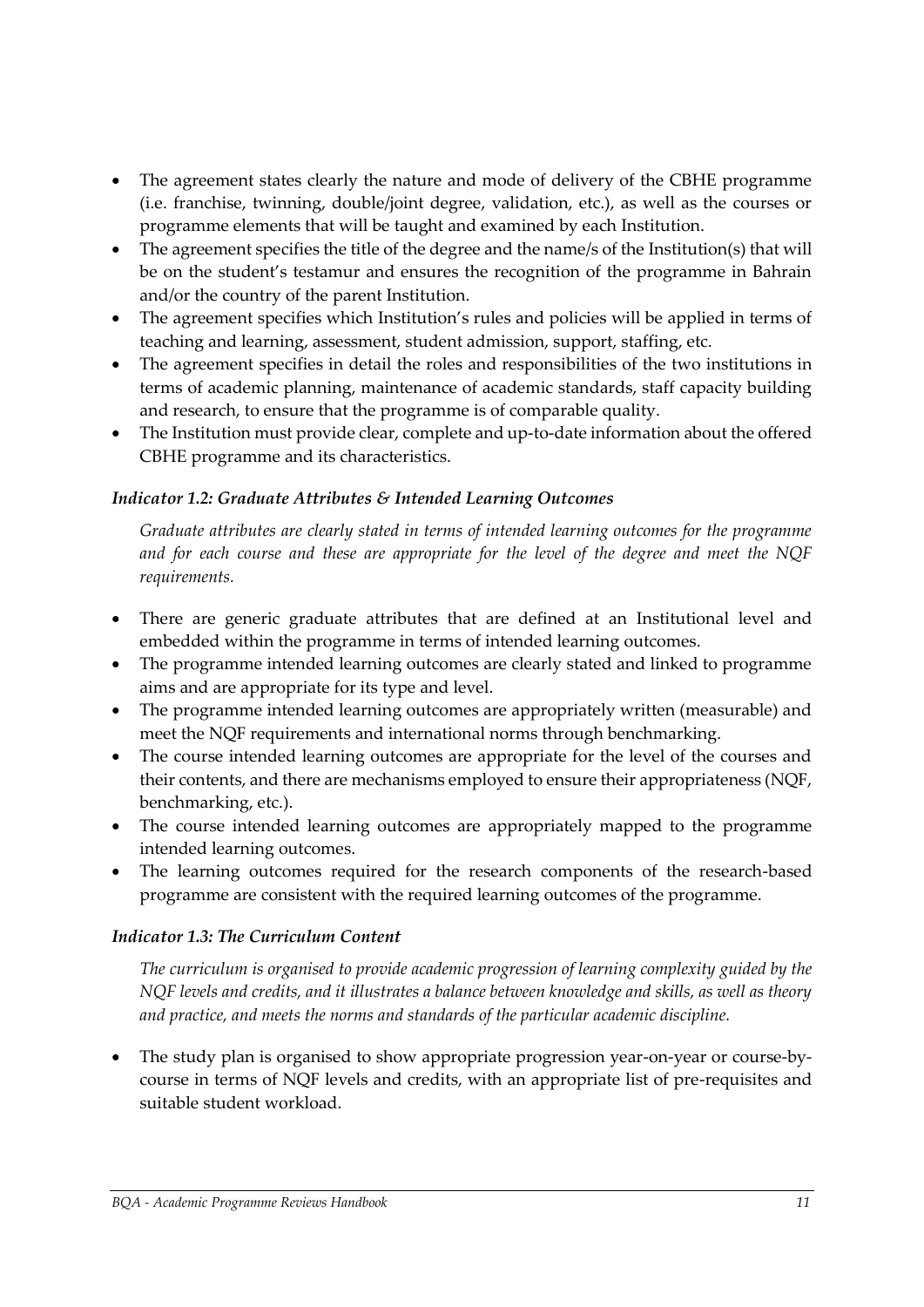- The curriculum is regularly updated in light of benchmarking, professional associations, occupational standards and other expectations and requirements in the professional field, where applicable.
- There are mechanisms in place to ensure an appropriate balance between theory and practice, and between knowledge and skills in the curriculum.
- The course contents cover all elements expected in terms of depth and breadth.
- Textbooks and references are current and appropriate, and there is evidence of use of recent research findings and current professional practice in course materials and teaching and learning activities, where applicable.
- Where there is a research programme, there should be a structure that ensures that the intended learning outcomes are covered and stipulates how these outcomes will be achieved and measured.
- The research-based programme ensures that students receive training in the principles and ethics of scientific research in their specialisation as well as in-depth research training by supervisors with academic and research experience in the academic specialisation.

In the case of a CBHE programme, the following also applies:

- The programme adheres to the NQF of the country of the parent Institution, where applicable.
- The programme takes into account 'the cultural and linguistic sensitivity' of Bahrain, as per the guidelines for Quality Provision in CBHE of the UNESCO and OECD, known as the UNESCO/OECD Guidelines.

## *Indicator 1.4: Teaching and Learning*

*The principles and methods used for teaching in the programme support the attainment of programme aims and intended learning outcomes.*

- There is an Institutional/College teaching and learning policy that refers to the use of a range of appropriate teaching methods.
- Teaching and learning methods stated in the programme specifications are in line with the Institution's teaching philosophy, informed by current research findings and enable the attainment of the intended learning outcomes.
- E-learning is a part of the teaching and learning policy and supports the attainment of the intended learning outcomes.
- The teaching and learning policy encourages students' participation in learning, exposure to professional practice/application of theory where applicable, and development of independent and lifelong learning.
- The learning environment strengthens the students' perceptions and research capabilities and motivates them to create and innovate.
- The learning environment promotes the concept of lifelong learning by encouraging all types of learning: formal, informal and non-formal learning.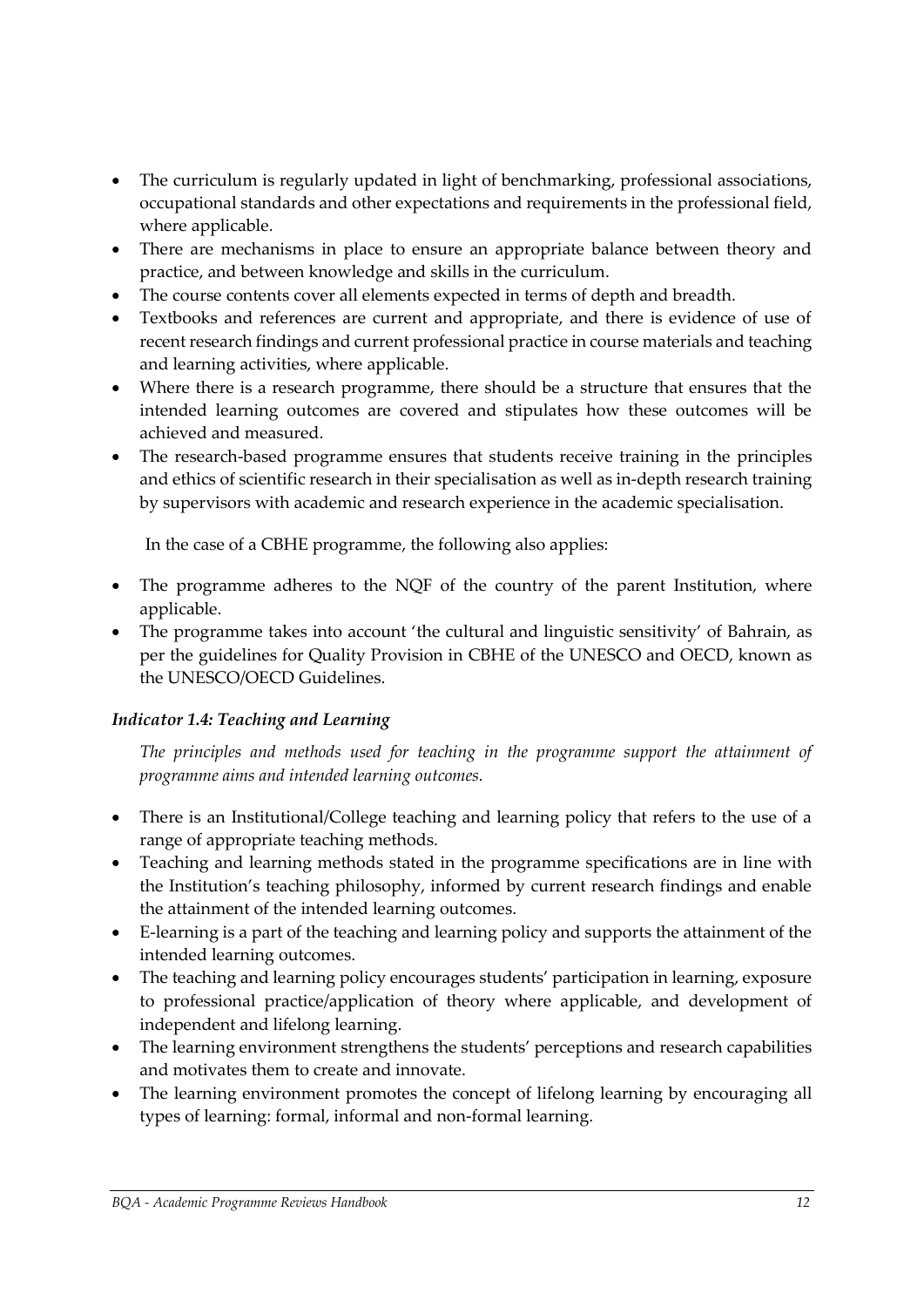#### *Indicator 1.5: Assessment Arrangements*

*Suitable assessment arrangements, which include policies and procedures for assessing students' achievements, are in place and are known to all relevant stakeholders.*

- There is an Institutional/College assessment framework, which includes policies and procedures appropriate for the type and level of the programme (e.g. coursework and research programmes) that are consistent with the decisions and regulations of the HEC and are implemented strictly and regularly.
- The policies and procedures are adequately disseminated to relevant stakeholders.
- There are formative and summative functions with clear criteria for marking, and appropriate mechanisms for providing students with prompt feedback on their progress and performance, which assists further learning.
- The evaluation of research takes into account the ethics and principles of scientific research in different disciplines.
- Students' progress in the research-based programmes is monitored and evaluated and their personal and learning needs are supported on a regular basis.
- There are transparent mechanisms for grading students' achievements with fairness and rigour, with appropriate provisions for internal and external moderation of assessment.
- There are provisions for addressing academic misconduct and appeals by the students.

# **Standard 2: Efficiency of the Programme**

*The programme is efficient in terms of the admitted students, the use of available resources - staffing, infrastructure and student support*

#### *Indicator 2.1: Admitted Students*

*There are clear admission requirements, which are appropriate for the level and type of the programme, ensuring equal opportunities for both genders, and the profile of admitted students matches the programme aims and available resources.* 

- There is a clear published admission policy, that ensures that appropriate students are accepted on an equal basis between females and males, which is consistently implemented and communicated to stakeholders.
- The admission requirements ensure the enrolment of students who are appropriate for the programme level and are consistent with local and international academic standards of the specialisation.
- There are appropriate remedial support measures (e.g. orientation, remedial courses, foundation programme, etc.) for inadequately prepared students to enter and progress in the programme.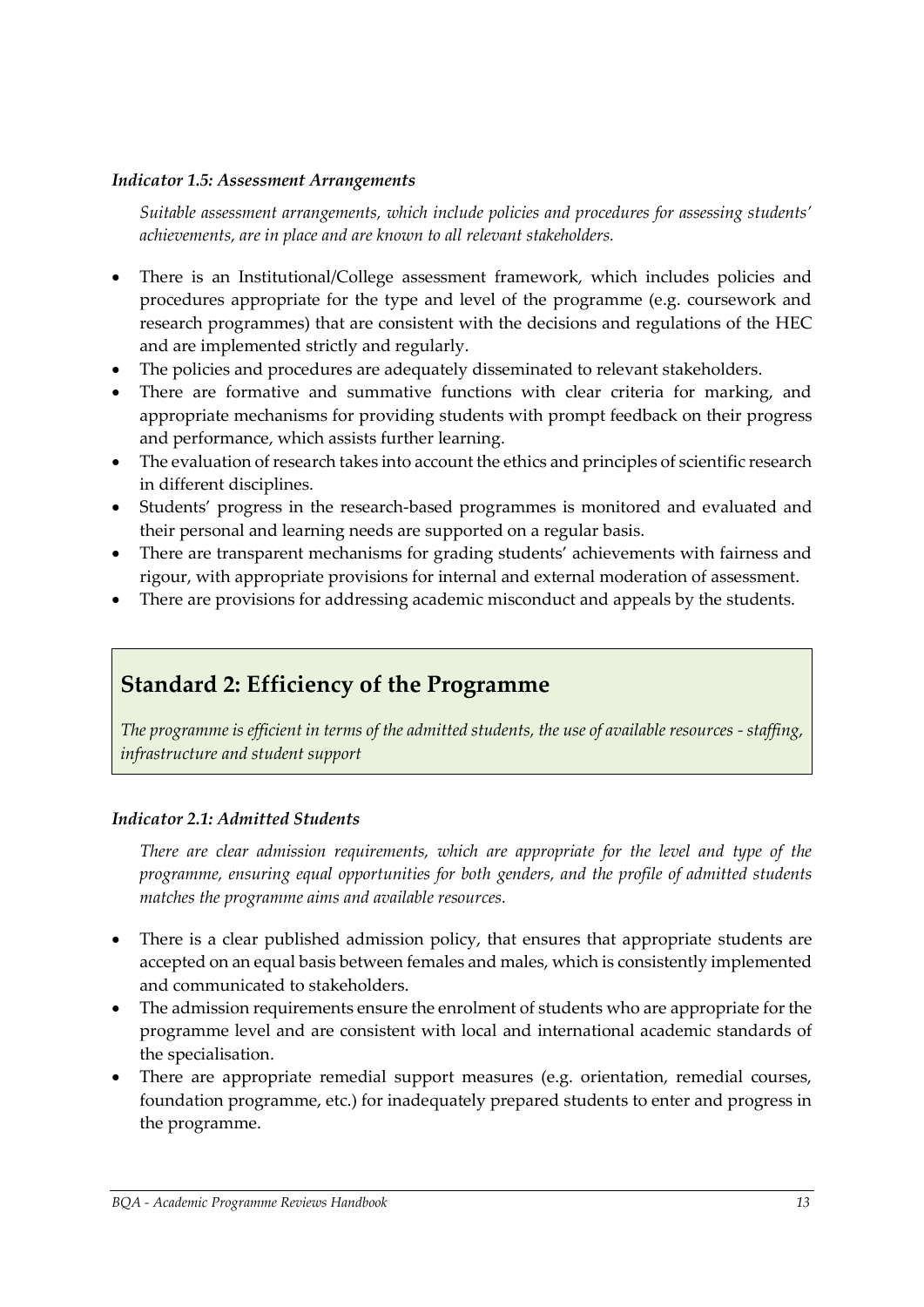- There are arrangements for access, progression, credit transfer (internal and external) and Recognition of Prior Learning (RPL), where applicable.
- The admission policy is regularly revised in light of student performance and feedback from relevant stakeholders, in addition to national and international benchmarks.

#### *Indicator 2.2: Academic Staff*

*There are clear procedures for the recruitment, induction, appraisal, promotion, and professional development of academic staff, which ensure that staff members are fit-for-purpose and that help in staff retention.* 

- There are clear procedures for the recruitment, induction, appraisal, and promotion of academic staff, which are consistently implemented in a transparent manner.
- There are applied policies and procedures that ensure the quality of scientific research carried out by faculty members, and its alignment with the research plan of the College and the Institution.
- The academic staff workload is appropriate and allows for research and community engagement activities, taking into consideration special needs of women in particular in line with regulations/international practices.
- There are sufficient staff members with an appropriate range of academic qualifications, specialisations and professional experience to teach on the programme.
- There are suitable and effective arrangements/policies/procedures for identifying and supporting continuing professional development needs of all staff, which are consistently monitored and evaluated.
- There is evidence of providing opportunities to develop faculty capacity for supervising research thesis through professional development programmes (where applicable).
- There are effective measures in place to monitor staff turnover and ensure the retention of highly qualified academic staff members.

#### *Indicator 2.3: Physical and Material Resources*

*Physical and material resources are adequate in number, space, style and equipment; these include classrooms, teaching halls, laboratories and other study spaces; Information Technology (IT) facilities, library and learning resources.* 

- Classes and laboratories are adequate in terms of number and size for the available students and are appropriately equipped.
- The IT facilities are adequate for students' needs (e.g. computer laboratories, Wi-Fi, emails, etc.).
- The library has adequate resources (including electronic resources) for the programme needs and encompasses appropriate informal study places.
- There is a formal mechanism to ensure the maintenance of the resources and facilities and to measure their adequacy.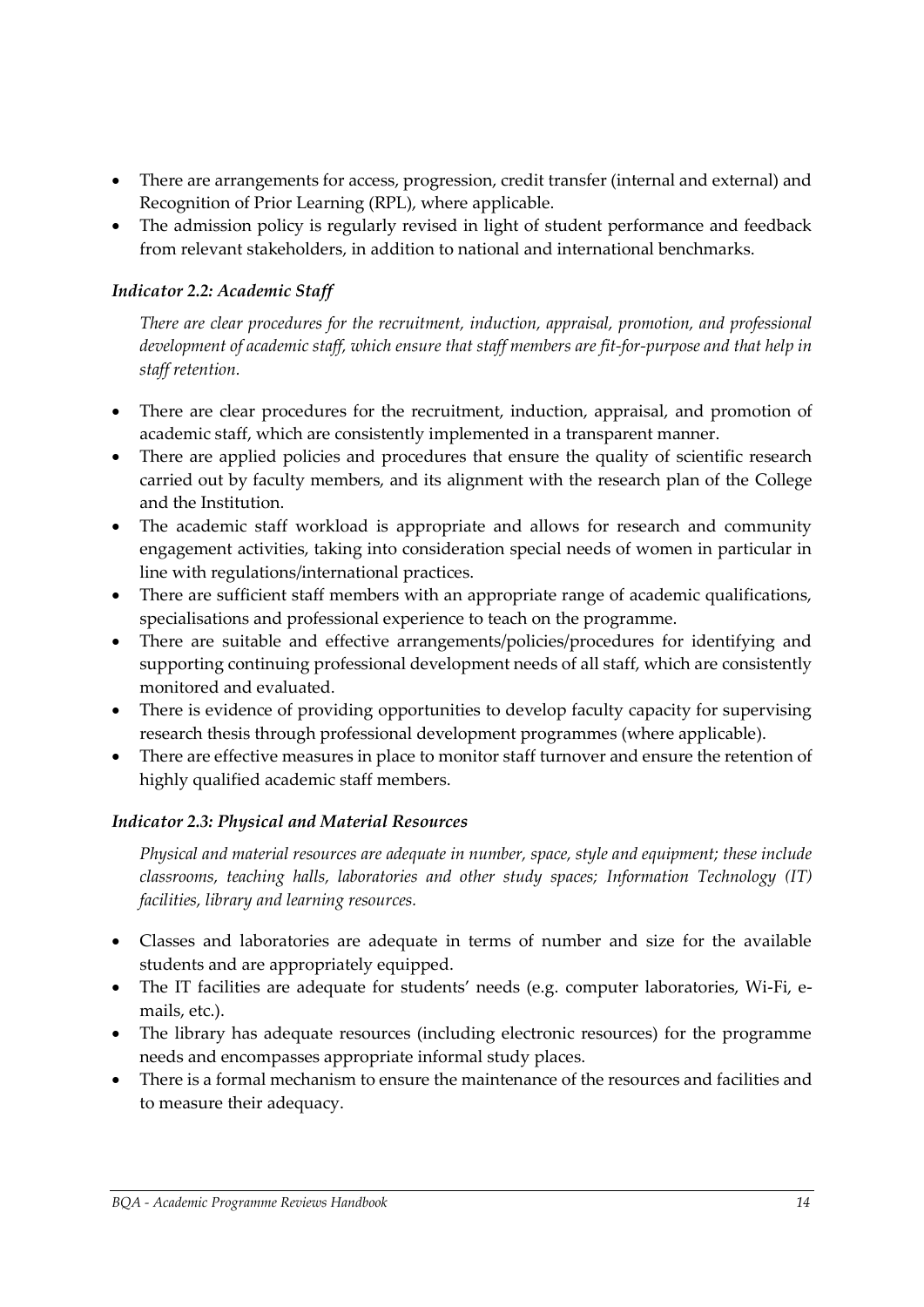There are appropriate arrangements to ensure the health and safety of students and staff on campus.

#### *Indicator 2.4: Management Information Systems*

*There are functioning management information and tracking systems that support the decisionmaking processes and evaluate the utilisation of laboratories, e-learning and e-resources, along with policies and procedures that ensure security of learners' records and accuracy of results.*

- The Management Information System (MIS) is appropriate and provides a database for the programme's needs, which enables informed decision-making.
- The generated tracking reports/data of the utilisation of laboratories, e-learning and eresources, etc. are used to inform the decision-making process.
- There are policies and procedures in place to ensure the security of learners' records and accuracy of results.
- The awarded certificates and transcripts are accurate in describing the achieved learning by students, and are issued in a timely manner.

#### *Indicator 2.5: Student Support*

*There is appropriate student support available in terms of guidance, and care for students including students with special needs, newly admitted and transferred students, and students at risk of academic failure.* 

- There is appropriate student support in terms of library, laboratories, e-learning and eresources, guidance and care (e.g. laboratory technicians, library induction, social and career counselling, etc.).
- Students are provided with career guidance services and support to help them prepare for work and plan their career paths.
- Arrangements are in place for inducting newly admitted students, including those transferring from other institutions with direct entry after Year 1.
- Academic advising supports students in achieving graduate attributes and learning outcomes.
- There are appropriate provisions to integrate women's needs, ensure equal opportunities for both genders, and support students with special needs.
- The type of support provided for at-risk students is suitable, and there is a monitoring system for assessing students' progress, which enables timely intervention.
- The provided support services are regularly assessed and improved in line with students' needs.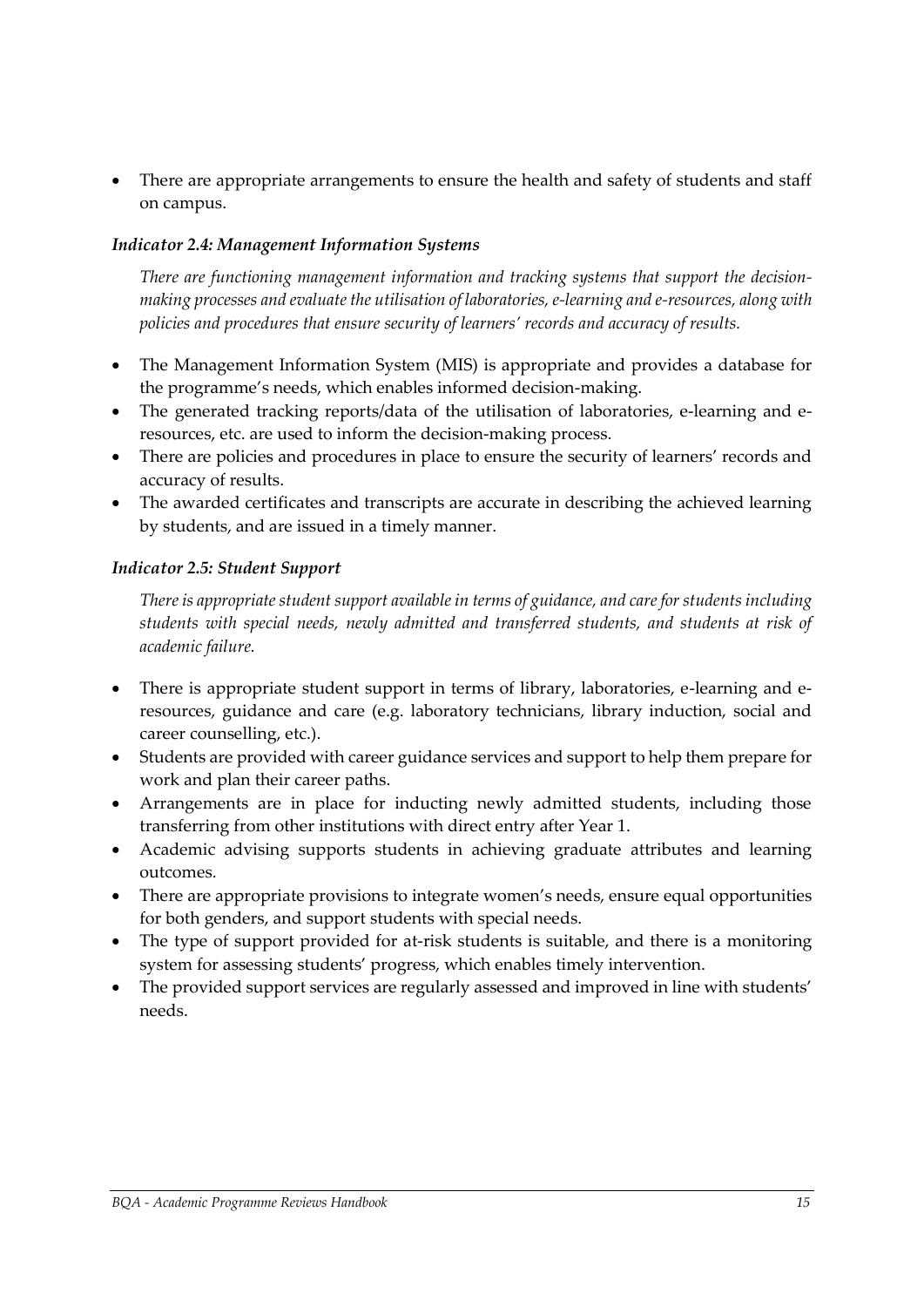# **Standard 3: Academic Standards of Students and Graduates**

*The students and graduates of the programme meet academic standards that are compatible with equivalent programmes in Bahrain, regionally and internationally.*

#### *Indicator 3.1: Efficiency of the Assessment*

*The assessment is effective and aligned with learning outcomes, to ensure attainment of the graduate attributes and academic standards of the programme.* 

- There are valid and reliable assessment methods that are in line with current good practices in terms of the level of assessments' complexity, and meet the academic standards of the programme.
- There are appropriate mechanisms in place to ensure the alignment of assessments with learning outcomes and graduate attributes.
- There are mechanisms used to ensure that graduates' achievements meet the programme intended learning outcomes.
- There are mechanisms for monitoring the implementation and improvement of the assessment process.

#### *Indicator 3.2: Academic Integrity*

*Academic integrity is ensured through the consistent implementation of relevant policies and procedures that deter plagiarism and other forms of academic misconduct (e.g. cheating, forging of results, and commissioning others to do the work).* 

- Policies and procedures relating to academic integrity, including those related to ethics and research are well-disseminated and known by students and staff.
- There are sound implemented processes for deterring and detecting plagiarism and academic misconduct, which are consistently applied.
- Cases of academic misconduct and plagiarism are recorded and appropriate actions are taken.

#### *Indicator 3.3: Internal and External Moderation of Assessment*

*There are mechanisms in place to measure the effectiveness of the programme's internal and external moderation systems for setting assessment instruments and grading students' achievements.* 

• There are formal and appropriate procedures for the internal moderation of assessment and the selection of internal moderators.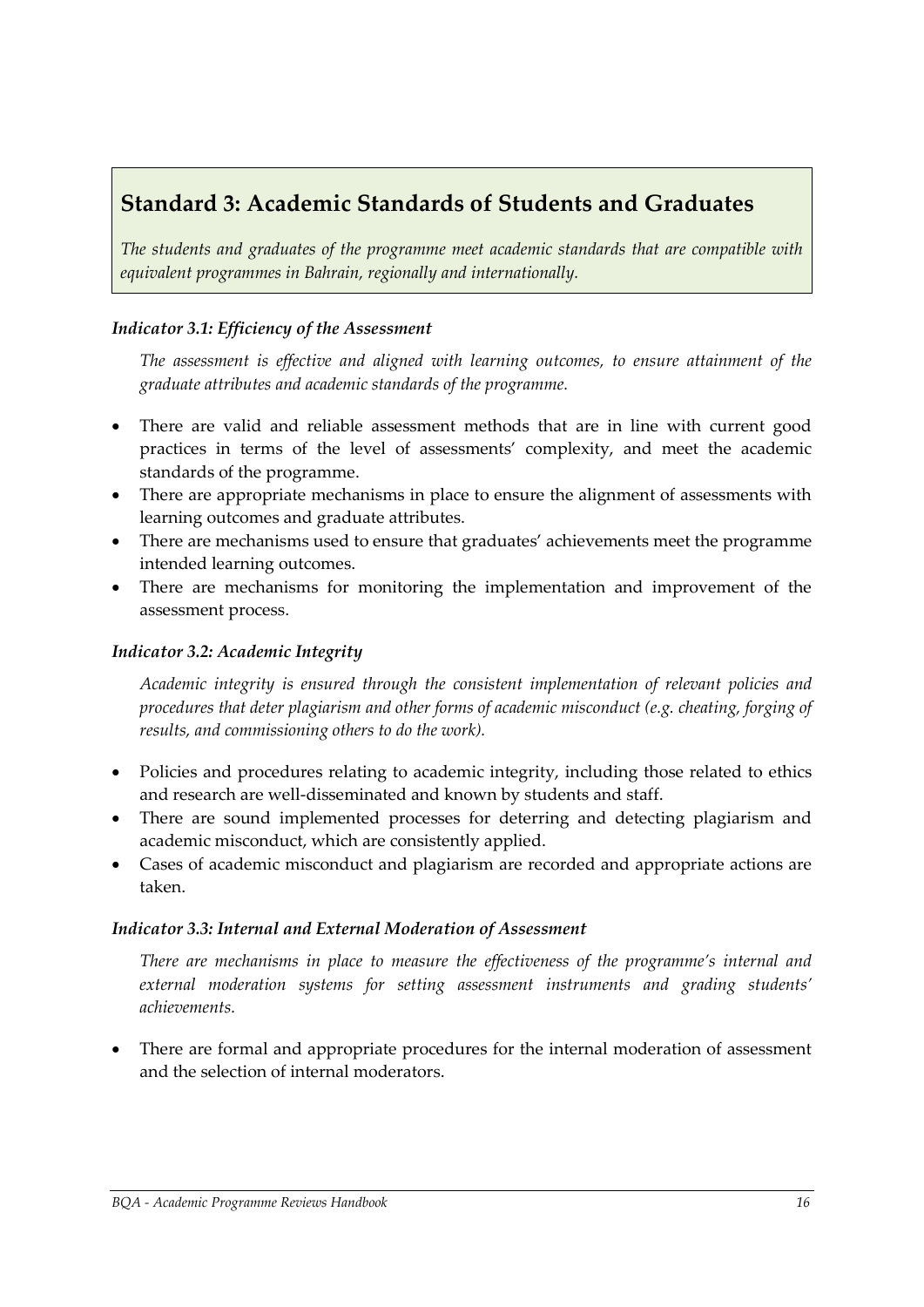- Internal moderation contributes to the review and improvement of both courses and the programme, as well as ensures consistent assessments and fairness of grading that meet relevant professional and academic standards.
- There are formal and appropriate mechanisms for the evaluation of the effectiveness of the programme's internal moderation.
- There are formal and appropriate procedures for the external moderation of assessment and the selection of external moderators.
- External moderation contributes to the review and improvement of both courses and the programme, as well as ensures consistent assessments and fairness of grading that meet relevant professional and academic standards.
- There are formal and appropriate mechanisms for the evaluation of the effectiveness of the programme's external moderation.

#### *Indicator 3.4: Work-based Learning*

*Where assessed work-based learning takes place, there is a policy and procedures to manage the process and its assessment, to assure that the learning experience is appropriate in terms of content and level for meeting the intended learning outcomes.* 

- There is an appropriate policy and procedures to manage the work-based learning process, which ensure an equivalent experience amongst all students.
- The roles and responsibilities of the internship providers, academic supervisors, training supervisors and students are set out clearly and are communicated to all the relevant stakeholders.
- The work-based learning component contributes effectively to the achievement of the programme intended learning outcomes.
- The assessment of the work-based learning is well-managed, consistently implemented, and is appropriate in terms of content and level.
- There are arrangements to evaluate the effectiveness of work-based learning and its contribution to the achievement of the programme aims, and this evaluation is used to improve the work placements.

#### *Indicator 3.5: Capstone Project or Thesis/Dissertation Component*

*Where there is a capstone project or thesis/dissertation component, there are clear policies and procedures for supervision and evaluation which state the responsibilities and duties of both the supervisor and students, and there is a mechanism to monitor the related implementations and improvements.*

- The dissertation, thesis or capstone project component contributes effectively to the achievement of the programme intended learning outcomes.
- The roles and responsibilities of the supervisors and students are clearly stated in the relevant policies and procedures and are communicated to all stakeholders.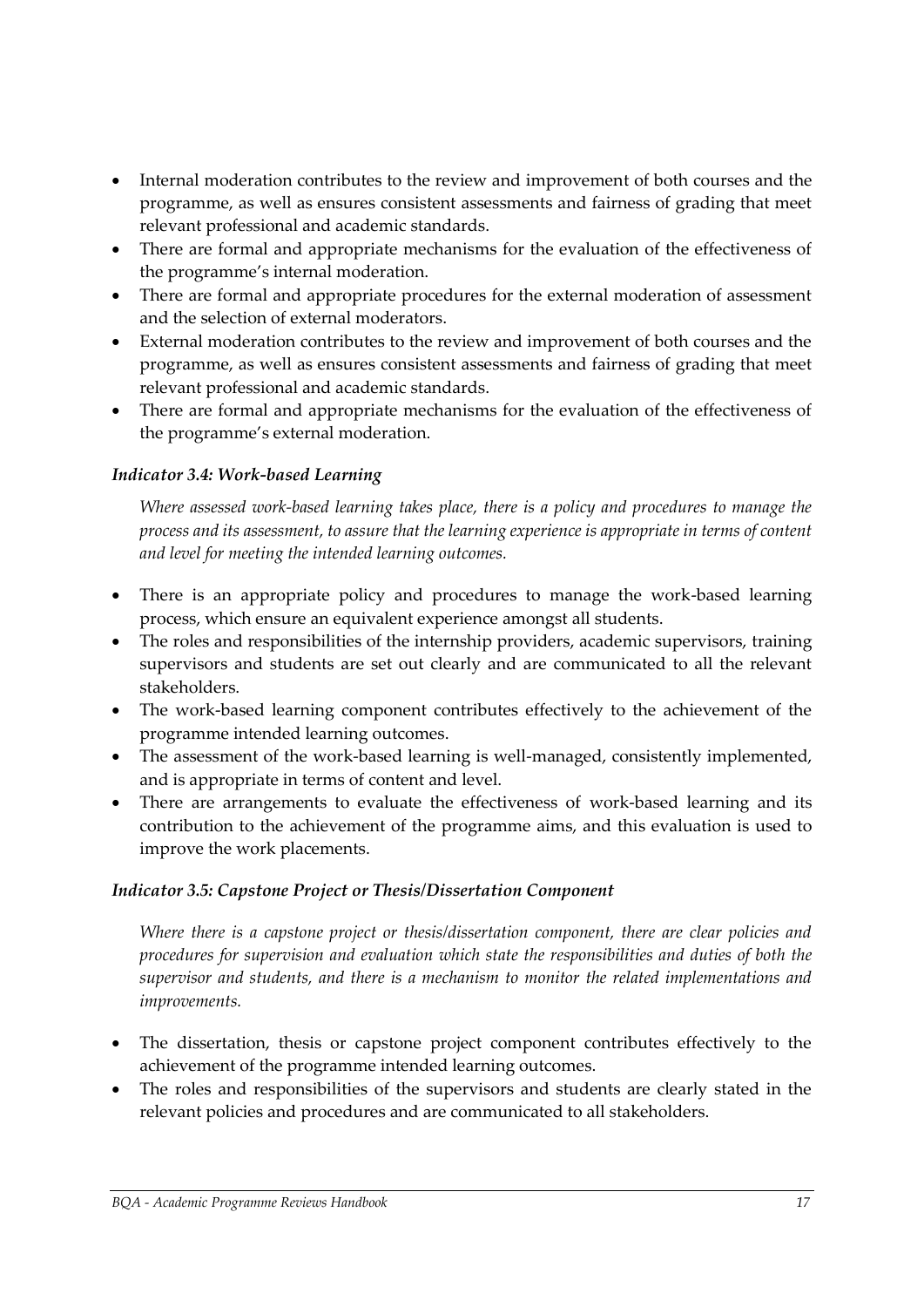- There is regular monitoring and review of the progress of the students and their satisfaction with the supervision process and the resources available to carry out their research.
- There are rigorously implemented mechanisms for the assessment of the dissertation, thesis or capstone project component to ensure that it is at an appropriate and similar level of equivalent programmes.
- There is a mechanism for monitoring related implementations and improvements of the process.

#### *Indicator 3.6: Achievements of the Graduates*

*The achievements of the graduates are consonant with those achieved on equivalent programmes as expressed in their assessed work, rates of progression and first destinations.*

- The level of students' achievements is appropriate based on careful scrutiny of students' assessed work (different levels and types of courses), and reflects their ability to create and innovate.
- The ratios of admitted students to successful graduates including year-on-year progression, retention, and length of study are consonant with those on equivalent programmes.
- Student progression and graduate destinations data are used to ensure that academic standards are met.
- There is evidence of graduate and employer satisfaction with the graduates' profile.

# **Standard 4: Effectiveness of Quality Management and Assurance**

*The arrangements in place for managing the programme, including quality assurance and continuous improvement, contribute to giving confidence in the programme.*

#### *Indicator 4.1: Quality Assurance Management*

*There is a clear quality assurance management system, in relation to the programme that ensures the Institution's policies, procedures and regulations are applied effectively and consistently.*

- There are appropriate Institutional policies and regulations for the needs of the programme that are regularly revised and well-communicated to all stakeholders.
- There is a clear quality assurance management system, in relation to the programme within the College, which is consistently implemented.
- There are mechanisms to ensure the consistent implementation of policies and procedures across the College and its Departments.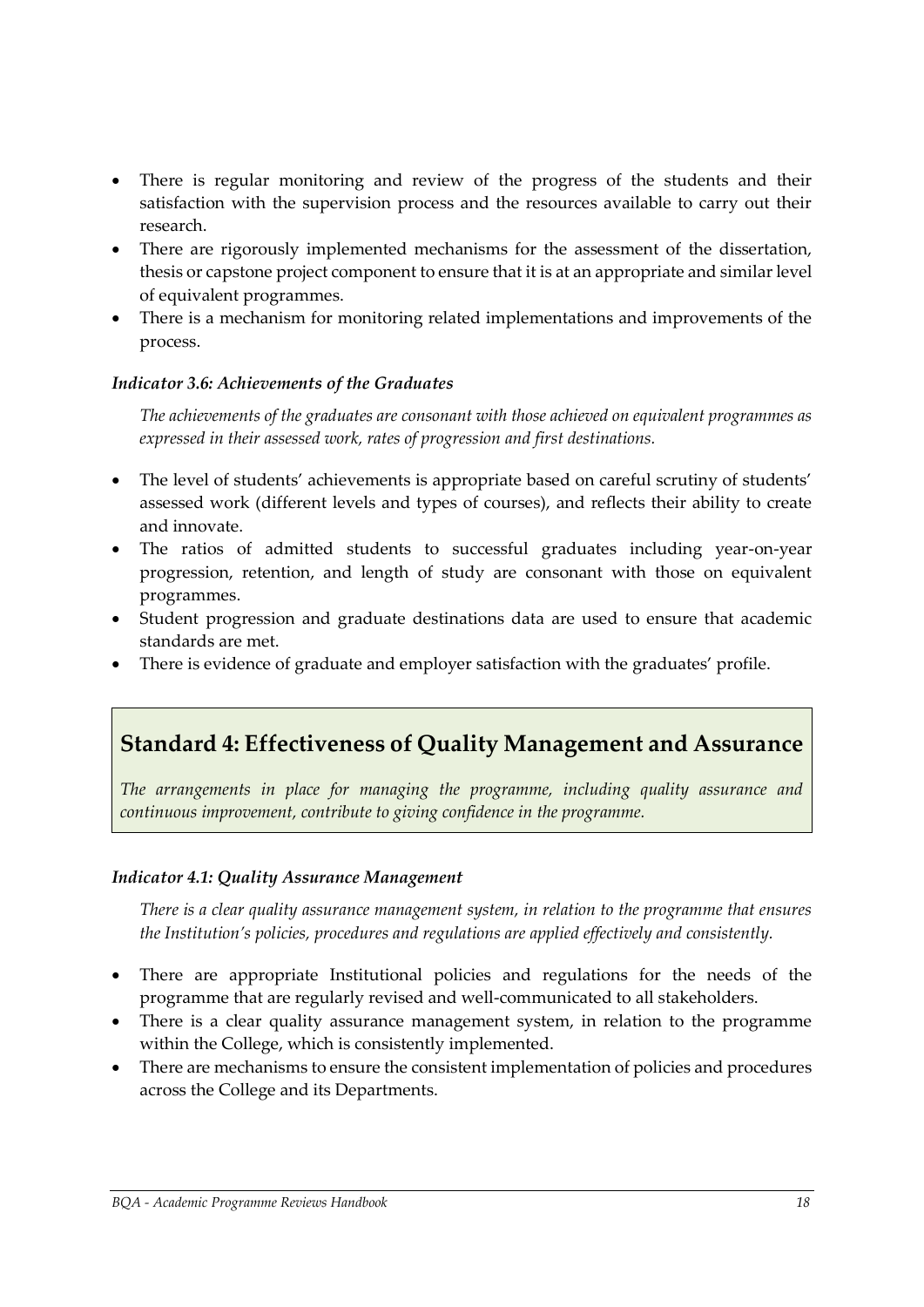- Academics and support staff have an understanding of quality assurance and their role in ensuring effectiveness of provision.
- The quality assurance management system is monitored, evaluated and improved.

#### *Indicator 4.2: Programme Management and Leadership*

*The programme is managed in a way that demonstrates effective and responsible leadership and there are clear lines of accountability.*

- The College's organisational chart is appropriate for the management of the programme.
- The existing reporting lines are clear and ensure effective communication and decisionmaking.
- There are clear terms of reference for different management posts and committees.
- It is clear where the academic responsibility and the custodianship of the academic standards of the programme rest on different levels (Department, College and Institution).
- The programme management is appropriate in terms of demonstrating effective and responsible leadership.

In case of a CBHE programme, the following also applies:

- Ensuring the 'equivalent quality of the education' offered is the responsibility of the awarding Institution(s), as per the Criteria of CBHE of INQAAHE and the UNESCO/OECD Guidelines.
- 'Equivalent quality of education' entails that students on the programme are provided with equivalent learning opportunities, including the provision of quality teaching, workbased learning experience and opportunities, and access to facilities of the parent Institution such as the library electronic resources, where applicable.

#### *Indicator 4.3: Annual and Periodic Review of the Programme*

*There are arrangements for annual internal evaluation and periodic reviews of the programme that incorporate both internal and external feedback, and mechanisms are in place to implement recommendations for improvement.*

- There are appropriate arrangements for an annual internal programme evaluation, which results in a comprehensive report including recommendations for improvement on both programme and course levels.
- There are mechanisms for monitoring the implementation of the annual evaluation recommendations for improvement on programme and course levels.
- There is a comprehensive policy for the periodic review of the programme.
- The implemented periodic reviews are comprehensive and include feedback from internal and external stakeholders.
- There are mechanisms to ensure the proper implementation of the periodic reviews and related improvement plans.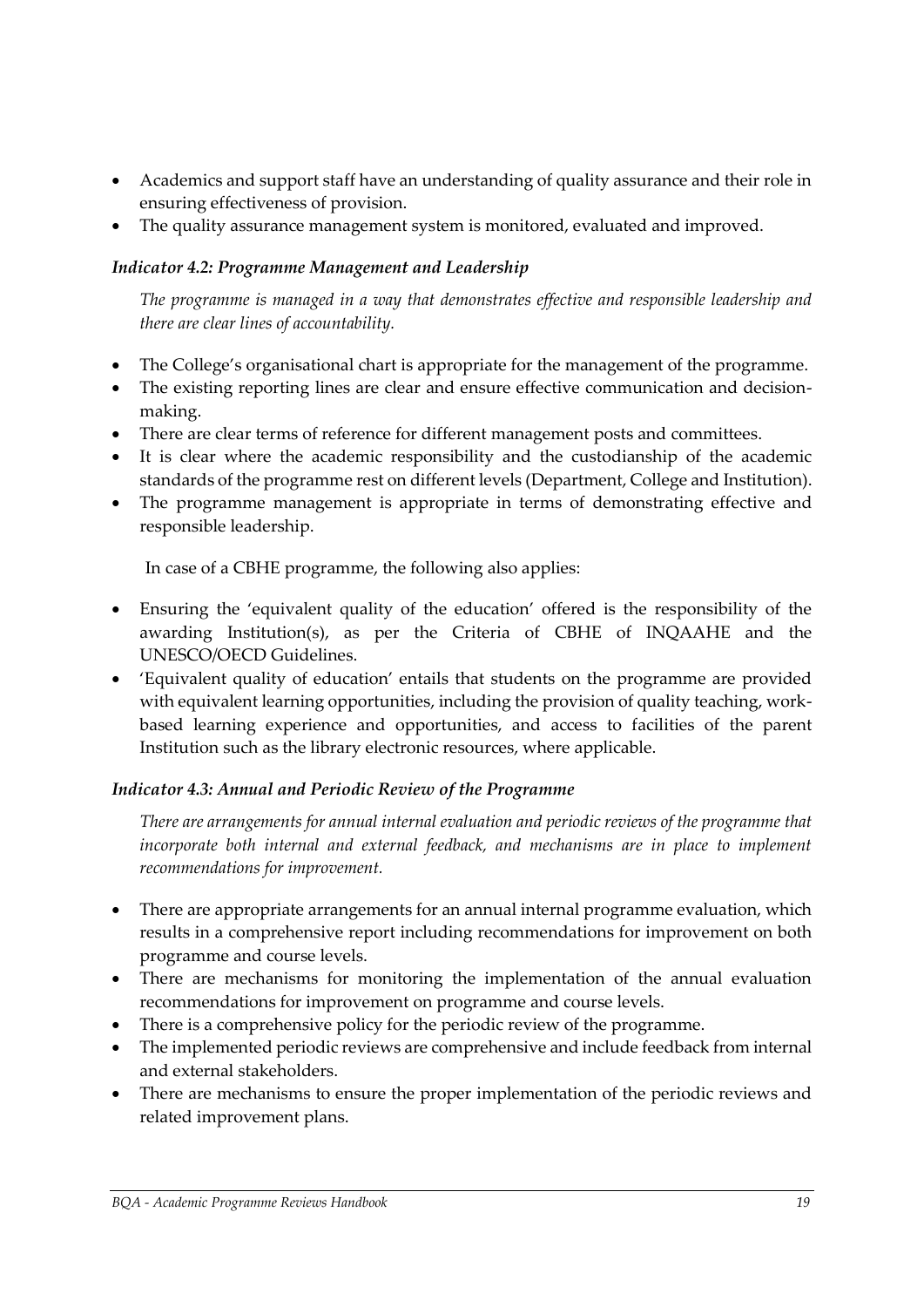#### *Indicator 4.4: Benchmarking and Surveys*

*Benchmarking studies and the structured comments collected from stakeholders' surveys are analysed and the outcomes are used to inform decisions on programmes and are made available to the stakeholders.* 

- Benchmarks and internal and external reference points are used to determine and verify the comparability of academic standards with other similar programmes in Bahrain, regionally or internationally.
- Benchmarking outcomes are utilized to inform decision making.
- There are formal mechanisms for collecting structured comments from internal and external stakeholders (surveys, focus groups, etc.).
- The collected comments are analysed and used to inform decisions on the programme.
- There are mechanisms in place to implement improvements and to communicate the outcomes to stakeholders.
- Stakeholders are satisfied with changes implemented based on their feedback.

#### *Indicator 4.5: Relevance to Labour market and Societal Needs*

*The programme has a functioning advisory board and there is continuous scoping of the labour market and the national and societal needs, where appropriate for the programme type, to ensure the relevancy and currency of the programme.* 

- There is a functioning programme advisory board with clear terms of reference and it includes discipline experts, employers and alumni.
- The feedback of the advisory board is used systematically to inform programme decisionmaking.
- There are implemented mechanisms to ensure that the programme meets the labour market, national and societal needs.
- There are formal studies with targeted data that enable the scoping of the labour market and the national and societal needs, to ensure that the programme is relevant and up-todate.
- There is evidence that applied mechanisms are monitored and reviewed.

# <span id="page-21-0"></span>**3.2 THE JUDGEMENTS**

Each Indicator within a Standard will have a judgement; i.e. 'addressed', 'partially addressed' or 'not addressed' (Appendix I), and this will lead with the judgements of the other Indicators within this Standard to the Standard's final judgement.

A Standard will be given a judgement of 'satisfied' or 'not satisfied' depending on the number of Indicators 'addressed' or 'partially addressed' or 'not addressed' within it. Three Indicators or more must be addressed and the rest partially addressed for the judgement of the Standard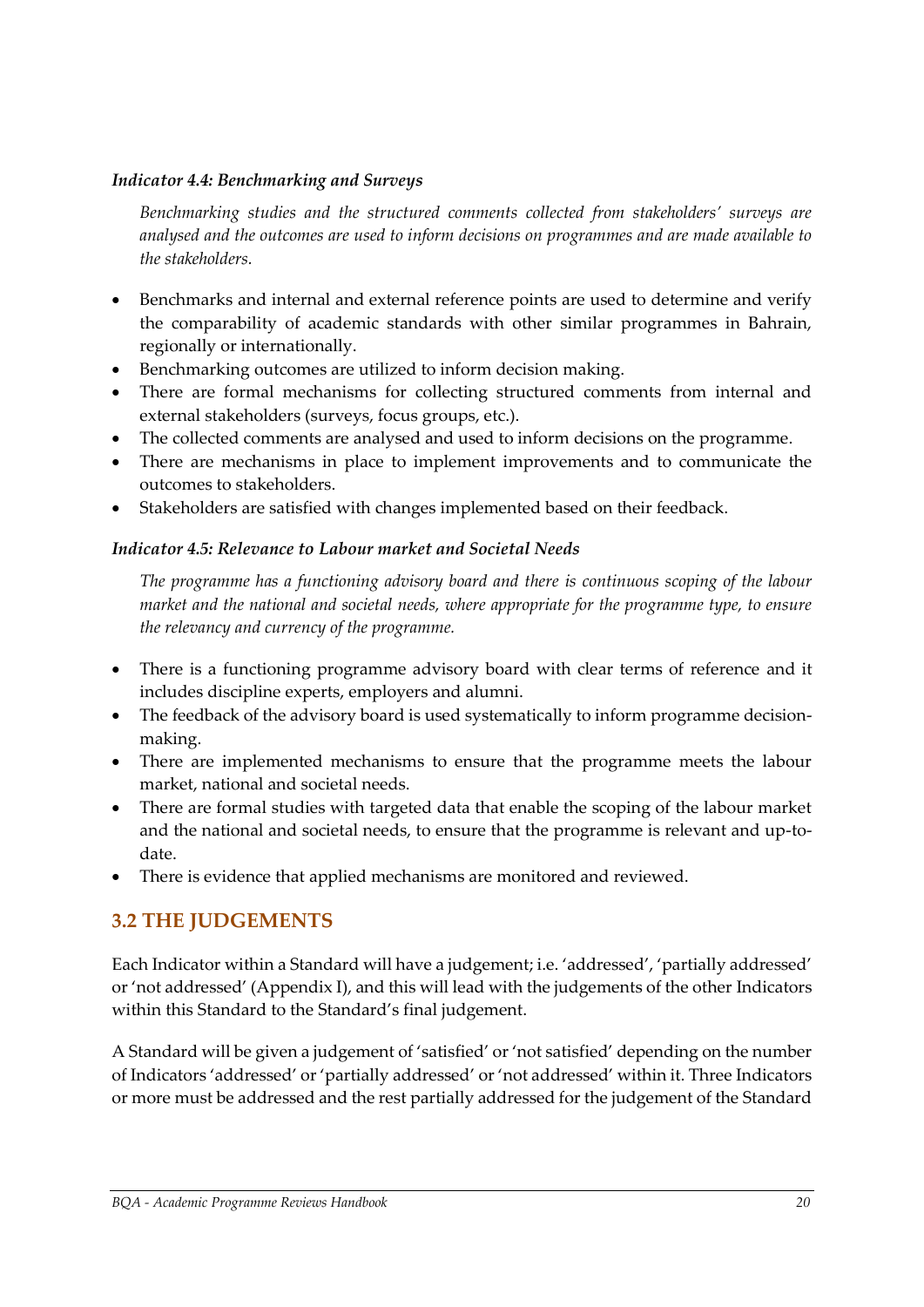to be 'satisfied'. If less than three Indicators are addressed or in case one or more Indicators are not addressed, the judgement of the Standard will be 'not satisfied'.

The aggregate of Standards' judgements will lead to an overarching judgement – **'Confidence', 'Limited Confidence', or 'No Confidence'** as shown in Appendix II.

**Standard 1, 'The Learning Programme'** has a limiting judgement. In other words, if this Standard is not satisfied, the overall judgement for the programme will be **'No Confidence'.**

Programmes receiving an overall judgement of **'Confidence'**, will have their reports published after going through various BQA procedures, as outlined in Appendix III. If these programmes had already received an overall judgement of '**Confidence**' in the first APRs cycle, consideration will be made to reduce the duration of their Site Visit in the third APRs cycle. This is as a result of sustaining the same judgement in the second APRs cycle.

Programmes that receive a judgement of **'Limited Confidence'** will have the publication of the report deferred and will be subject to an Extension Visit**,** as outlined in Section 5 below and Appendix III. This will be in accordance with BQA procedures.

Institutions receiving an overall judgement of '**No Confidence**' will have the reports of their programmes published after going through various BQA procedures, and a Follow-up Visit will be conducted, as outlined in Section 5 below and Appendix III.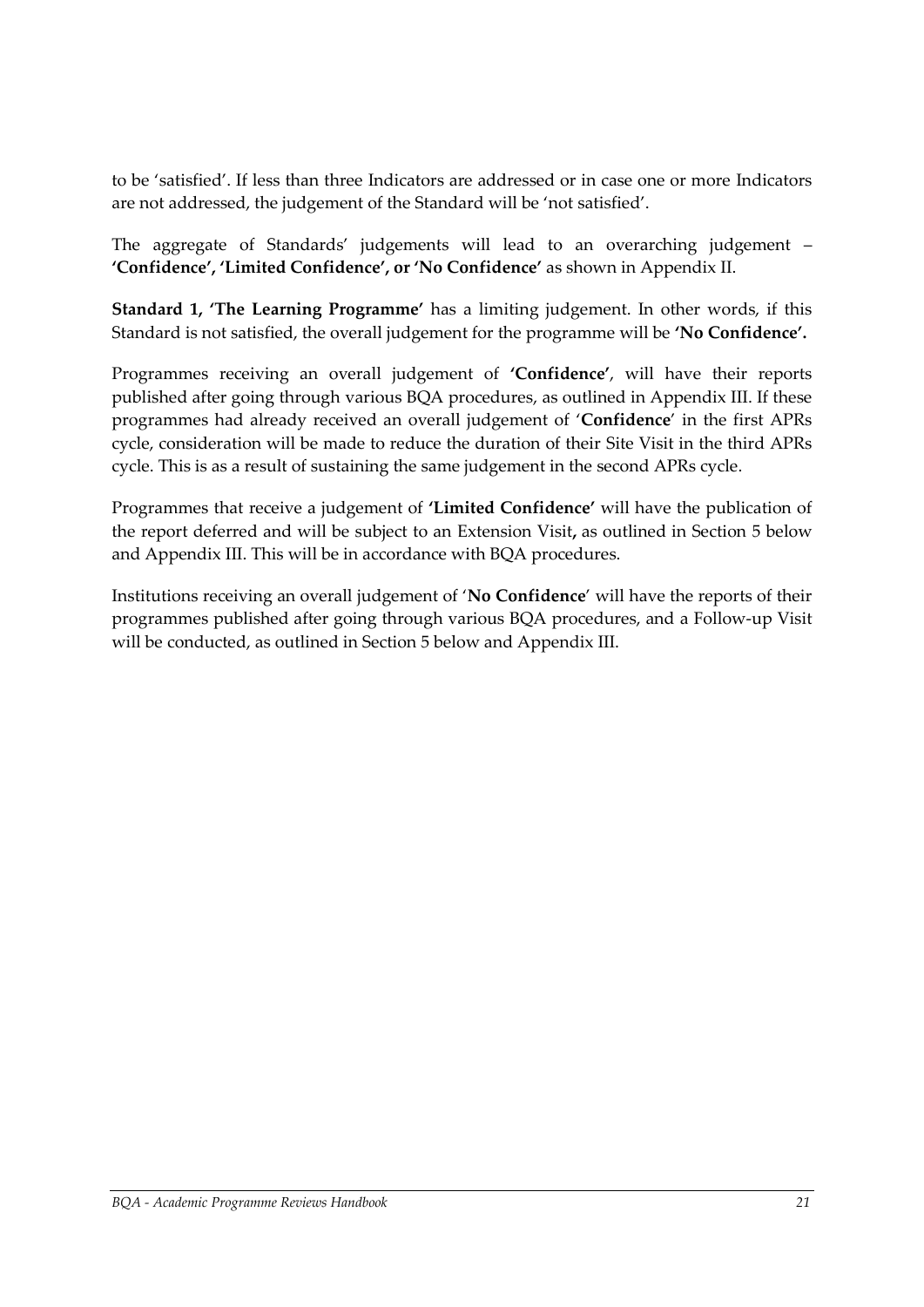# <span id="page-23-0"></span>**4. THE ACADEMIC PROGRAMME REVIEW PROCESS**

# <span id="page-23-1"></span>**4.1 INSTITUTING THE PROCESS**

The reviews will be initiated by the BQA through the DHR. It is expected that all higher education programmes (Bachelors, Masters and Doctorates) offered by HEIs operating in the Kingdom of Bahrain will be reviewed during the APRs Cycle 2.

The BQA will select the order in which these programmes will be reviewed. Approximately five to six months before the review, the DHR will conduct a preparation workshop on selfevaluation, which the College management team is expected to attend. The workshop aims to support the programme team in conducting a robust self-evaluation.

The Director of DHR will send a letter informing each Institution about key review dates such as those for the submission of SER(s) and the Virtual Site Visit and will request the name of a Contact Person for the College with whom the DHR can communicate about the review(s).

## <span id="page-23-2"></span>**4.2 SELECTION OF THE REVIEW PANEL**

A Review Panel will be appointed for each programme. The Panel's size will vary depending on the number and range of programmes within the College being reviewed at the same time. A Panel Chairperson will be nominated for each programme and a dedicated Review Director will be assigned for each programme to be reviewed. The Review Director may be responsible for more than one programme within the College under review.

The panel members will be selected based on their academic expertise and experience in higher education reviews, as described in Section 6.4. They will be drawn from the DHR's register of international, regional and local reviewers. Care will be taken to ensure an appropriate balance of expertise on each Panel that is relevant to the nature of the programme(s) under review.

The DHR will provide the Institution with the list of proposed panel members. The Institution is asked to comment on the panel members who should not be appointed because of conflict of interest but the Institution cannot advise on its preferred membership, as per the BQA relevant policies and procedures.

The panel members will be requested to sign a declaration that they will keep confidential all information received in the course of the review. They will also need to declare formally any matters that could pose a conflict of interest in their serving as a panel member. If the DHR agrees that a conflict of interest exists, the panel member will be replaced. The Institution will be advised of the final composition of the Panel and provided with brief biographical details of each member. The panel members will be provided with briefing material on the Bahraini context and the use of the review Standards and Indicators before the Panel holds its first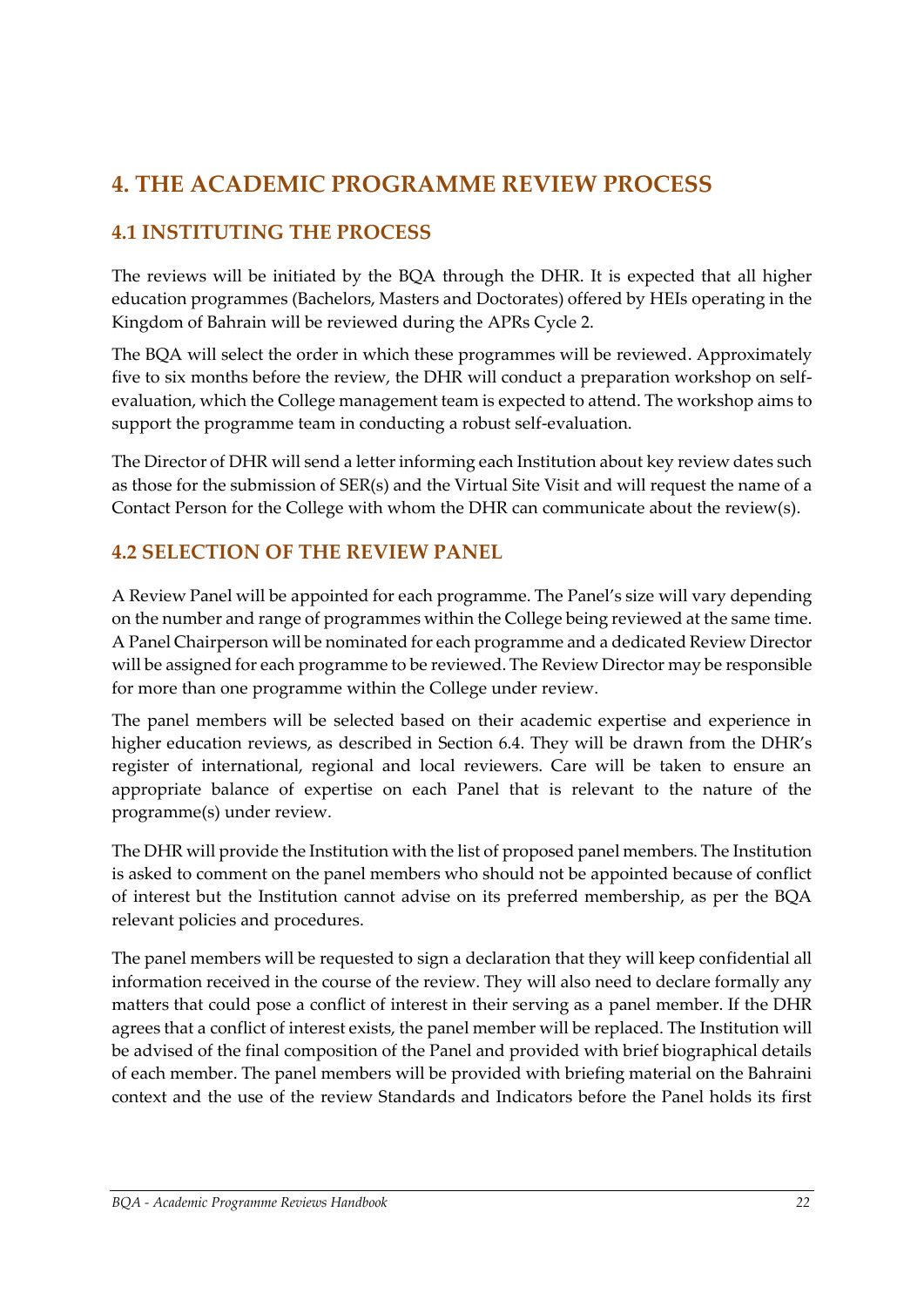virtual meeting, which is a teleconference, and with a face-to-face briefing before the Virtual Site Visit.

All communication between the Institution and the Panel is through the DHR Review Director(s). The institutions are not permitted to contact panel members directly.

Panel members require wisdom, sound judgement, an ability to respect others, and team skills. This contributes to ensuring that the Panel, as a whole, comes to a judgement that is fair, balanced and rigorous. Requirements and responsibilities of panel members and Review Directors are described in Section 6.3.

## <span id="page-24-0"></span>**4.3 SELF-EVALUATION**

One of the key principles of the BQA's initiatives in Institutional Reviews and APRs is that institutions are responsible for the quality of the programme and the standards of the academic award. The achievement of this requires all institutions to develop and apply internal systems and processes to support continuing quality assurance, reviews, reporting and improvements.

The review of each programme will be based on a critical self-evaluation by the programme management team. Such a self-evaluation not only enables the programme team to supply the information required but has the potential to lead to improvements even before undergoing an external review.

The DHR requires a programme SER to be prepared as a basis for the external review. Appendix IV provides guidance and templates 1 and 2 for institutions' SERs. Template 1 presents the profile of the programme and the data set used. This is not only used by the Institution as the basis for the evaluative report in Template 2 but also in the DHR Programme Review Report.

Once the database for internal review is established, much of the information can be carried over with updates each year. The Programme Review Standards and Indicators provide the structure for the analysis and evaluation in the SER and the same structure is used for the DHR Programme Review Report.

The self-evaluation process provides the information for which the Institution writes the SER for each programme to be reviewed. The process of preparing a self-evaluation is as important to the Institution as the content of its SER. In higher education worldwide, good practice is demonstrated when programmes are evaluated not as a one-time event for an external review or Virtual Site Visit, but as part of a process of sharing insights into the programme, clarifying the programme's aims and addressing gaps and anomalies that inevitably appear in the course of a rigorous evaluation. In addition, the SER should look forward and set out priorities for improvement.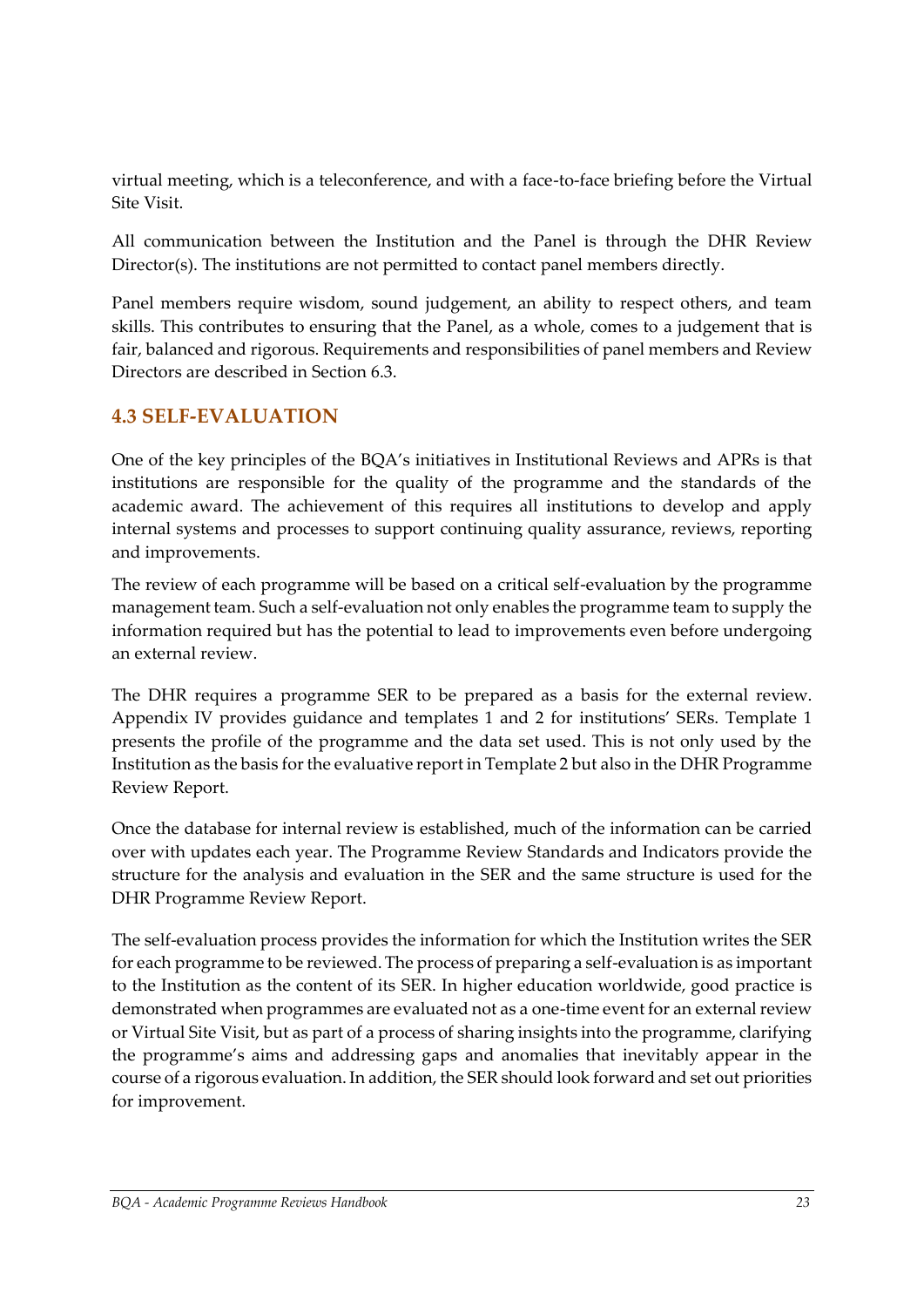The DHR will treat a programme's SER as a formal document of the Institution. It is, therefore, important for the Institution to have suitable mechanisms for checking the SER for factual accuracy and compliance with this Handbook before submitting it to DHR.

For each programme to be reviewed, a portfolio consisting of the SER, required data and tables in an appendix, and SMs should be submitted to the Director of the DHR by the agreed date.

The SER should be uploaded together with its attachments, SMs and demonstration video(s) of the programme's facilities on an electronic link which should be sent to the DHR along with four hard copies of the SER. The College will be informed if extra hard copies are required.

The Review Director will ensure the completeness of the submitted materials and the electronic link will be sent to the panel members.

## **4.3.1. CONFIDENTIALITY AND PRIVACY OF INFORMATION**

The BQA and the panel members will treat the SER as confidential, in accordance with BQA policy. Any confidential SMs, such as financial-in-confidence documents, should also be clearly labelled as 'confidential'.

It is possible that the Review Panel may wish to see certain documents that an Institution would regard as 'in confidence'. Access to these documents will be negotiated with the College's Contact Person. The Panel would usually view these documents during the review. The Panel will not seek to view nor ask to see the personnel records of any individual. The Panel may ask to see details of students' records but would expect the Institution to provide these by student number, not by name, to protect the anonymity of individuals.

#### **4.3.2. PROGRAMME SPECIFICATIONS**

Effective evaluation and improvement depend upon clear aims and intentions being articulated in the programme specifications, which are used as part of the development of quality assurance. Each programme leading to an academic qualification must be specified using an approved template by the HEI that will include a concise summary of the programme's main features, and the learning outcomes that a typical student might reasonably be expected to achieve if he/she takes full advantage of the learning opportunities provided. It will also map the intended learning outcomes to the NQA Level Descriptors and shows how these intended learning outcomes are approached, assessed and achieved across the contributing courses.

#### **4.3.3. COURSE SPECIFICATIONS**

Each course is to be specified using an approved template by the Institution. It will include the title of the academic qualification, the course title, an overall aim for the course, the course content (topics), and a set of intended learning outcomes that are mapped to the NQA Level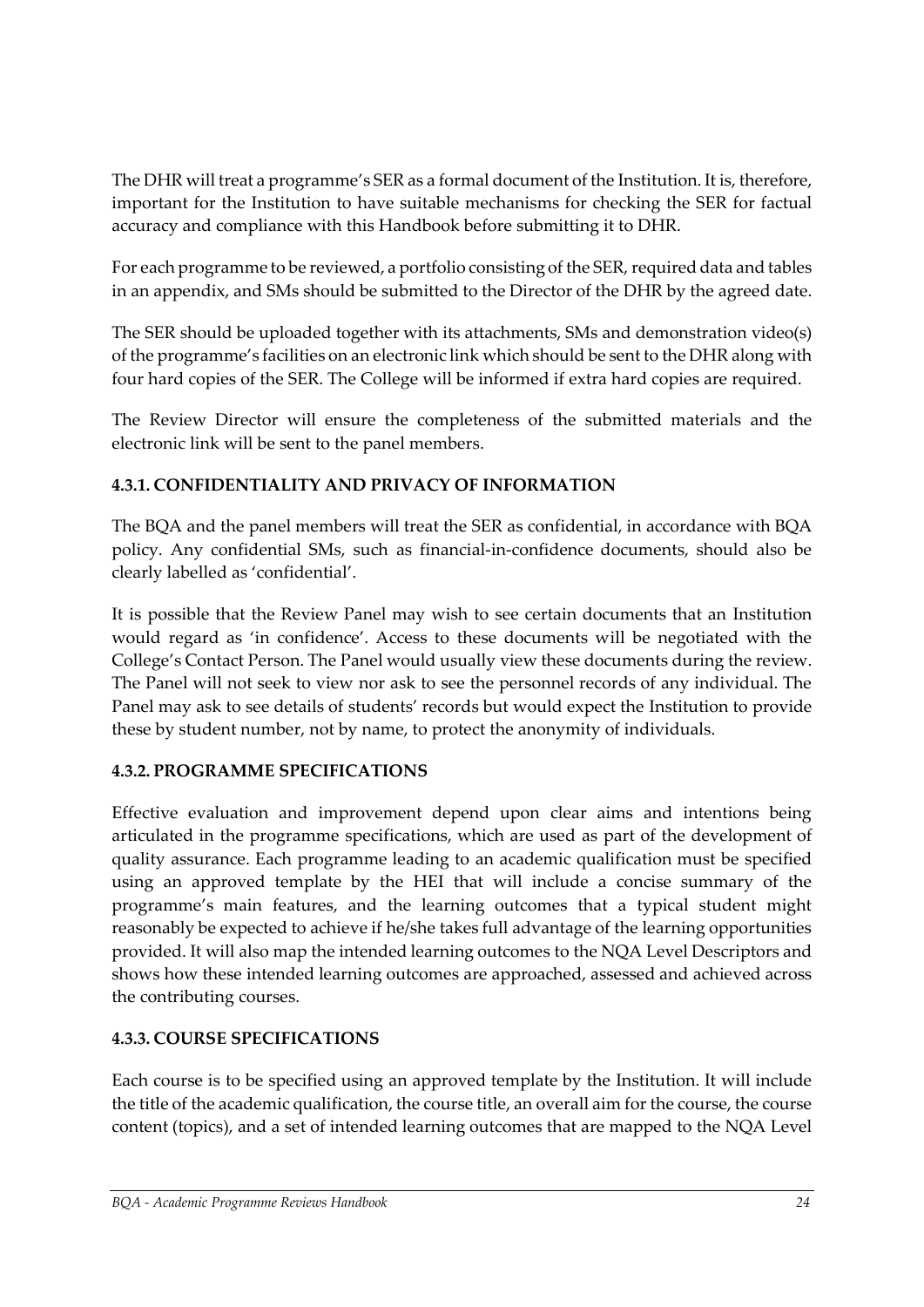Descriptors as well as the programme's intended learning outcomes, together with a summary of the approaches adopted for teaching, learning and assessment, the required texts and other teaching materials, facilities and resources required.

#### **4.3.4. GUIDANCE ON BENCHMARKING**

The benchmarking activities referred to here are the formal process of comparing data on certain programme specifications or aspects or processes used to manage the programme with similar programmes offered by different institutions or with different programmes within one Institution. It is essential that the Institution identifies formally and clearly what to benchmark and how to do it. Benchmarking could cover, but is not limited to, programme content, assessment practices and feedback policy, teaching methods, faculty members portfolio, staff development, quality management policies and processes, student support (both academic and non-academic), library size and content.

Sources of guidance and ethics for benchmarking include the 'Benchmarking Code of Conduct' published by the American Productivity and Quality Control (APQC), and the 'European Benchmarking Code of Conduct' published by Eurocode. The UK Quality Assurance Agency for Higher Education (QAA) also has published benchmark statements in a number of areas.

Formal policies and procedures governing the benchmarking activities are expected with clear benchmarking statements. Adequate records - for the activities and their output are required, including how the result of benchmarking was used in improving the programme, its delivery, and management - are expected to be provided to the Review Panel.

#### **4.3.5. GUIDANCE ON THE ASSESSMENT OF STUDENTS' ACHIEVEMENTS**

The assessment of students' performance and achievements in terms of the stated aims and intended learning outcomes of a programme presents a challenge in higher education worldwide. Success in this respect contributes to the level of confidence in the programme and its graduates more than any other single component of a programme. The development of an outcomes-related approach to higher education quality assurance requires considerable investment in student assessment strategies and methods and in an Institution's regulations and procedures, including internal and external moderation and evaluation.

Sources of good practice in assessment include the Code of Practice for Assessment published by the Quality Assurance and Accreditation Project (QAAP) in Egypt, and the Code of Practice on Student Assessment published by QAA in the UK.

The essence of good practice may be summarized as follows:

• Student assessment should be 'fit for purpose' in being appropriate for the articulated academic standards.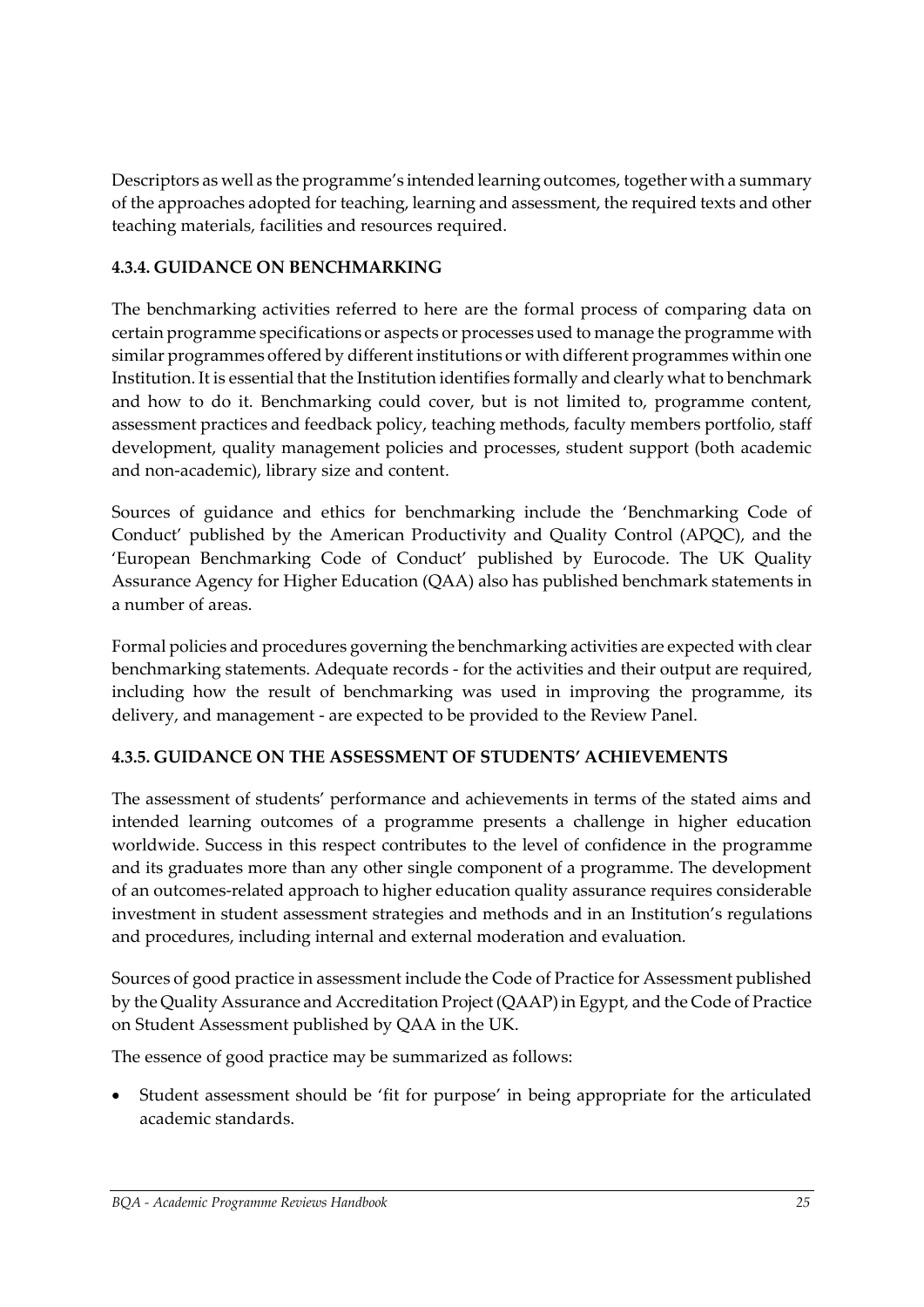- Programmes may employ three forms of assessment: *diagnostic, formative and summative*.
- *Diagnostic assessment* determines the abilities of a student to determine the suitability of a course or programme; this is particularly useful for direct entry at levels of a programme higher than first year, and for some courses such as foreign languages.
- *Formative assessment* provides information for teachers and students on their progress and on what is being learned and applied, and on how the students can further their learning. Feedback to students should be prompt, fair, objective and may be structured in a standard pro forma or template for consistency; feedback may also be face-to-face or by other means.
- *Summative assessment* contributes to credits and can use a range of methods ranging from laboratory and other practical work through major projects, case studies and dissertations, Multiple Choice Questions (MCQs), to formal time-constrained and written examinations.
- Self-assessment by students features in programmes or courses where the student is given greater responsibility for their learning.
- Peer assessment may also be used in suitable contexts such as seminars, with students' presentations and group projects.
- In any viable student groups, a normal distribution curve will apply. A *normative assessment* method, together with the use of reference points such as trends in outcomes, may be used to moderate aggregate outcomes; selected criteria can, however, create bias in the student group.
- The development of outcomes-related approaches to higher education quality assurance emphasizes *criterion-referenced* assessment, where students either demonstrate the specified performance or not; criteria may be graded upwards from threshold in order to differentiate levels of performance.
- The balance and proportion of the total course assessment allocated to each type of assessment enables the students to demonstrate the achievement of all the intended learning outcomes, addressing knowledge and skills.
- Faculty members responsible for courses, their academic colleagues and assistant teachers and examiners, should have access to the detailed arrangements for assessment of courses at all times, including type of assessment, schedule, credit rating, criteria for marking and grading, marking schemes and model answers.
- Students should have access at all times (typically in a course specifications document, student handbook, programme handbook or website) to the schedule of assessment, the types of assessment, credit rating and criteria for marking and grading.
- The College or Institution should have a clear policy and set of regulations for assessing students' achievements, including clear job descriptions for the assigned faculty members, committee or board.
- Internal moderation is essential to the quality assurance of the assessment of students' achievements. It ensures, before the students take the assessment, that the assessment designed to establish the students' progress in learning and their level of achievements, is valid, fair and meets the intended learning outcomes. Following the assessment, it checks that the marks awarded are correct, fair and statistically normal.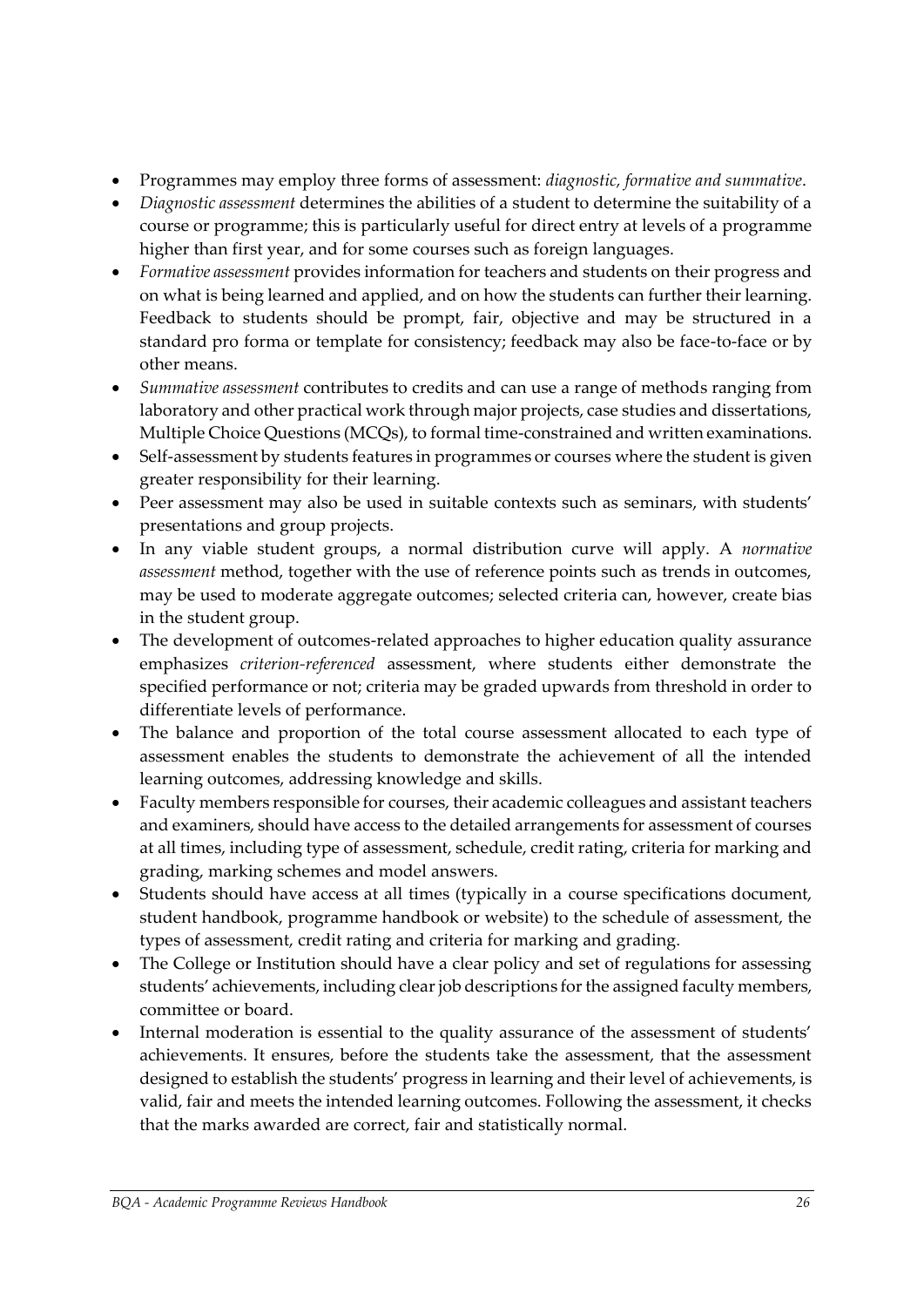- External evaluation provides an independent professional opinion on the appropriateness of the assessment of the students' performance and the academic standards achieved on graduation. This is sometimes referred to as 'verification of the academic standards attained'. The functions and responsibilities of the external evaluator are normally the responsibility of the Institution.
- Security of summative assessment is vital (in particular, ensuring that examination questions and answers are not leaked and that questions are not repeated unduly in successive years; ensuring anonymity of answer scripts to protect students from bias; preventing plagiarism and cheating by students; and ensuring that marks or pass/fail rates are not altered without justification).
- Results of assessment should be released as soon as they have been checked, ratified and endorsed by the appropriate committee or board.
- An appeals mechanism should be in place and made known to students.
- Adequate records for the programme are required, including the examination questions and results itemized for each student and each assessment; these provide information that will be examined by the Review Panel, the Institution's external evaluators or any appeals committee established to review assessment of students' work.

# <span id="page-28-0"></span>**4.4 PORTFOLIO MEETING(S)**

Once the SER(s) and SMs are submitted to the DHR of the BQA , copies are sent to members of the Review Panel *via* an electronic link. Panel members are requested to prepare a preliminary report, which is circulated to the entire Panel before the portfolio meeting.

Around two weeks after sending the documents, the Review Panel will hold virtual meeting(s) to:

- discuss the APRs process
- discuss the preliminary report(s) in detail
- identify any further information or clarification required from the Institution or other sources
- decide which information is needed in advance of, and which at, the Virtual Site Visit
- decide whether information will be sought from partner institutions and how this will be obtained
- decide on people to interview at the Virtual Site Visit and which parts of the campus and facilities to visit

Depending on the number of programmes that will be reviewed at the same time, the number and structure of the portfolio meeting(s) will be decided. A discussion in this regard will be held between the Review Director(s) and Chairperson(s), if needed.

The SER(s) will be read at two levels. At the first level, each panel member is reading for information on the extent to which the Standards and Indicators are met and will be forming preliminary views about this. At another level, the panel member is forming a judgement on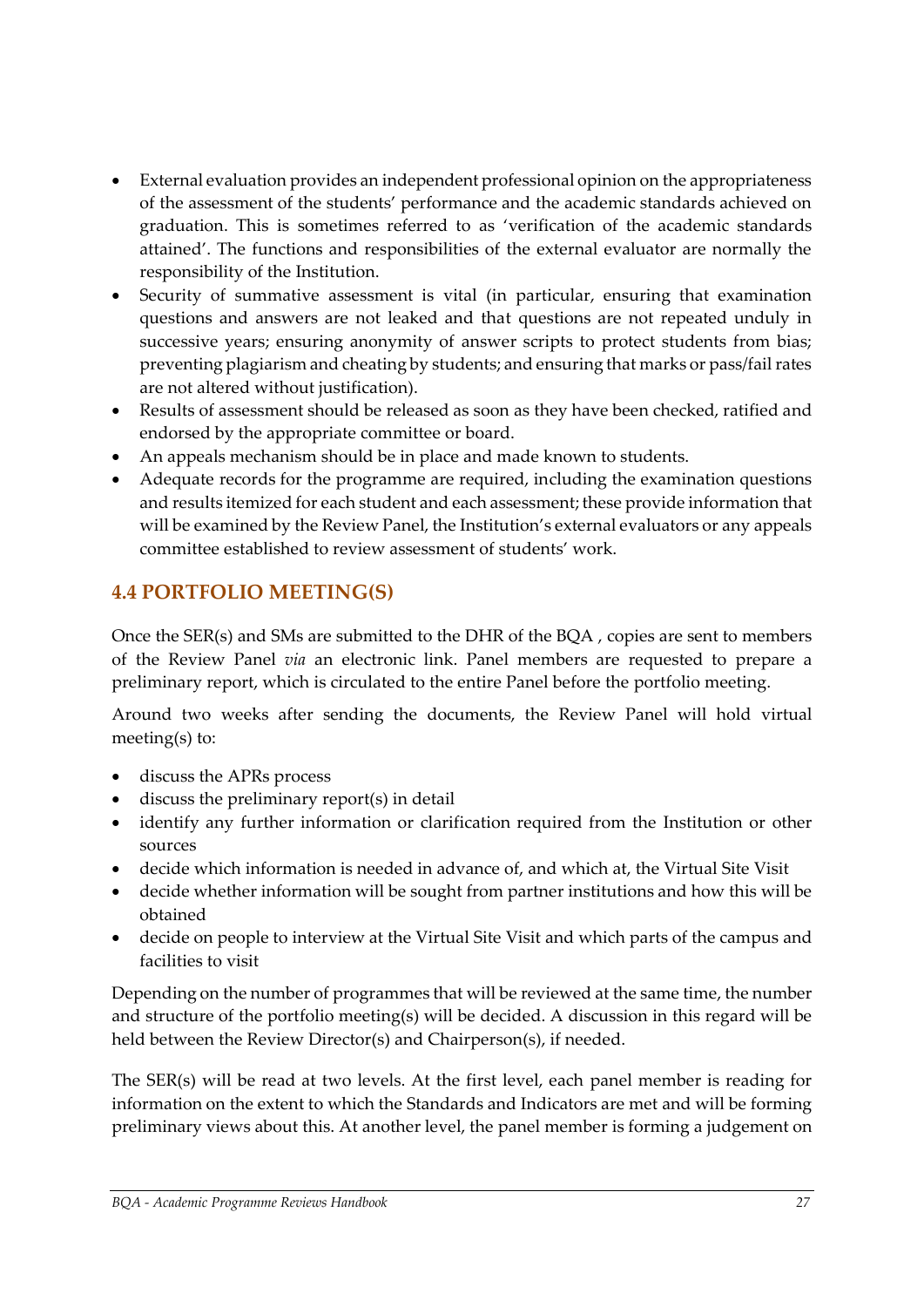the quality of the self-review and the depth of the analysis itself, and attempting to answer questions such as:

- How thorough and perceptive is this SER?
- Does it show evidence of a genuine, useful self-evaluation, using appropriate standards and benchmarks?
- Does the SER propose appropriate actions on identified weaknesses?

Reporting on areas requiring improvement does not always mean that the Panel will say that the programme or its delivery is not satisfactory. In fact, it is a sign that the Institution's internal quality assurance arrangements are working, especially if there is evidence that the Institution has started to plan improvements. While there may be some things that only an external evaluation can reveal, the more rigorous the self-review and the more honest the SER, the less there is for the Review Panel to have to ask about and the more the visit can concentrate on verification and validation.

Following the portfolio meeting, the Review Director(s) assigned to the reviews, in consultation with panel members, map out a detailed programme for the Virtual Site Visit to the College. The Review Director(s) also produce a document detailing the issues identified by the Panel, grouped by topic, and the requests for further information identified at the Panel meeting. This further documentation might include 'other evidence' referred to in the SER, but it can also include any material the Panel wishes to see. The list of further information required and the provisional Virtual Site Visit programme are discussed with the Institution at the preparatory visit(s) undertaken by the Review Director(s).

# <span id="page-29-0"></span>**4.5 THE PREPARATORY VISIT(S)**

Approximately one to two weeks after the portfolio meeting, and before the Virtual Site Visit by the Review Panel, there are preparatory visit(s) to the Institution. These meetings may be held *via* Microsoft Teams or Zoom, or as agreed with the HEI representatives and the Review Director(s) on the Panel's behalf.

The purposes of the preparatory visit(s) are:

- to discuss the provisional Virtual Site Visit programme- check the appropriateness of selections and combinations of interviewees and ensure that the programme for the Virtual Site Visit meets the Panel's needs while being feasible for the Institution
- to discuss the further information required by the Panel this might typically include questions of clarification (to which there are usually relatively short answers) and requests for further documents. The Institution may prepare provisional answers to the questions and assemble possible documents before the preparatory visit, and these can be reviewed at this visit to see whether they will meet the Panel's requirements
- to check whether there are any sensitive issues of which the Panel should be aware of
- to discuss the purpose behind the *Ad Hoc* interviews and how they will be conducted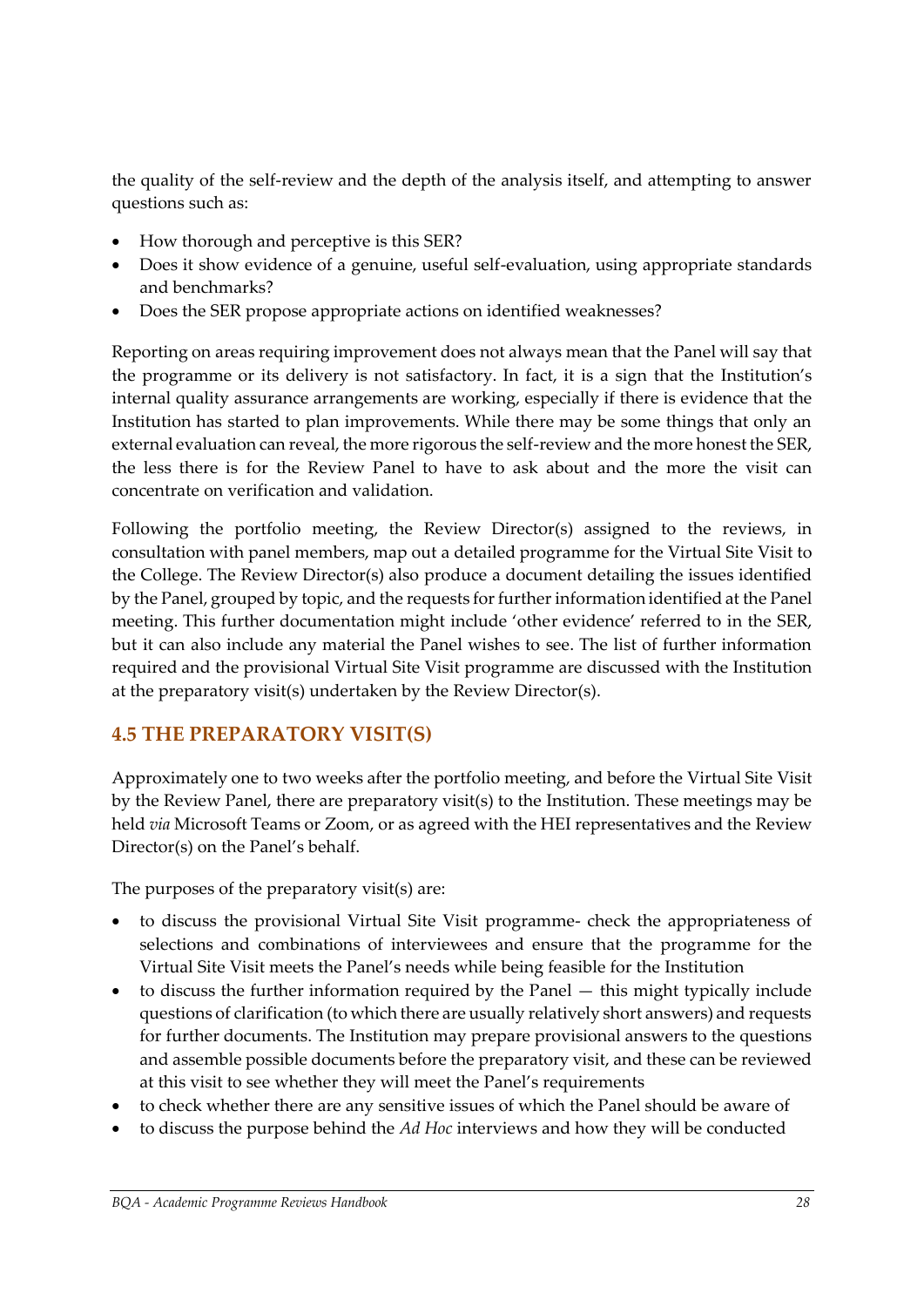• to review the logistics for the Virtual Site Visit and/or arrangements for an actual tour of the institution's facilities if it is agreed that a member of the review panel and/or DHR representatives will visit the HEI.

These activities can usually be achieved by the Review Director(s) meeting representatives of the Institution's management, the nominated Contact Person, and Head of Departments, although the Institution may well wish to involve others, such as the committee responsible for preparing the SER. The Review Director(s) prepares the agenda for the preparatory visit(s) and sends it, in advance, to the Institution.

After the preparatory visit, the Review Director(s) finalize the exact groupings of academic and administrative personnel, students and external stakeholders to be included in the Virtual Site Visit schedule. A final Virtual Site Visit schedule should be produced no less than one week before the date of the Virtual Site Visit. The Institution provides the additional material that has been requested on the agreed date prior to the Virtual Site Visit.

During the period before the Virtual Site Visit, there may be agreed virtual visits by the Review Director(s) and/or the Director of the DHR to overseas parent or partner organisations relevant to the programme(s) being reviewed. These visits are part of the formal Virtual Site Visit and involve similar preparations to the main visit which is agreed upon with the Panel. The Review Director will be acting on behalf of the Review Panel. Visits to other campuses (if applicable), may also occur during the review period. Before the Virtual Site Visit, panel members receive reports from the Review Director of any overseas virtual site visits or tours.

Panel members will prepare a set of suggested questions for each interview session of the Virtual Site Visit, with special attention given to the Standards and Indicators for which he/she is responsible. Panel members should also comment on the additional documentation submitted by the Institution.

# <span id="page-30-0"></span>**4.6 THE VIRTUAL SITE VISIT**

Starting from September 2020, a shift has been made from the conventional Site Visit to the Virtual Site Visit, where the interviews are conducted through the Microsoft Teams or Zoom application, or any other agreed upon application, and the facilities and physical resources of the programme are examined through demonstration video(s), which should be submitted together with all the supporting documents electronically to the DHR; however, it may be agreed – in some cases - to hold an actual tour of the HEI facilities by a member of the review panel and/ or DHR representatives.

The main purpose of the Virtual Site Visit is to allow the Review Panel to verify the most important claims made in the SER, and to triangulate evidence and acquire further insight into the Institution's operation through first-hand investigation. The Virtual Site Visit also provides an opportunity for peer reviewers and those directly engaged in the programme to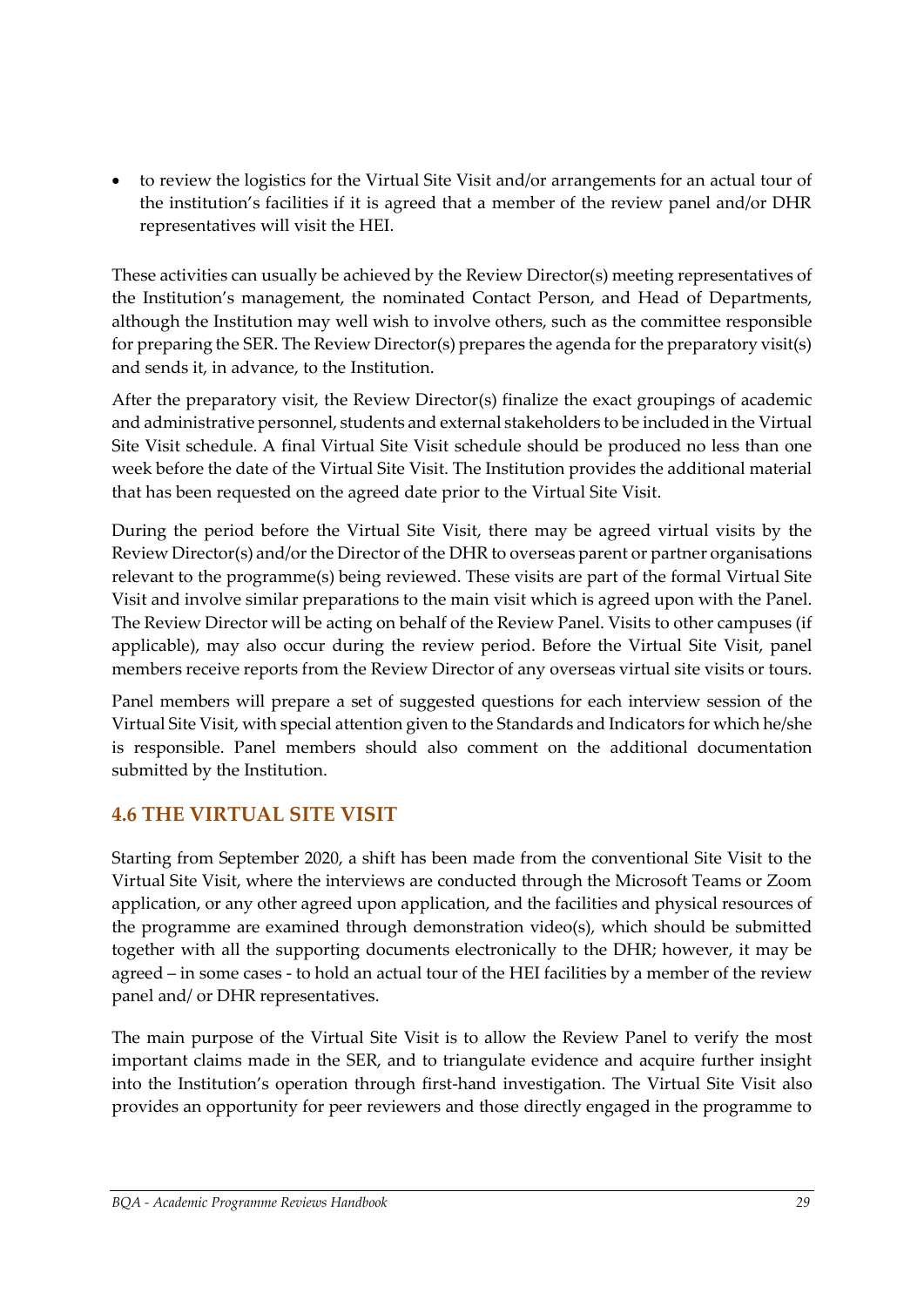discuss the effectiveness of existing arrangements and the development of new internal systems for quality assurance, review, reporting and improvement. The value of the Virtual Site Visit – both to the Institution and the DHR – is closely related to the quality of the preparation, the information available, the dialogue and organisation of time.

#### **4.6.1. PANEL PREPARATIONS AND DISCUSSIONS (DAY 0)**

The day before formal interviews start, the Panel is briefed on the review process and then meets privately to prepare for the Virtual Site Visit. At these meetings, the Panel:

- receives a face-to-face briefing on the Bahraini context for the quality reviews and has the opportunity to ask about relevant issues and facts
- receives a face-to-face briefing on the main features of the APRs Framework and what is expected from the Review Panel
- discusses its members' preliminary evaluation of the SER(s) submitted by the Institution
- discusses the additional material received since the portfolio meeting
- notes any information that will be available on-site during the Virtual Site Visit
- reviews arrangements for the Virtual Site Visit and the Panel professional conduct expectations
- plans the interview sessions in detail, especially those for the first day.

By the end of this meeting, the panel members may not have reached agreement on substantive issues, e.g. whether a programme under review meets the Standard requirements or whether the programme is showing commendable good practice in a specific area or doing no more than would be expected of any HEI. Such differences, which are part of the process of applying professional judgement, must be resolved by the end of the Virtual Site Visit, so plans should be made for questioning and other forms of investigation in order to achieve this. The Chairperson(s) and the Review Director(s) have particular responsibility for ensuring that issues are resolved through Panel-only sessions during the Virtual Site Visit.

#### **4.6.2. GUIDANCE ON CONDUCTING THE VIRTUAL SITE VISIT**

The Virtual Site Visit always includes time for interview sessions. The interviews with students and staff are essential to the Programme Review. Some interviews are best prearranged and others may be arranged at short notice. *Ad Hoc* interviews may also be conducted during the site visit tour as detailed below. The reviewers will also wish to spend time reading the documentation provided and making notes. Course portfolios and samples of students' assessed work are a vital part of this supporting documentation. A sample of these course portfolios will be selected for uploading electronically so that the review panel can scrutinize the selected course portfolios as well as the question sheets, marking schemes and any written comments and feedback to students.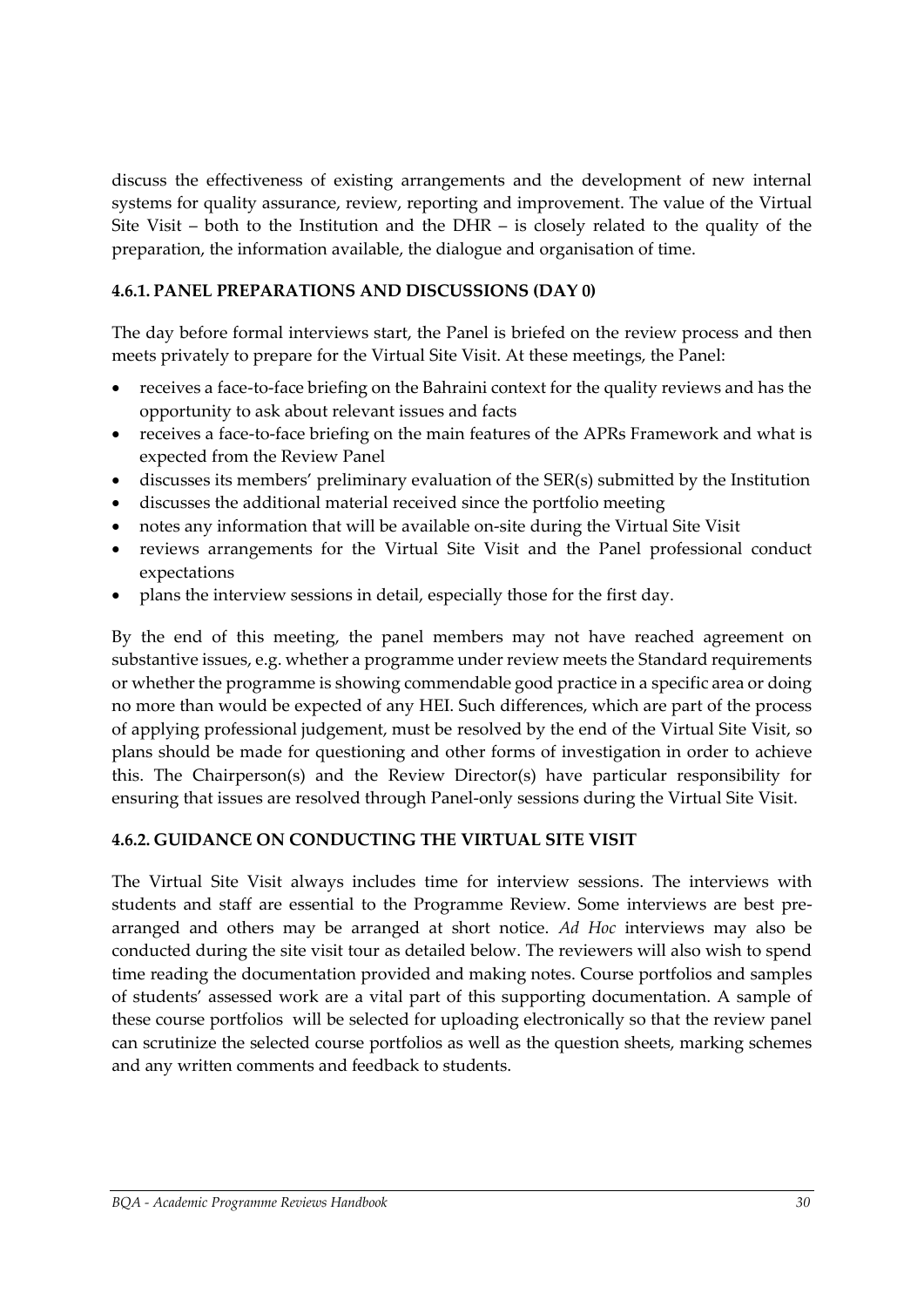In case there is an agreement to conduct a tour of the HEI facilities, the Institution will be expected to provide a suitable meeting room that can adequately accommodate the Panel's meetings as well as the range of supporting documentation. The room should include worktables, power supply for laptops, a coffee machine, water and light refreshments. It would also be helpful to include a PC with internet access and printer. The Panel will need access to photocopying. The room should also be secure to protect the documentation.

The Institution should ensure that all documents are readily available for the Panel and provide access, if available, to the programme website or to a flash memory. Also, an index of all supporting documentation is required.

The Panel will meet regularly through the Microsoft Teams or Zoom application, or any other agreed upon application as a Panel but may also divide their attention across different programmes within the College or make enquiries under one or more of the four Standards in the APRs Framework. At the end of the first day, the Panel will meet formally to assess progress, discuss the evidence and set priorities for further enquiries. The final Panel meeting on the last day will discuss the evidence, agree on a generic comment on the quality of the SER(s) and the supporting evidence, and refer to the APRs Framework to make judgements that include a set of conclusions in relation to each programme reviewed.

During the Virtual Site Visit, Panel-only meeting sessions are held regularly. During these sessions, the key points from the previous session(s) are agreed by the Panel. The Panel also reminds itself of the focus of the subsequent session(s). At the end of the day, the Panel meets to discuss the day's overall findings and plan in detail the questions for the next day's interviews. There is a longer Panel-only meeting on the final day of the visit, to discuss findings before the end of the visit.

During these sessions, each panel member, under the guidance of the Chairperson of the Panel, will compile a record of the evidence provided and draft the section(s) of the programme Review Report that is his/her specific area of responsibility. Although, Standards and Indicators are divided amongst panel members to indicate the prime lead for each Standard, it is important to reach consensus amongst panel members, so that the Review Report and judgement reflects the opinion of the whole Panel, not just individual members. Panel members will also contribute to a brief set of conclusions, including the agreed summative judgement, a summary of identified good practice and any gaps or weaknesses leading to recommendations for improvement.

The Chairperson of the Panel for each reviewed programme co-ordinates the panel members' writing to produce a working draft of the Review Report for each programme, ensuring that it is shared with the Panel.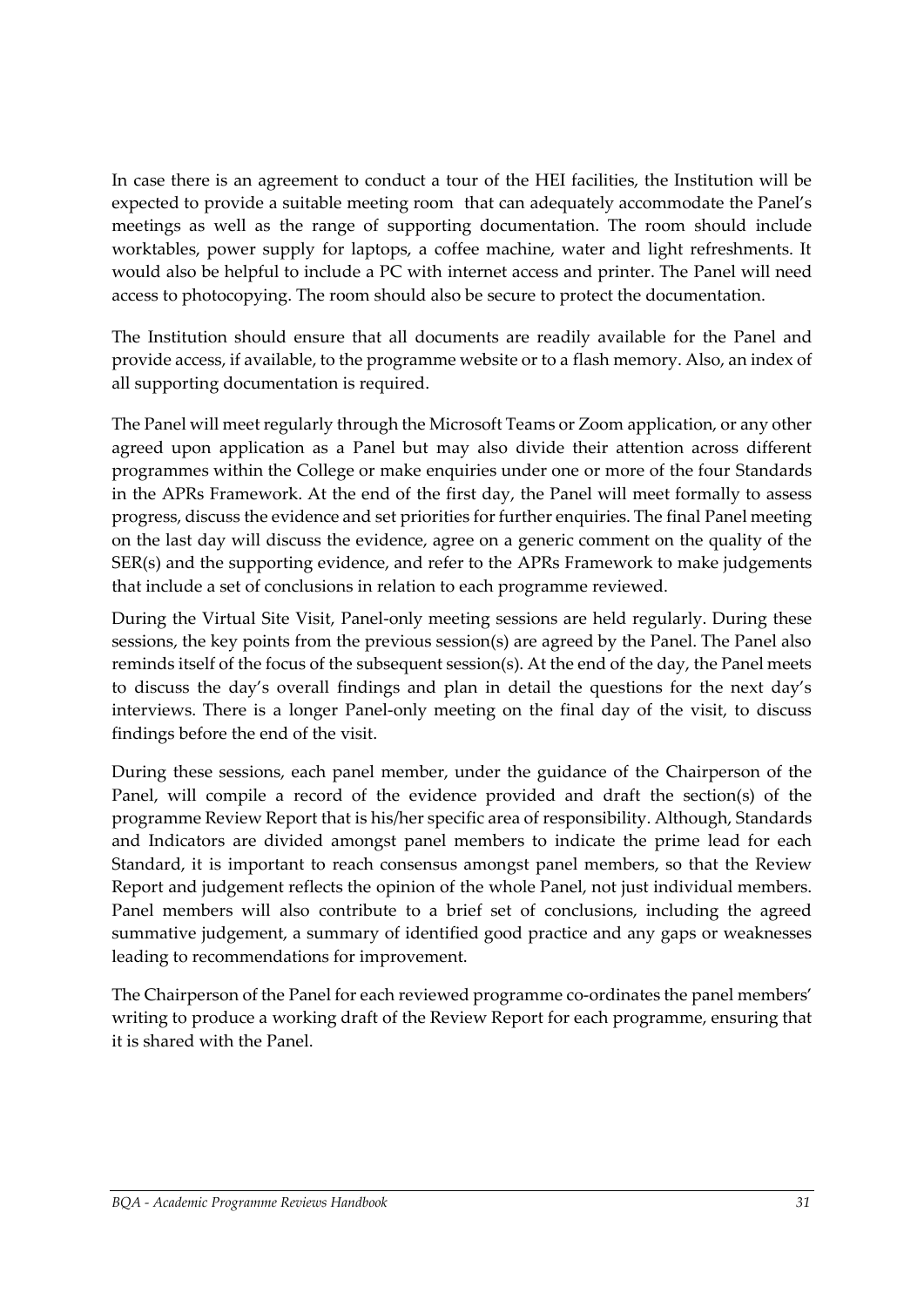#### **4.6.3. INTERVIEW SESSIONS**

Meetings between faculty members, other employees, students, alumni and other stakeholders and the Review Panel are scheduled as part of the Virtual Site Visit schedule. The schedule of pre-arranged meetings should be agreed between the Institution and the DHR before the start of the Virtual Site Visit. It may, however, be desirable to arrange an additional meeting during the review to address any emerging matters. The time and place of the meeting, its focus, who is expected to attend and if necessary any special agenda, should be discussed and agreed by the Review Director and the College's Contact Person.

Meetings are a desirable means of confirming information and conducting open dialogue and can be the most efficient way of augmenting or clarifying information already provided. The Panel Chairperson may chair the meeting or assign one of the panel members to lead it. Shortly after a meeting, the panel members will reflect on the discussion, aggregate the information derived from it with other information, and consider the completeness of the evidence and any need for further discussions.

The focus of each meeting will be derived from the APRs Framework, the SER and the analysis of the SER by the panel members.

The views of students and other stakeholders, including graduates of the programme and employers of graduates, represent an important part of the evidence collected in the review process. The panel members will be focusing on key points emerging from their reading of the SER and supporting information. They will wish to reflect on the expressed views following the meeting and consider the full range of information when making their judgements.

Meetings with students should be separate from meetings with graduates and employers. In all meetings the lines of enquiry should be selective, based on the SER and information emerging during the Virtual Site Visit. The interviewed students should include a representative group of students across all levels with a range of tracks (if applicable) within the programme as well as members of the student council. Dialogue should be constructive and should avoid personalising criticism of staff. The Review Panel may decide to break a large group into smaller groups with one panel member leading each. Questions from panel members should be open and unbiased.

#### **4.6.4.** *AD HOC* **INTERVIEWS**

*Ad Hoc* interviews may be conducted with staff and students in relation to the reviewed programmes, independent of the Institution's influence (in cases where an agreement was made to conduct an actual tour of the HEI facilities by a member of the review panel and/ or DHR representatives). To achieve this, panel members will tour the campus and seek to speak with students and staff randomly. The Institution will be requested to distribute widely and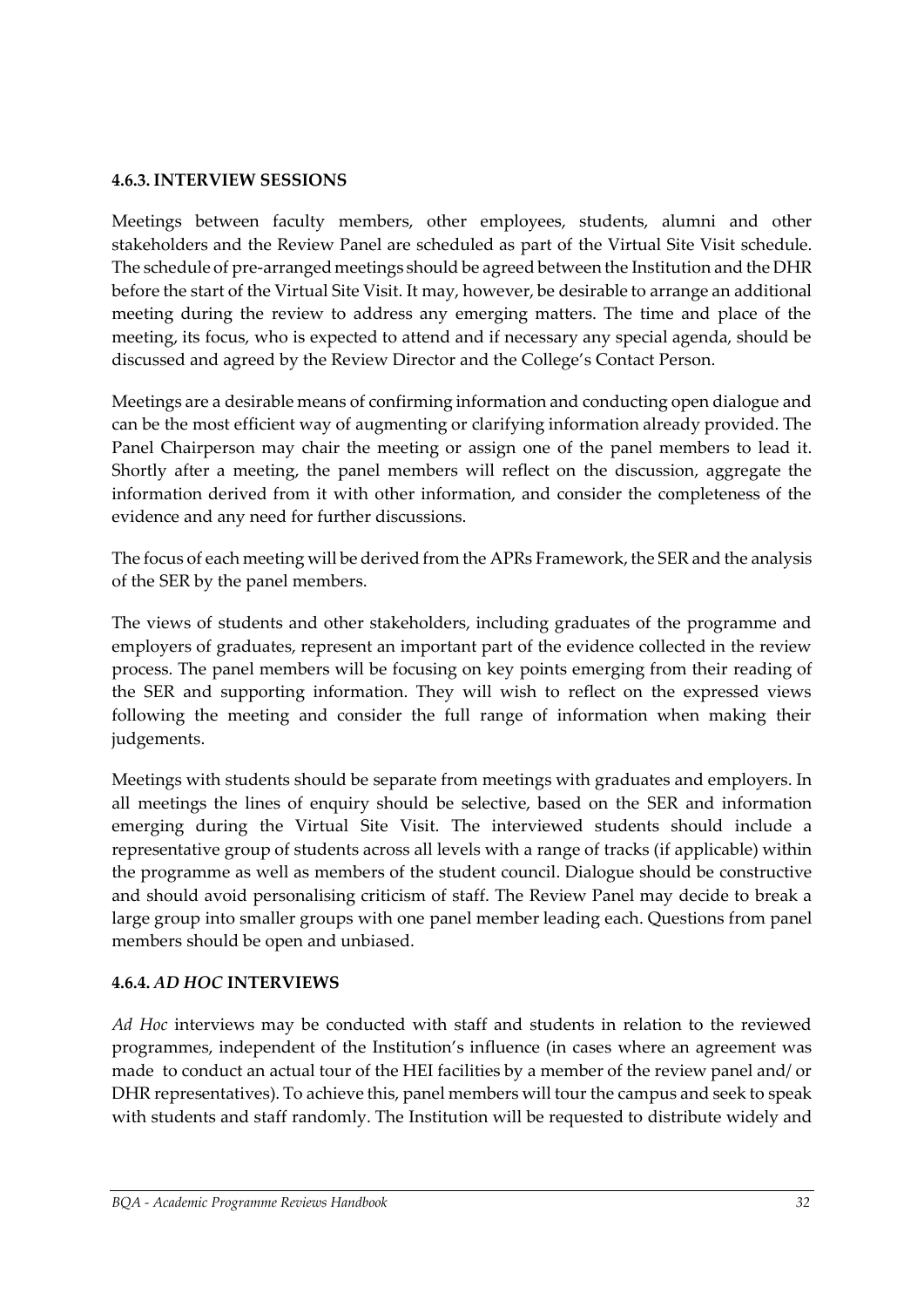post notices to inform staff and students about the tour and the *Ad Hoc* interviews. The following rules apply to these *Ad Hoc* interviews:

- the panel member will introduce himself/herself to the interviewee, the purpose of the interview, and request his/her permission to conduct the interview
- interviews should be conducted in confidence and the duration of each interview should not exceed 10 minutes
- panel members will not intrude on teaching sessions
- *Ad Hoc* interviews may be conducted in staff offices and in common areas such as the library and the cafeteria
- findings of *Ad Hoc* interviews need to be triangulated in order for them to be used in the review.

#### **4.6.5. DEMONSTRATION VIDEO(S)**

In cases where the site visit is to be conducted virtually, the tour of facilities and resources will be replaced with a demonstration video. Therefore, the institution subject to an institutional or academic programme review is obliged to prepare a short demonstration video or videos, including a virtual tour of the institution/programme facilities and student training venues (as in the case of programmes of a more practical nature). It is imperative that the videos meet the following conditions:

- a. The demo videos should be recent and up-to-date and should reflect the latest developments of the institution/programme facilities; it should also be supported by a high sound quality.
- b. The videos should include a brief descriptive explanation of the facilities, delivered in the same language of the programme.
- c. The videos should not contain any personal opinions of the institution's staff members, students or other stakeholders.
- d. The videos should cover all the facilities agreed upon with the DHR.
- e. In case the institution desires to display in the videos some other facilities that are not agreed upon with the DHR, it must first obtain the DHR's prior permission to do so.
- f. All videos should be uploaded to a cloud site and their electronic links should be made available for the DHR according to the electronic format and dates agreed upon between the two parties.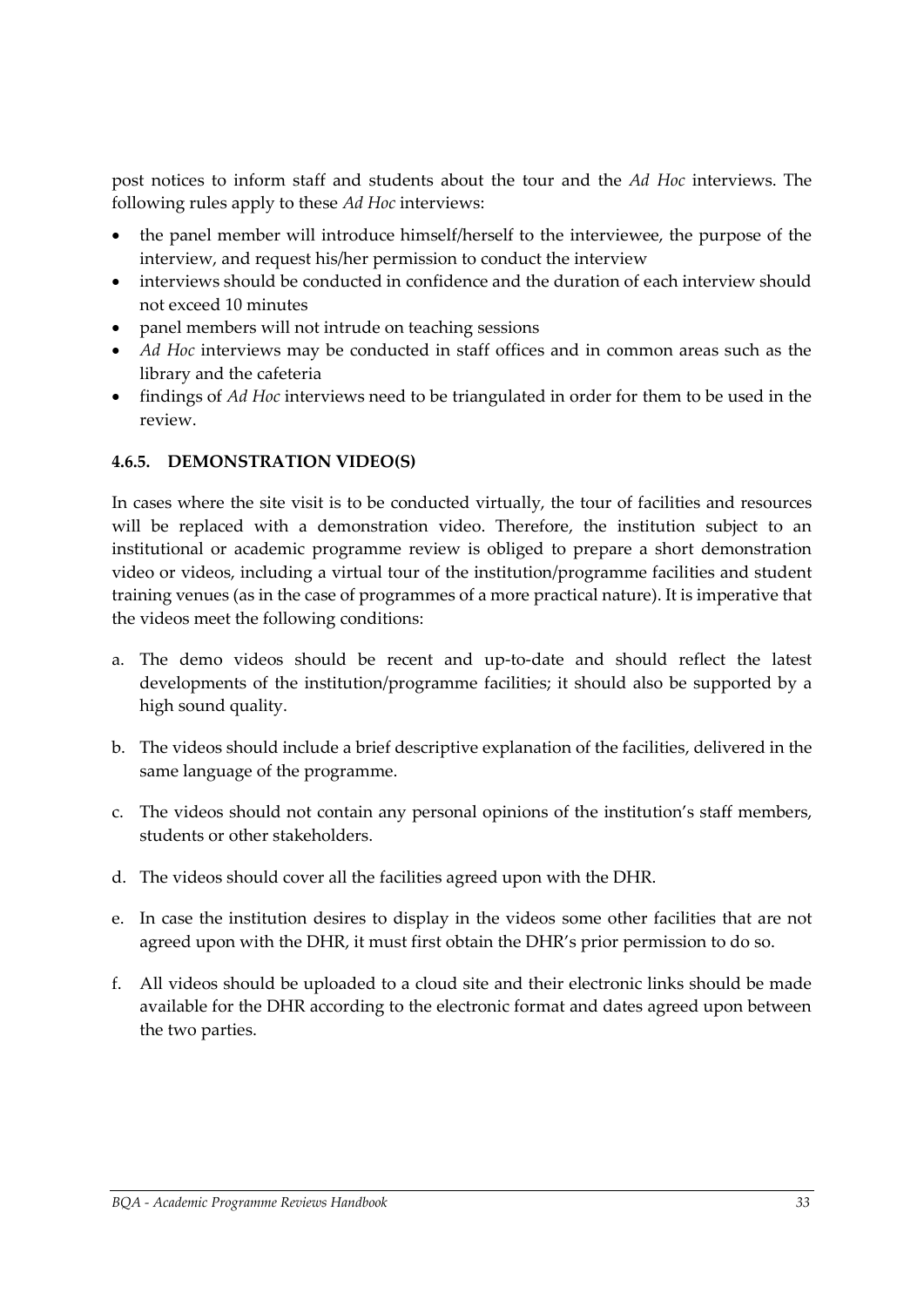#### **4.6.6. GUIDANCE ON THE REPORTING OF OUTCOMES**

The value of the review of programmes for the Institution depends on the quality of the reporting of the outcomes of the programme review(s). They should be evidence-based, arising from open discussion and resting on the professional opinions of the peer reviewers guided by the published framework.

During the Virtual Site Visit, the Chairperson of the Panel together with the Review Director for each programme will ensure that emerging matters deserving further attention, as well as any substantive issues are addressed in meetings with the appropriate responsible persons. Although conclusions will not be announced at the Exit Meeting, the openness and transparency of the review over the Virtual Site Visit should mean that there are no surprises for the Institution. Moreover, the Chairperson of the Panel will ensure that the Review Director is aware of the preliminary discussions and conclusions that the Panel is reaching at the time of the Virtual Site Visit.

For each programme under review, the Panel is to evaluate whether the programme satisfies each Standard, and a conclusion is to be reached by the Review Panel in the final meeting, which will be either:

- (1) the programme satisfies all four Standards and gives confidence, or
- (2) there is limited confidence because up to two Standards are not satisfied (excluding Indicator 1), or
- (3) there is no confidence in the programme because more than two Standards are not satisfied or Standard 1 is not satisfied.

The Review Panel will also agree on recommendations for the programme's improvement. These recommendations will be reflected in the improvement plan for the programme and the balance between identified good practice and any expressions of limited confidence or lack of confidence stated in the conclusions.

#### **4.6.7. CALL-BACK SESSIONS AND THE EXIT MEETING**

The Panel may decide to provide a 'flexible/call-back session', which is a period set aside in the programme to be utilised by the Panel to meet individual staff members and seek responses to issues that have arisen during the Virtual Site Visit. Each individual staff is allocated a short session with the Panel to clarify specific issues and this session is normally scheduled toward the end of the Virtual Site Visit.

At the end of the Virtual Site Visit, the Panel also holds a brief 'Exit Meeting' with the President/Chief Executive of the Institution, and any other persons the President wants present. At this meeting, the Panel's Chairperson and the President can make some comments about the Panel's and the Institution's experience of the review process, but the Panel will not discuss any of its findings with the Institution.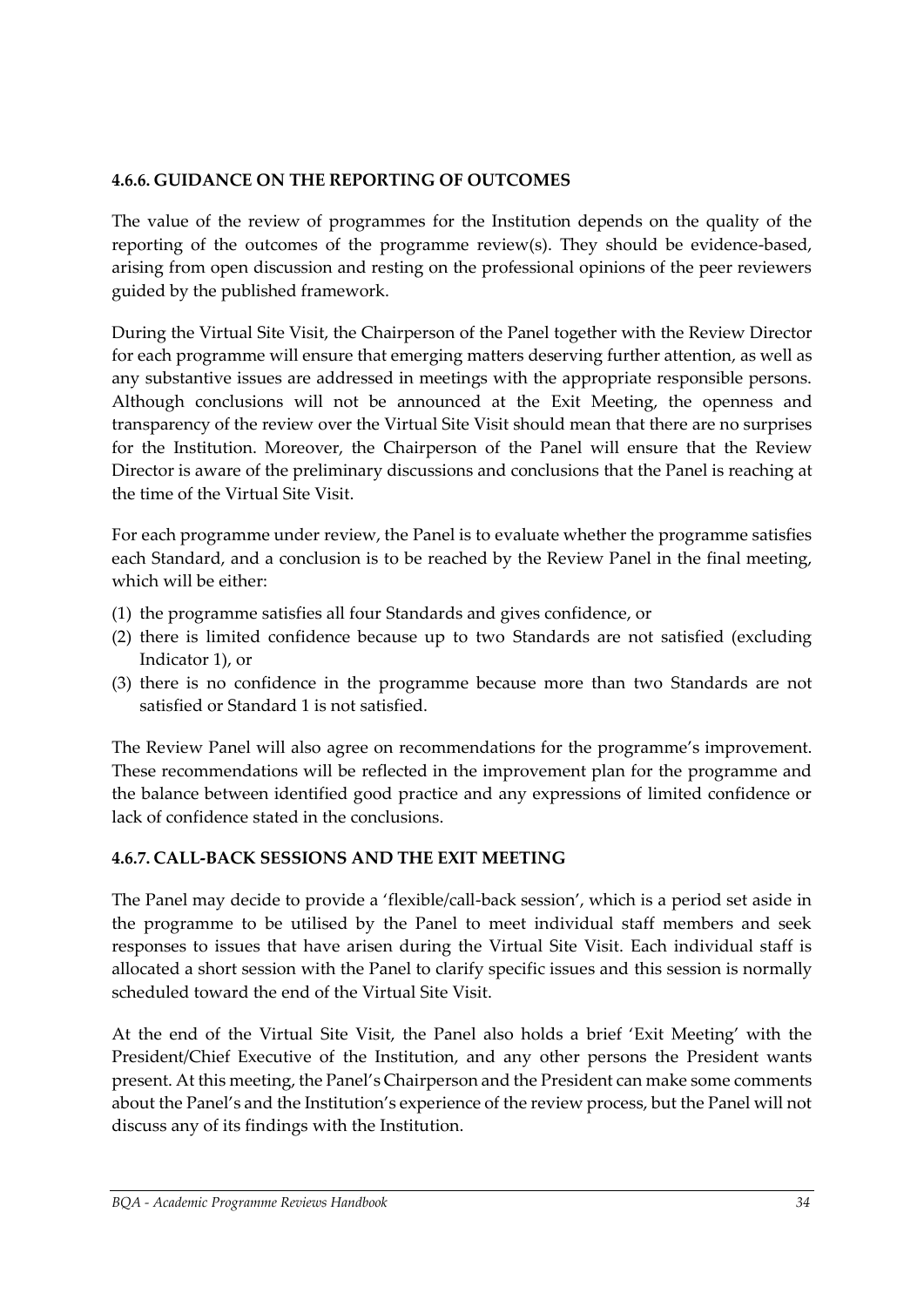# <span id="page-36-0"></span>**4.7 THE ACADEMIC PROGRAMME REVIEW REPORT(S)**

A written Review Report, for each reviewed programme, will be finalized by the Chairperson of the Panel and will be endorsed by all panel members. The Report is sent to the DHR Programme Review Director who is responsible for checking it for completeness and compliance with the published APRs Framework. If necessary, the Chairperson or other panel members may be asked to clarify or justify statements in the Draft Review Report. Once the Review Director is satisfied with the Report, it will be presented to the DHR Academic Committee for discussion and approval.

A Draft Review Report will be approved and adopted by the DHR when the DHR Academic Committee is satisfied that:

- the Draft Review Report is endorsed by all members of the Review Panel
- its structure is in line with the template
- its scope is appropriate to the programme being reviewed
- it offers evaluations and conclusions that are evidence-based
- there is consistency between the evaluation in its main text and the conclusions.

At this point, the Draft Review Report becomes a report of the BQA. A copy of the Draft Review Report will be sent to the Institution inviting it to check it for factual accuracy and comment on the findings if needed or/and appeal against the overall review judgement. The Institution will respond to the DHR within two weeks. The Institution's comments will be dealt with according to BQA procedures, as described below, and changes, if needed, will be made to the Draft Review Report before it is presented to the Academic Committee of the BQA. After getting the approval of this committee, the Review Report is finalized. The final Review Report is sent to the Board of the BQA for approval and to the concerned entities for endorsement, after which it is published.

Review Reports will be published on the BQA website (www.bqa.gov.bh) in the language of production with a summary in Arabic or English.

# <span id="page-36-1"></span>**4.8 FACTUAL ACCURACY AND APPEALS**

An opportunity will be given for HEIs to check the definitive Draft Review Report for factual accuracy and to make comments on findings, if needed. Factual inaccuracies, if any, will be adjusted accordingly.

The Institution's comments will be sent to the panel members of the relevant programme, who will convey, in writing, their reply in this regard. The DHR will study both the Institution's comments and the Panel's reply and send formal feedback on the submitted comments to the Institution. This process will be in accordance with BQA policies and procedures.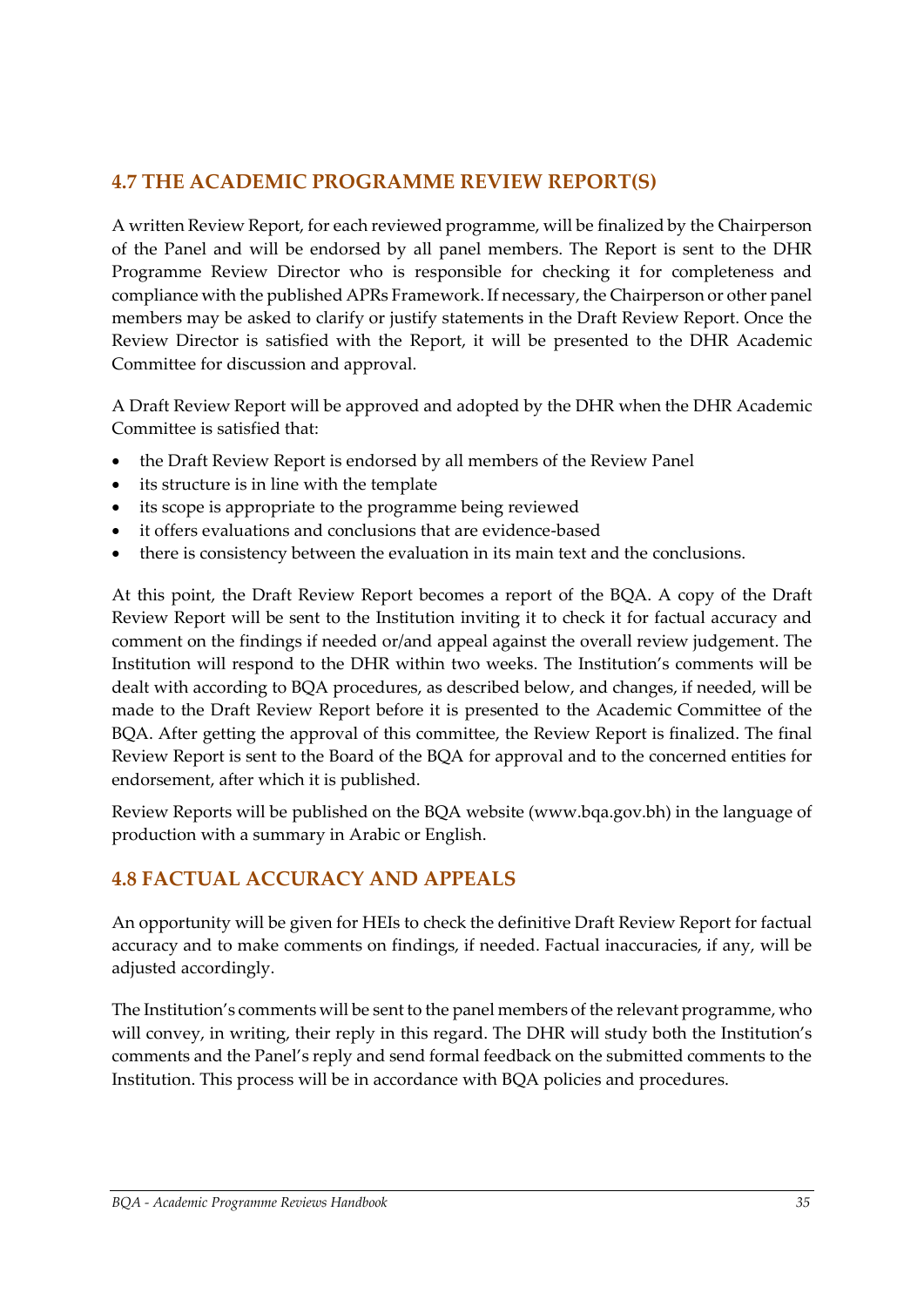The Institution may submit an appeal if it does not agree with the overall judgement of the programme review, as per the BQA policies and procedures. The grounds of the appeal are:

- (1) There is lack of adherence to the APRs published Framework/Handbook in reaching its decisions and this led to unfair judgement(s), and/or
- (2) The judgement(s) is/are not justified based on the evidence available before or at the time of the Virtual Site Visit.

The appeal is to be submitted by the Institution to BQA in a formal letter addressed to the DHR Director within two weeks from receiving the Draft Review Report. The letter should be attached to a filled Stage I Appeal Form (Appendix VI) and supported by relevant evidence. The receipt of the appeal letter, appeal form and supporting evidence will be acknowledged, in writing, by the DHR Director within two working days of receiving these documents. This process will be in accordance with BQA policies and procedures.

An Institution is eligible for a Stage II appeal if the Institution is dissatisfied with the outcome(s) of the Stage I appeal. A Stage II appeal is to be submitted, by the Institution filling the Appeal Form of Stage II appeal (Appendix VII), to the BQA's Chief Executive in writing, within five working days from the date of the Institution receiving Stage I appeal decision and must clearly state the grounds for the appeal and all related evidence. This process will be in accordance with BQA policies and procedures.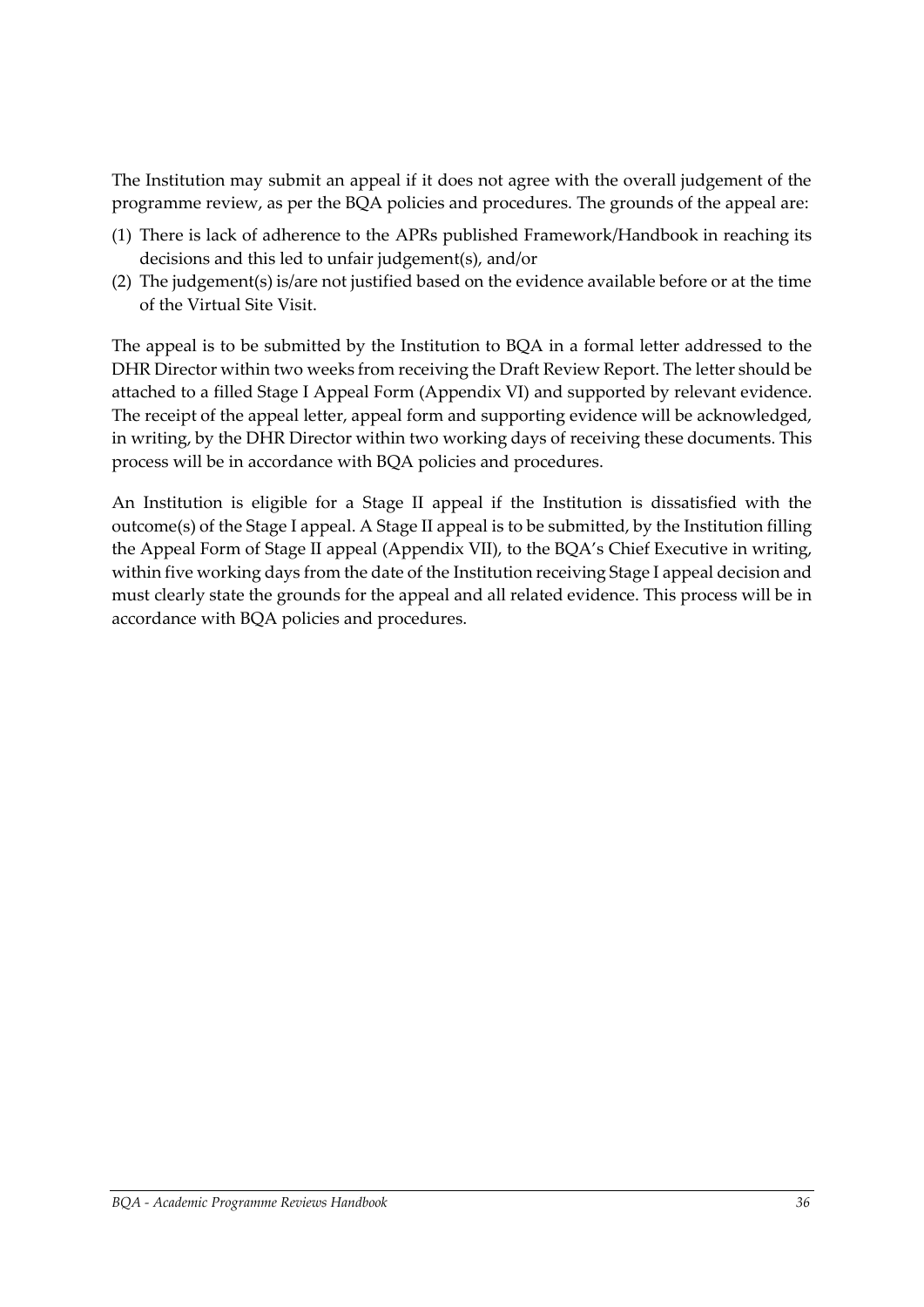# <span id="page-38-0"></span>**5. FOLLOW-UP OF THE REVIEWS**

Programmes that have been subjected to APRs need to submit improvement plans to the DHR. However, only programmes receiving '**Limited Confidence**' or '**No Confidence**' will be subject to Extension or Follow-up Visits.

## <span id="page-38-1"></span>**5.1 IMPROVEMENT PLANS**

Irrespective of the outcomes of the Review Reports, institutions will be expected to submit to the DHR/BQA an improvement plan three months after publication of the reports, which shows for each programme how the recommendations will be addressed. Guidelines on how to develop and submit improvement plans are given in Appendix V. The improvement plan should lead to further enhancement of the programmes. This process will be in accordance with BQA policies and procedures.

# <span id="page-38-2"></span>**5.2 THE VIRTUAL EXTENSION VISIT**

In cases where a programme receives a '**Limited Confidence'** judgement, the Institution will receive within three months from the Virtual Site Visit a list of critical recommendations for the Standards that were not satisfied. The full Review Report in this case will be deferred.

Within six months of receiving the recommendations, the Institution will need to submit to the BQA/DHR a progress report and evidence of addressing the critical recommendations in the Standards that were not satisfied. At least three months after receiving the submission, the Institution will be subject to an Extension Visit. The output of this will be a Review Report, which is a composite of the results of the findings of the original Virtual Site Visit and the findings of the Extension Visit.

Based on the Institution's performance in addressing the critical recommendations, the findings can lead to either an overall judgement of **'Confidence'** or to an overall judgement of '**Limited Confidence**'. The resulting Review Report will be published as per BQA procedures, and any programme receiving a '**Limited Confidence**' judgement will be lined up for review early in the third APRs cycle.

There will be two phases for the Extension Visit:

- **Phase 1:** Desktop analysis of evidence by the DHR. The evidence base comprises the programme Review Report, the progress report and SMs submitted by the Institution, to present an account of its progress in addressing the recommendations in the Standards that were not satisfied. The Institution will be informed of the details, procedures and timing of the Extension Visit.
- **Phase 2:** An Extension Visit to the programme, normally for one to two days that may include an actual tour of the HEI facilities and physical resources. The Virtual Site Visit will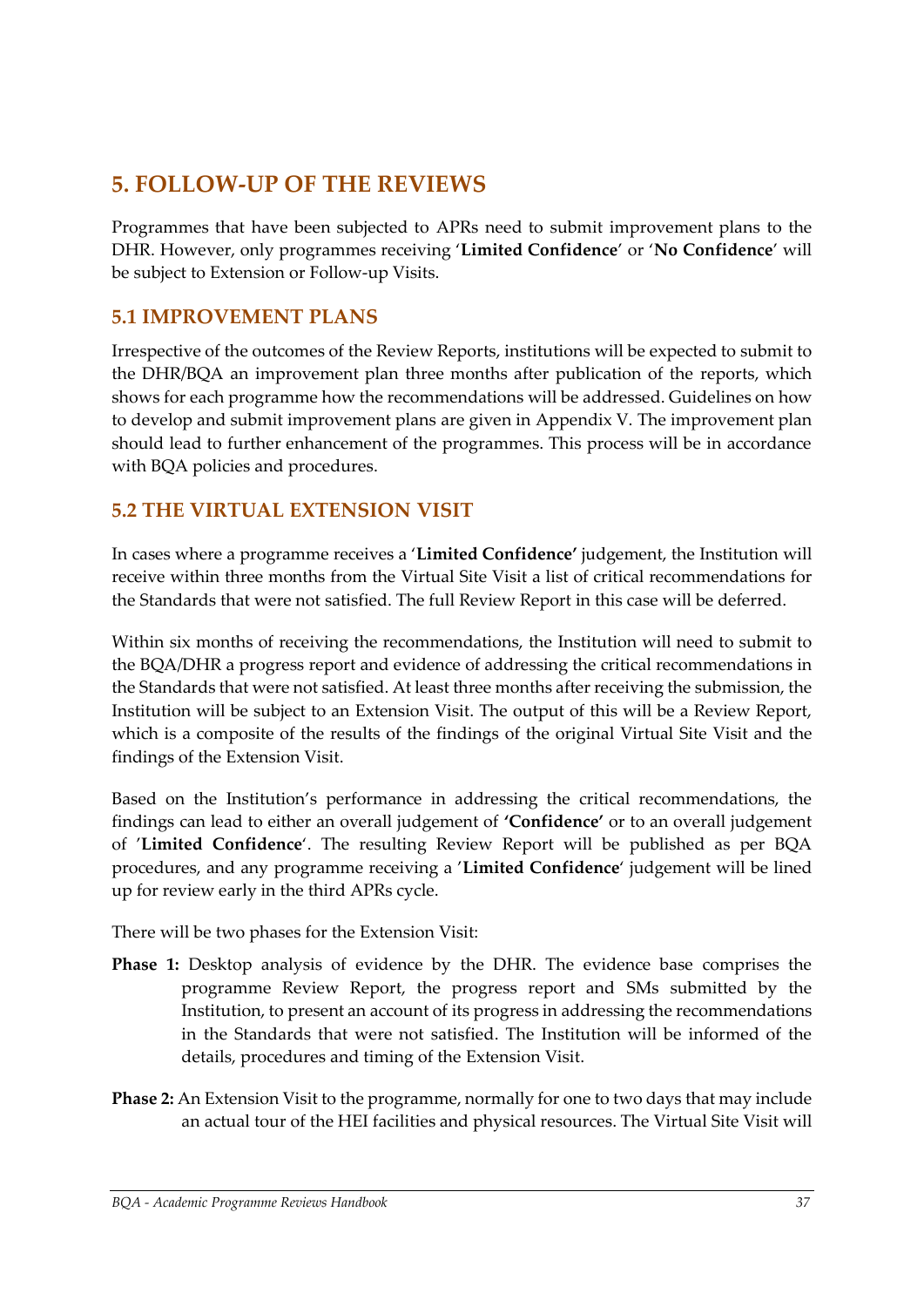be conducted by a member of the DHR and a subject expert. The Review Report will be amended based on the progress achieved by the Institution against the critical recommendations in the Standards that were not satisfied.

## <span id="page-39-0"></span>**5.3 THE VIRTUAL FOLLOW-UP VISIT**

In the case when a '**No Confidence**' judgement is given, the Institution will submit, after 18 months from the publication of the Report, a progress report and evidence of addressing the recommendations in all the four Standards. This will be succeeded after 24 months from the publication of the report by a Follow-up Visit from the BQA/DHR to measure the progress made against the recommendations. This process will be in accordance with the BQA's policies and procedures.

The output of this Follow-up Visit will be a Follow-up Review Report documenting the results of the findings of the visit. Based on the Institution's performance in addressing the recommendations, the findings can lead to either an overall judgement of **'Good Progress'** or '**Adequate Progress**' or '**Inadequate Progress'**. The resulting Follow-up Review Report will be published as per BQA procedures, and any programme receiving a judgement of '**Good Progress**' or '**Adequate Progress**' in the Follow-up Review Report will be lined up for review early in the upcoming APRs cycle. As for programmes receiving a judgement of '**Inadequate Progress'**, they will not undergo any more reviews in the current cycle and will be reviewed afresh in the succeeding APRs cycle. This is also applicable for the programmes reviewed in the first APRs cycle that did not undergo a second Follow-up Visit.

There will be two phases for the follow-up:

- **Phase 1:** Desktop analysis of evidence by the DHR. The evidence base comprises the programme Review Report, the programme improvement plan submitted by the Institution, a progress report and SMs generated by the Institution to report on its progress to-date in addressing the recommendations stated in the programme Review Report. The Institution will be informed of the details, procedures and timing of the Follow-up Visit.
- **Phase 2:** A Follow-up Visit to the programme, normally for one to two days, leading to a brief written report. It may include an actual tour of the HEI facilities and physical resources. The Virtual Site Visit will be conducted by a member of the DHR and a subject expert. The report will indicate the level of progress achieved by the Institution against recommendations identified in the original Review Report. The Institution is expected to use the report to support continuous improvement in the programme.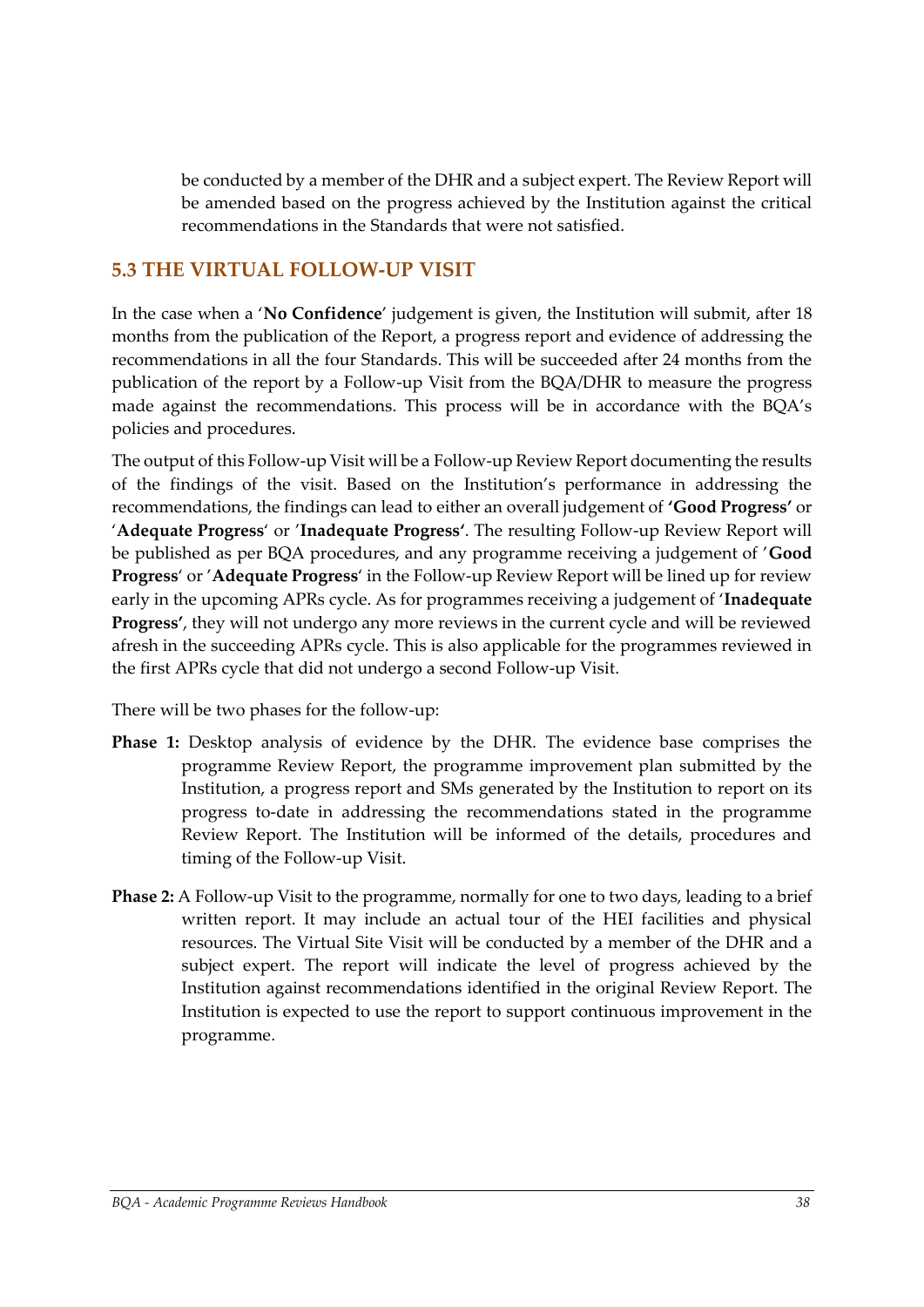# <span id="page-40-0"></span>**6. ROLES AND RESPONSIBILITIES**

The APRs Framework is based on the panel members being peer reviewers of the programmes under review. Peer review is an essential part of these reviews. This section sets out the role of the College's Contact Person, Review Directors, panel members and the Chairpersons of the Panel. It includes the criteria for the selection of panel members and Chairpersons and for the composition of Review Panels.

Review by peers means that the Institution has a reasonable expectation that the panel members should hold, or have held, equivalent professional positions to those with whom they conduct their enquiries, or senior management positions in HEIs. The peers should have the confidence of the Institution and, when offering professional opinions in their areas of expertise, they should be credible in the eyes of the Institution.

# <span id="page-40-1"></span>**6.1 THE COLLEGE'S CONTACT PERSON**

The DHR will invite each College participating in APRs to nominate a Contact Person for the review process. This should be a senior member of the programme management team. His/her role is to coordinate the process and optimize the internal and external review as part of the cycle of review and continuing improvement. The Contact Person is expected to be available throughout the Virtual Site Visit.

The Contact Person should be well placed in the College, to ensure that it benefits from the programme review(s) as part of its development of an internal quality assurance system. The DHR expects the Institution, guided by the DHR *Institutional Review Handbook* and the DHR *APRs Handbook*, to be able to develop appropriate policies, plans and procedures, to establish a sustainable system for continuing review and continuing improvement.

In preparation for, during, and after the Virtual Site Visit, the Contact Person will ensure that:

- The scope of the programme(s) to be reviewed is clearly defined.
- All relevant information is collated and accessible by faculty members and the Review Panel.
- The SER(s) together with any supplementary documentation meet the requirements of the *APRs Handbook* and are submitted on time to the DHR.
- The external reviewers and DHR representatives are provided with a suitable room(s) for Panel meetings with access to documentation and facilities to be checked during the tour of the HEI facilities.
- The Institution responds promptly and accurately to requests by the Review Panel for additional information and/or clarification of information provided.
- The draft Programme Review Report(s), when sent to the Institution for checking on matters of factual accuracy, are checked and returned promptly to DHR.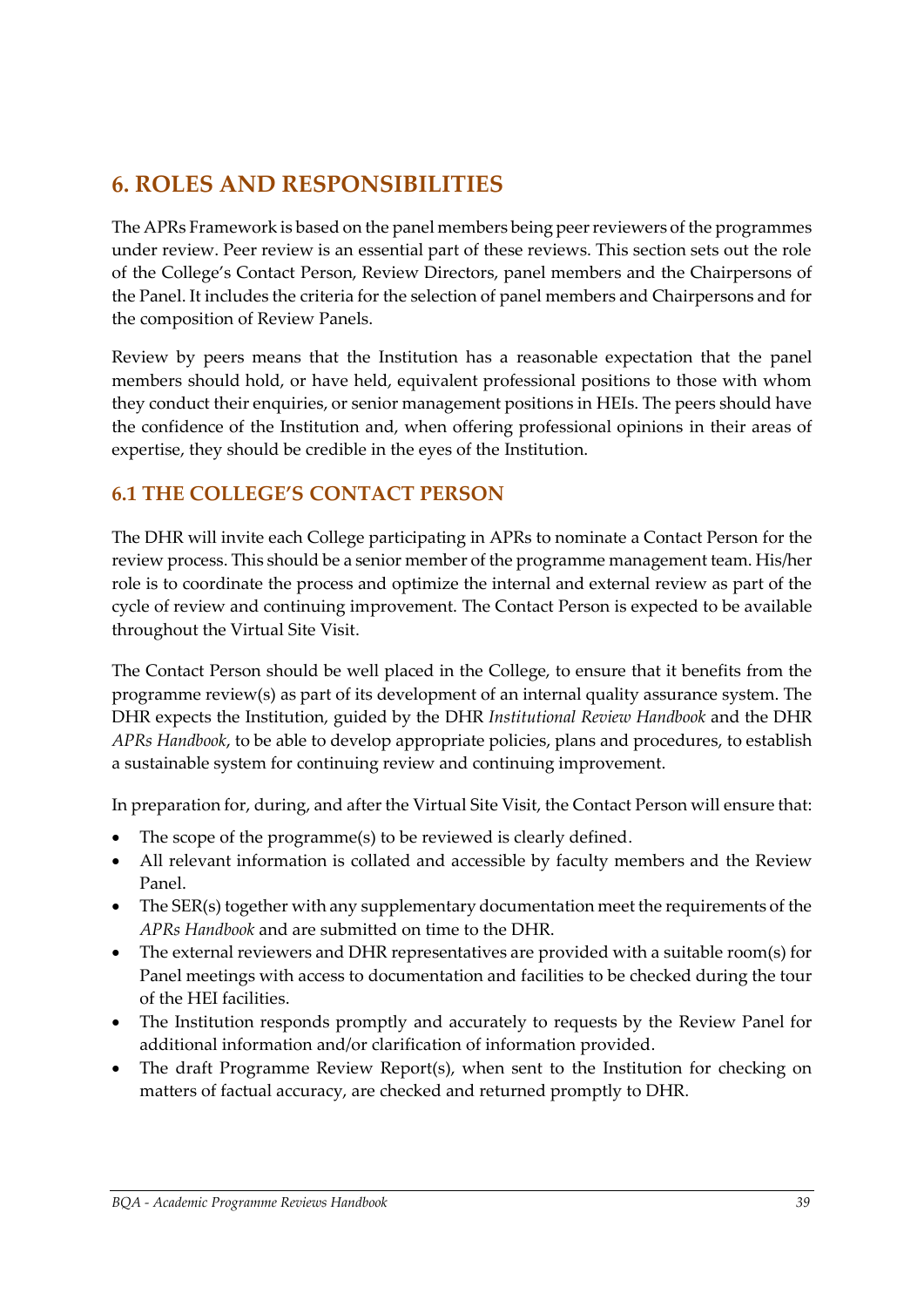- The Institution considers and responds constructively to the Programme Review Report(s), including preparing an improvement plan or modifying an existing improvement plan in the light of the outcomes of the review.
- Arrangements for follow-up are made in cooperation with the DHR.

## <span id="page-41-0"></span>**6.2 APPOINTMENT OF PANEL MEMBERS**

All candidates for the role of peer reviewer will be invited to submit their CVs. The DHR will acknowledge all submissions and subsequently notify candidates of the outcomes. The panel members will be recruited and briefed in line with published criteria, to ensure that they contribute effectively to the process.

The criteria for appointment are:

- All panel members should meet the specified criteria.
- Panel members will be allocated to reviews that are within their competence.
- Panel members will not be assigned to a review where there is a valid conflict of interest raised by them, or the Institution.
- Panel members will make themselves available for the whole of the scheduled review.

## <span id="page-41-1"></span>**6.3 ROLES OF PANEL MEMBERS**

The peer reviewers will work as members of a Review Panel. The DHR will invite one reviewer to be the Chairperson of the Panel. For diversified Colleges with a large number of programme offerings, the DHR may form more than one Panel to review these programmes at the same time.

The Chairpersons' roles are to:

- take a lead in the application of the *APRs Handbook* in the review
- coordinate the assembly of evidence and verify that there is a sound evidence base
- guide emerging and definitive conclusions made by the Panel
- ensure that DHR receives on time a Draft Review Report of the assigned programme, which meets the requirements set out in the *APRs Handbook*
- prepare a written document in response to the College comments on the Draft Review Report.

For each review, the panel members will:

- provide a written preliminary report from their reading of the Institution's documentation
- attend Panel meetings arranged by DHR
- attend the Virtual Site Visit for the full schedule of events
- take a lead in areas of responsibility designated by the Chairperson of the Panel with regard to: gathering evidence; chairing scheduled meetings with HEI representatives as directed by the Chairperson; preparing and building upon initial commentaries; sharing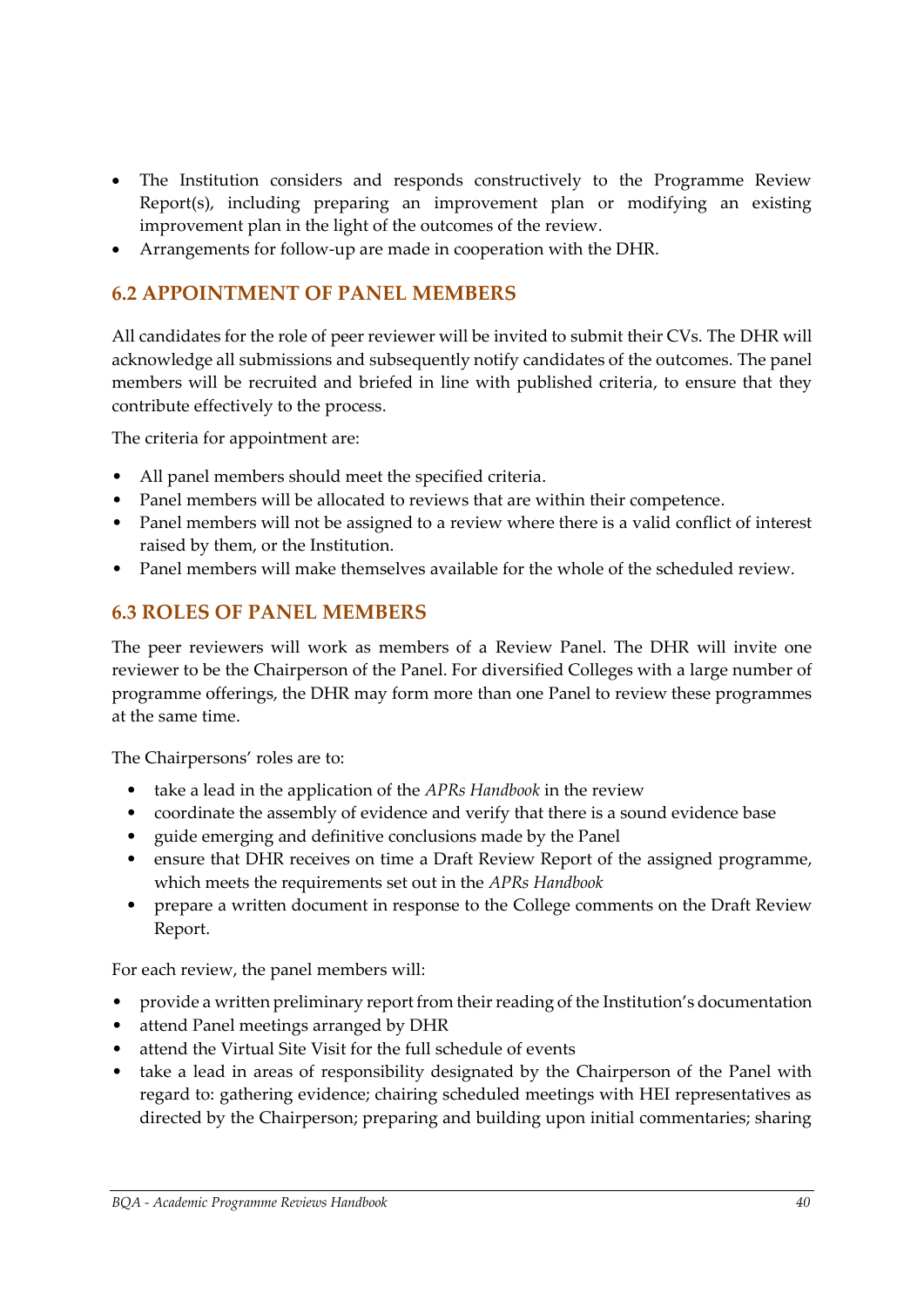evidence and formative opinions within the Review Panel; drafting sets of tentative conclusions on strengths and areas that require improvement; and assisting the Chairperson with revisions to the Draft Review Report(s) after the Virtual Site Visit

- for each part of the APRs Framework designated by the Chairperson: identify sources of evidence, including any gaps; evaluate the information and supporting evidence available; identify the main strengths and weaknesses or issues that deserve further attention; and record their evidence and findings, cross-referenced to the sources
- contribute to the Panel's considerations of the whole evidence base and judgements towards a collective Panel decision on the extent to which the Standards are met
- complete evaluations of the APRs process, as per the DHR requirements.

## <span id="page-42-0"></span>**6.4 SELECTION CRITERIA OF PANEL MEMBERS**

Reviewers need to have sufficient status and reputation for their views to be respected in the academic community. They also need to bring to the process higher-order skills in communication and evaluation.

#### **6.4.1. GENERAL REQUIREMENTS**

The following points are considered in the selection of panel members:

- academic expertise in one or more disciplines that relate to the programme(s) scheduled for review
- academic experience, including successful teaching practice and/or quality assurance, accreditation, audit or review, within the last five years
- those in professional practice in a relevant discipline with recent experience of academic activity may also be considered
- current or recent experience in quality management and improvement projects or systems which have made an impact
- proven abilities in communication in Arabic and/or English including: listening; joining in group discussions; respecting the views of others; leading (chairing) group discussions; rapid reading with understanding; and concise clear writing to tight deadlines
- competence in using and interpreting numbers including: the accurate analysis of data sets; verification and reconciliation techniques; presentation of valid data in support of a judgement
- proven ability in evaluation, including: appraisal of the context; identifying logical and irrational arguments; making sound judgements based on facts; adjusting judgements in the light of additional information or well-argued alternative views in a professional context; and a willingness to justify judgements

The following points are desirable in the selection of panel members:

• IT skills, including the use of laptops or notebooks, internet and intranet, in MS Word and audio and visual communication programmes such as Zoom.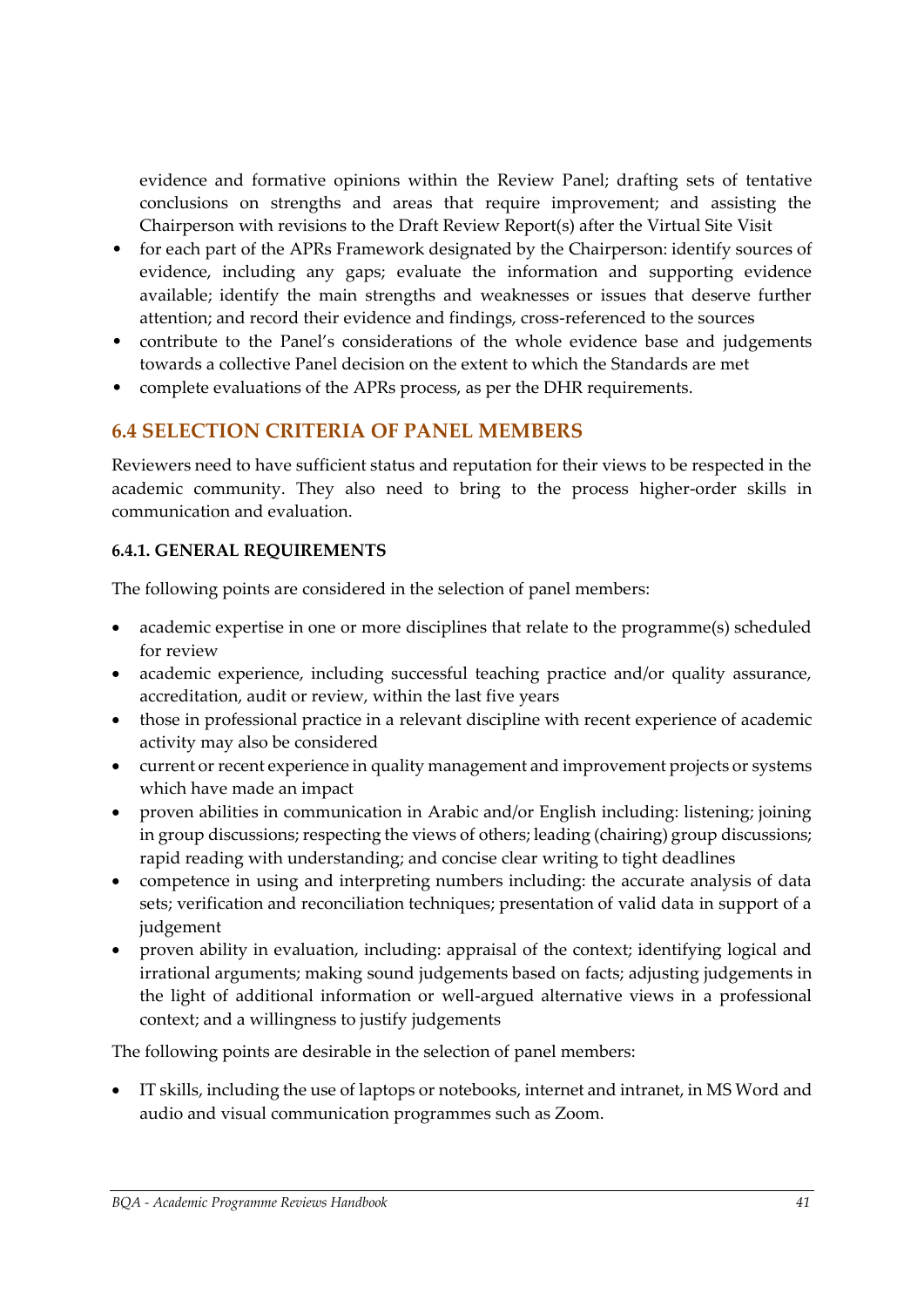- current or recent experience in moderation of marking, external evaluation and/or formal validation of graduate attainment
- effective practice in curricular development, including writing outcome-related curricular documents, action plans for programmes and courses improvements or strategies for learning, teaching and assessment.
- acknowledged track record in research or other scholarly activities
- recognized contributions to society or the community within the normal range of academic activities (e.g. projects, consultancy, teaching, coaching or mentoring)
- advisory or interventionist functions as an internal or external consultant or change agent in higher education or related professional fields.

#### **6.4.2. THE PANEL CHAIRPERSON**

In addition to the above requirements, the Panel Chairperson will demonstrate:

- proven qualities of leadership and the management of people and information in task groups or projects
- ability to implement procedures and protocols consistently yet fairly to accommodate local circumstances
- effective chairing of reviews and meetings including thorough planning, collaboration with other key participants and time management
- ability to assess the evidence available and the validity of emerging judgements
- ability to write cogently to deadlines and edit the writing of reviewers to meet the specifications for the Review Report
- ability to evaluate the review and make constructive suggestions for the continuing improvement of the process.
- on request by the DHR, the ability to make additional contributions to the process through, for example, contributions in conferences, editing and checking the Draft Review Report(s) generated by others, trawling reports in order to draft overview or summary reports.

## <span id="page-43-0"></span>**6.5 ROLES OF REVIEW DIRECTORS**

The Review Directors' roles are to:

- analyse SERs and other documents submitted by the Institution
- arrange and conduct the portfolio meeting (conference call)
- ensure that panel members are informed about the Bahraini context of the review
- co-ordinate with the panel members and other Review Director(s), when applicable, in identifying extra evidence needed and developing a Virtual Site Visit schedule
- conduct the preparatory visit(s) on behalf of the Review Panel
- ensure the application of the *APRs Handbook* in the review
- ensure that the DHR receives Draft Review Report(s) on time, which meet the requirements set out in the *APRs Handbook*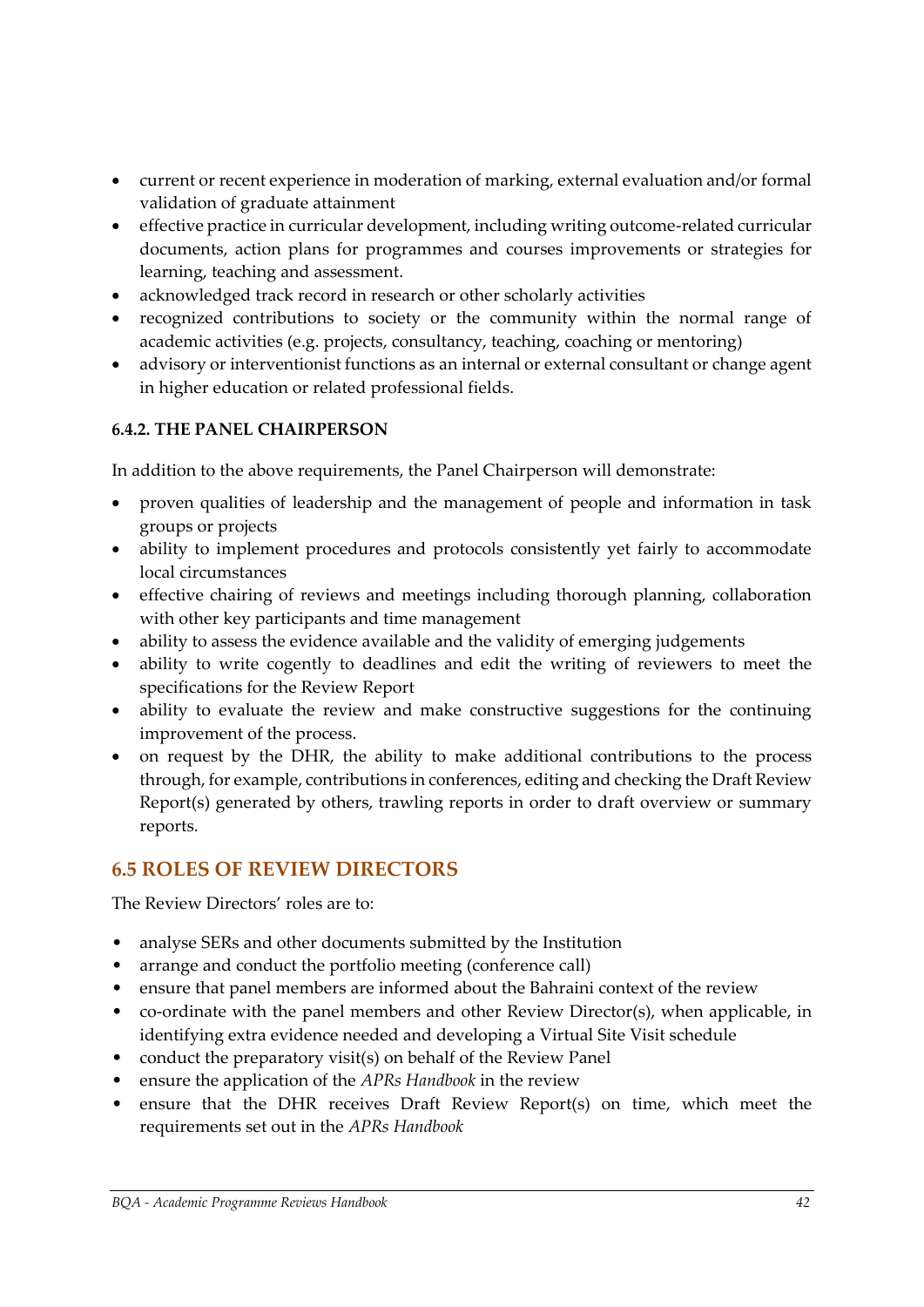- prepare definitive Draft Review Report(s) to be presented to the DHR Academic Committee
- discuss issues raised by the DHR Academic Committee with the Panel
- review and discuss the Institution's comments on the definitive Draft Review Report(s) with the Panel as needed
- edit the Review Report(s) after receiving the Institution's reply on the Draft Review Report(s)
- present the definitive Draft Review Report(s) to the BQA Academic Committee for approval
- discuss issues raised by the BQA Academic Committee with the Panel as needed
- ensure that the translated summary of the Review Report is a correct translation of the original.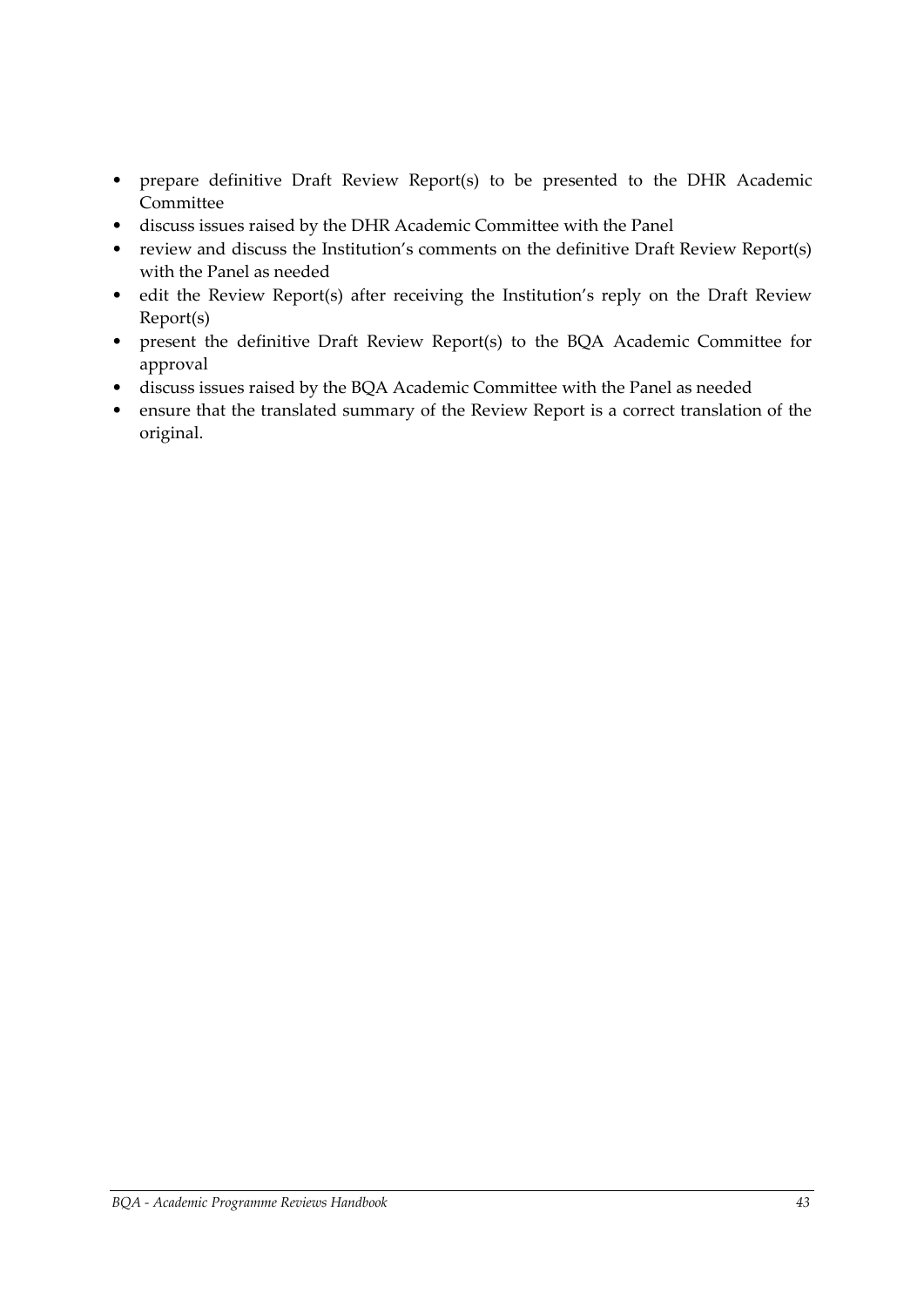# <span id="page-45-0"></span>**7. APPENDICES**

# <span id="page-45-1"></span>**APPENDIX I: RUBRIC FOR JUDGING INDICATORS**

| Judgement              | Description                                                                                                                                                                                                           |
|------------------------|-----------------------------------------------------------------------------------------------------------------------------------------------------------------------------------------------------------------------|
| Addressed              | All the applicable expectations and requirements of the<br>Indicator are addressed.                                                                                                                                   |
| Partially<br>Addressed | Most of the applicable expectations and requirements of<br>the Indicator are addressed, especially those that have the<br>greatest impact on the quality of the programme, its<br>delivery and academic standards.    |
| Not<br>Addressed       | Most of the applicable expectations and requirements of<br>the Indicator are not addressed, including those that have<br>the greatest impact on the quality of the programme, its<br>delivery and academic standards. |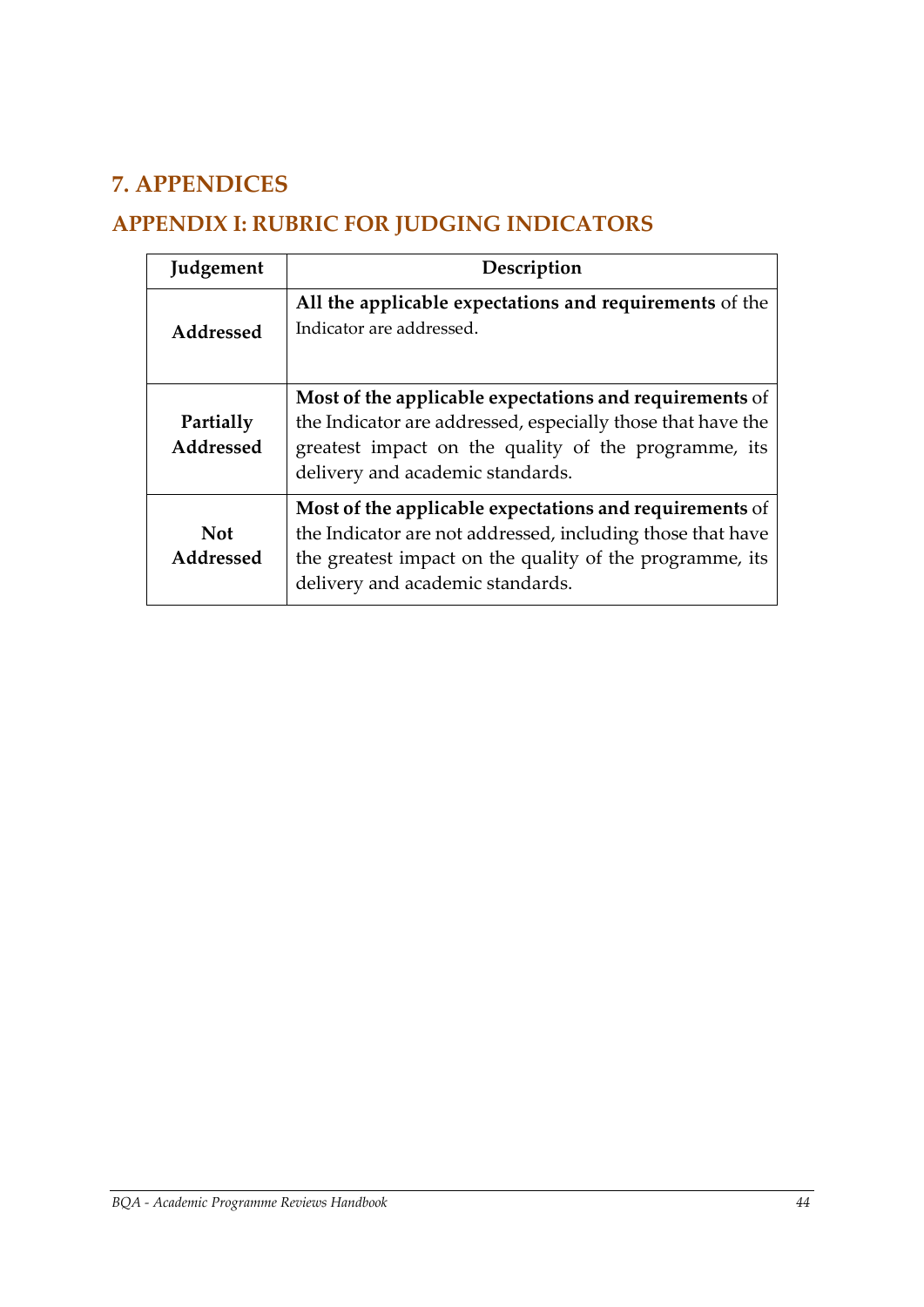<span id="page-46-0"></span>

|                                                                                                                                                    | Standard 1                                                       |                                                                                                                                                                                         |                              |                                                  |                         |                                                                                                                                                                      | Standard 2                         |                                                                                                         |                                      | Standard 3                            |                                           |                                                                                                                         |                                                           | Standard 4          |                                                              |                                                   |                                    |                                           |                                                             |                             |                                                                  |
|----------------------------------------------------------------------------------------------------------------------------------------------------|------------------------------------------------------------------|-----------------------------------------------------------------------------------------------------------------------------------------------------------------------------------------|------------------------------|--------------------------------------------------|-------------------------|----------------------------------------------------------------------------------------------------------------------------------------------------------------------|------------------------------------|---------------------------------------------------------------------------------------------------------|--------------------------------------|---------------------------------------|-------------------------------------------|-------------------------------------------------------------------------------------------------------------------------|-----------------------------------------------------------|---------------------|--------------------------------------------------------------|---------------------------------------------------|------------------------------------|-------------------------------------------|-------------------------------------------------------------|-----------------------------|------------------------------------------------------------------|
|                                                                                                                                                    |                                                                  | <b>Limiting Standard</b>                                                                                                                                                                |                              |                                                  |                         |                                                                                                                                                                      |                                    |                                                                                                         |                                      |                                       |                                           |                                                                                                                         |                                                           |                     |                                                              |                                                   |                                    |                                           |                                                             |                             |                                                                  |
|                                                                                                                                                    | $\overline{11}$<br>Indicator                                     | $\sim$<br>$\overline{ }$<br>Indicator                                                                                                                                                   | Indicator 1.3                | Indicator 1.4                                    | Indicator 1.5           | $\sim$<br>Indicator                                                                                                                                                  | $\sim$<br>Indicator <sub>2</sub> . | 2.3<br>Indicator                                                                                        | 4<br>$\overline{N}$<br>Indicator     | $\mathfrak{g}$<br>$\sim$<br>Indicator | 3.1<br>Indicator                          | Indicator 3.2                                                                                                           | 3.3<br>Indicator                                          | Indicator 3.4       | rU<br>$\omega$<br>Indicator                                  | 3.6<br>Indicator                                  | Indicator 4.1                      | 4.2<br>Indicator                          | Indicator 4.3                                               | 4.4<br>Indicator            | 5<br>4<br>Indicator                                              |
|                                                                                                                                                    | $\mathop{\rm Planning}\nolimits$<br>Academic<br>Framework<br>The | Learning<br>ঔ<br>Attributes<br>Outcomes<br>Graduate<br>Intended                                                                                                                         | Content<br>Curriculum<br>The | Learning<br>Teaching and                         | Assessment Arrangements | Students<br>Admitted                                                                                                                                                 | Academic Staff                     | Material<br>and<br>Resources<br>Physical                                                                | Information<br>Management<br>Systems | Student Support                       | £<br>$\sigma$<br>Assessment<br>Efficiency | Academic Integrity                                                                                                      | External<br>ssessment<br>and<br>Moderation of<br>Internal | Work based Learning | ð<br>Project<br>Thesis/Dissertation<br>Component<br>Capstone | He<br>$\mathfrak{b}$<br>Achievements<br>Graduates | Assurance<br>Management<br>Quality | Management<br>and Leadership<br>Programme | Periodic<br>rogramme<br>of the P<br>and<br>Annual<br>Review | Surveys<br>Benchmarking and | Labour<br>market and Societal Needs<br>$\mathbf{c}$<br>Relevance |
| Satisfied                                                                                                                                          |                                                                  | (3) Indicators or more are 'Addressed'<br>(3)<br>Indicators<br><sub>or</sub><br>more<br>and the rest are 'Partially Addressed'<br>'Addressed' and the rest are 'Partially<br>Addressed' |                              |                                                  | are                     | (3) Indicators or more are 'Addressed' and the<br>(3) Indicators or more are 'Addressed'<br>rest are 'Partially Addressed'<br>and the rest are 'Partially Addressed' |                                    |                                                                                                         |                                      |                                       |                                           |                                                                                                                         |                                                           |                     |                                                              |                                                   |                                    |                                           |                                                             |                             |                                                                  |
| - One or more Indicators are 'Not<br>Addressed'<br>Not Satisfied<br><b>OR</b><br>Indicators<br>than<br>(3)<br>Less<br>are<br>$\sim$<br>'Addressed' |                                                                  |                                                                                                                                                                                         | Addressed'<br>'Addressed'    | - One or more Indicators are 'Not<br>- Less than | <b>OR</b><br>(3)        | Indicators are                                                                                                                                                       |                                    | - One or more Indicators are 'Not Addressed'<br><b>OR</b><br>- Less than (3) Indicators are 'Addressed' |                                      |                                       |                                           | - One or more Indicators are 'Not<br>Addressed'<br>OR<br>(3)<br>Indicators are<br>Less<br>than<br>$\sim$<br>'Addressed' |                                                           |                     |                                                              |                                                   |                                    |                                           |                                                             |                             |                                                                  |

# **APPENDIX II: ACADEMIC PROGRAMME REVIEWS FRAMEWORK (CYCLE 2) - JUDGMENTS**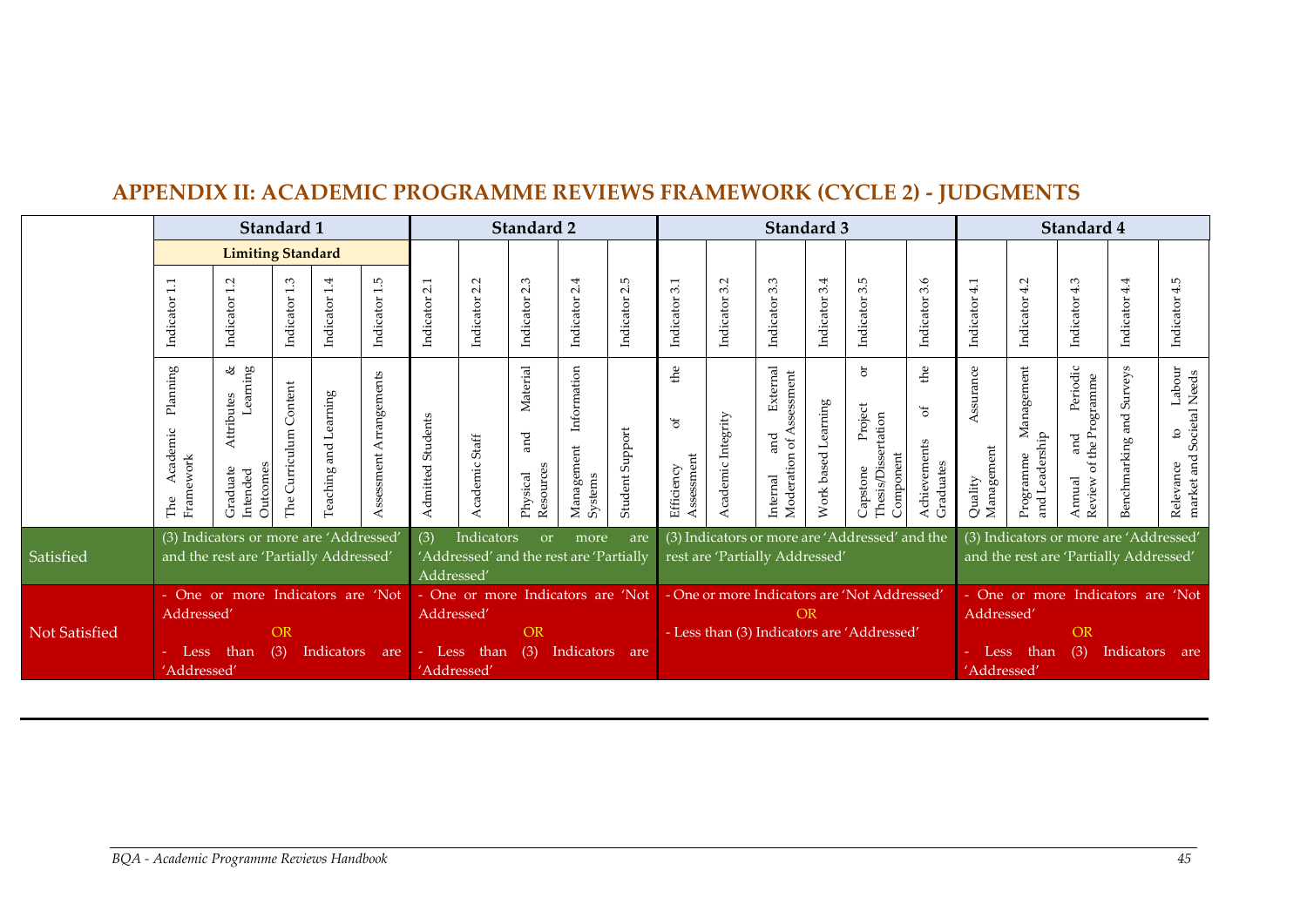# **The Overall Judgment**

| "Confidence"                       | "Limited Confidence"               | "No Confidence"                                                                                                                                     |
|------------------------------------|------------------------------------|-----------------------------------------------------------------------------------------------------------------------------------------------------|
| in meeting minimum QA requirements | in meeting minimum QA requirements | in meeting minimum QA requirements                                                                                                                  |
| All four Standards are 'Satisfied' | Standard 1                         | Two or three Standards are 'Satisfied', including   One or no Standard is 'Satisfied' and all cases where  <br><b>Standard 1</b> is 'Not Satisfied' |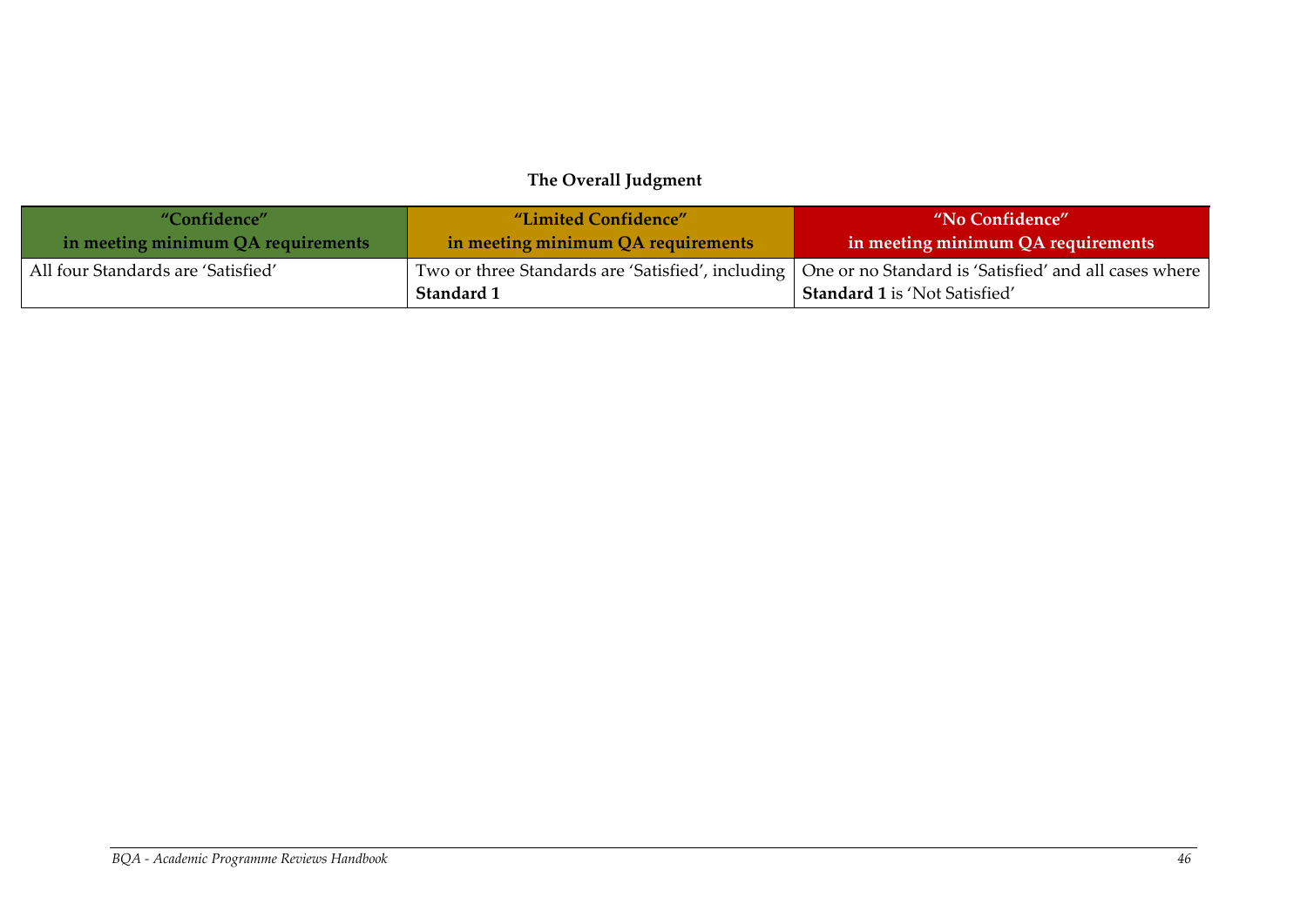# <span id="page-48-0"></span>**APPENDIX III: ACADEMIC PROGRAMME REVIEWS FRAMEWORK (CYCLE 2) – PROCESS**

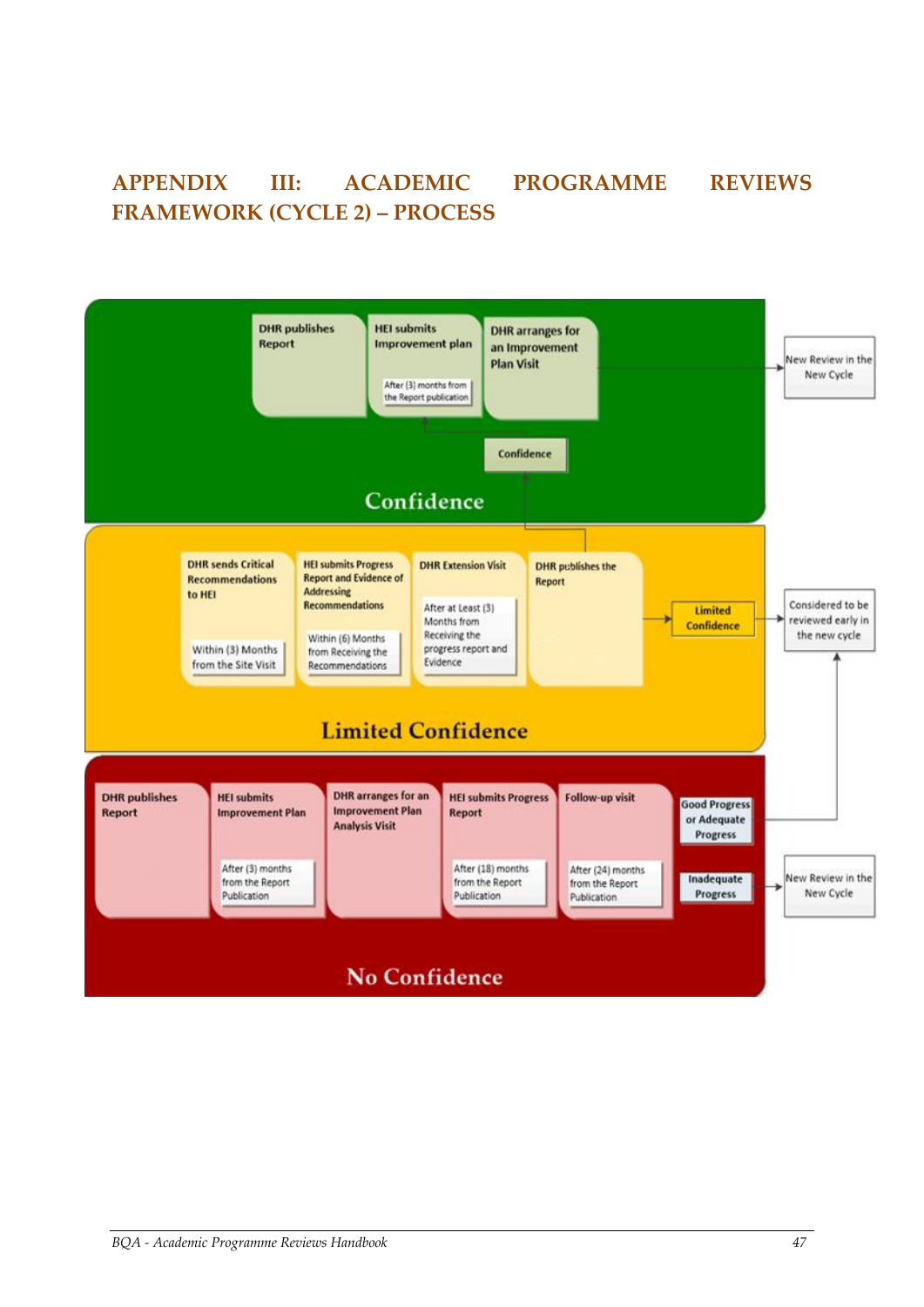# <span id="page-49-0"></span>**APPENDIX IV: GUIDANCE AND TEMPLATES 1 AND 2 FOR PROGRAMME SELF-EVALUATION REPORTS**

#### **Guidance on Self-Evaluation**

Self-evaluation is a central part of any programme review. The guidance concerning selfevaluation offered in the BQA's *Institutional Review Handbook* applies to the self-evaluation for APRs. The self-evaluation should be regarded in the College as a sustainable process rather than a one-off project for DHR. It offers benefits to the programmes and the College, if it is approached as a team effort. These benefits include the clarification of programme aims; the sharing of insights into the programmes and how they achieve the desired aims; enhanced engagements with a range of stakeholders; and more effective organisation of information. If the self-evaluation process generates a plan for improvement, this may be included as an appendix.

The report(s) should be evidence-based, analytical and self-critical, and give highlights of good practice and any identified challenges or weaknesses that are being, or need to be, addressed. The structure should be in line with template 2.

#### **Template 1: Summary of the programme and data set**

#### **Part 1: Administrative information**

- 1. Programme title:
- 2. Award/degree:
- 3. Department(s) responsible:
- 4. Programme co-ordinator:
- 5. External evaluator:
- 6. Year of operation being reported:
- 7. Date this report is submitted:
- 8. Date this report is approved:
- 9. Approved by:

#### **Part 2: Statistical information**

- 1. Number of students admitted to the programme in the last **five years** (by year)
	- i. Admitted in orientation/foundation
	- ii. Admitted in Year 1
	- iii. Admitted direct entry to Year 2 or 3 (transferred students)
	- iv. Part-time/full-time
	- v. Male/female
	- vi. Nationality (Kingdom of Bahrain, GCC, Arab countries, others)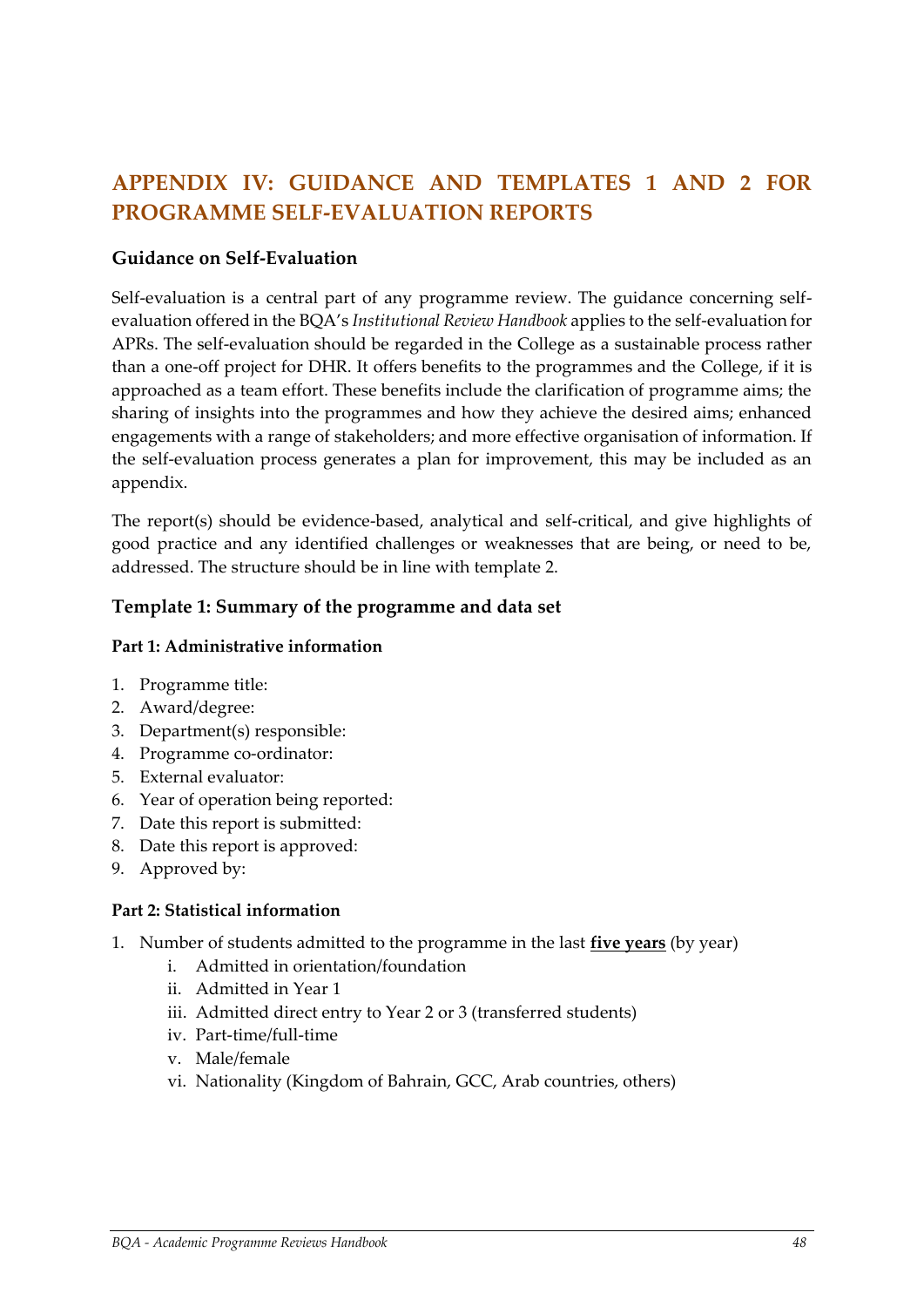- 2. Number of students registered in the programme in the last **five years** (by year)
	- i. Part-time/full-time
	- ii. Male/female
	- iii. Nationality (Kingdom of Bahrain, GCC, Arab countries, others)
- 3. Number of graduates in the last **five years** (by year) and the number of students expected to complete the programme this year
	- i. Graded Point Average (GPA)
	- ii. Length of study period for each year's graduates (Mean, Range (max- min))
	- iii. Grading: no. and percentage in each grade

| Excellent | $\ldots \ldots \frac{9}{6}$ |
|-----------|-----------------------------|
| Very Good | $\ldots \ldots \ldots \%$   |
| Good      | $\ldots \ldots \frac{9}{6}$ |
|           | . %                         |
| Fail      | $\ldots \ldots \ldots \%$   |

- 4. Discussion of statistical information Do the results produce a normal distribution or is there a skew? Discuss reasons:
- 5. First destinations of graduates

Give percentages of the graduates of the last **five years** who have (by year):

- i. proceeded to appropriate/relevant employment:
- ii. proceeded to other employment:
- iii. undertaken postgraduate study:
- iv. engaged in other types of activity:
- v. unknown first destination:

#### **Part 3: Programme aims and intended learning outcomes**

(This information may be attached as a programme specification)

- 1. Programme aims
- 2. Specific intended learning outcomes grouped by knowledge, skills and competence
- 3. List of courses which contribute to the programme.

#### **Part 4: Academic and Administrative Staff (this is submitted for the whole College)**

- 1. Number of academic staff in the College in the last **five years** as well as current academic years (by year)
	- i. Rank (professor, associate professor, assistant professor, senior lecturer, lecturer, graduate assistant, etc.)
	- ii. Nationality
	- iii. Gender
	- iv. Academic and professional qualifications
	- v. Part-time/full-time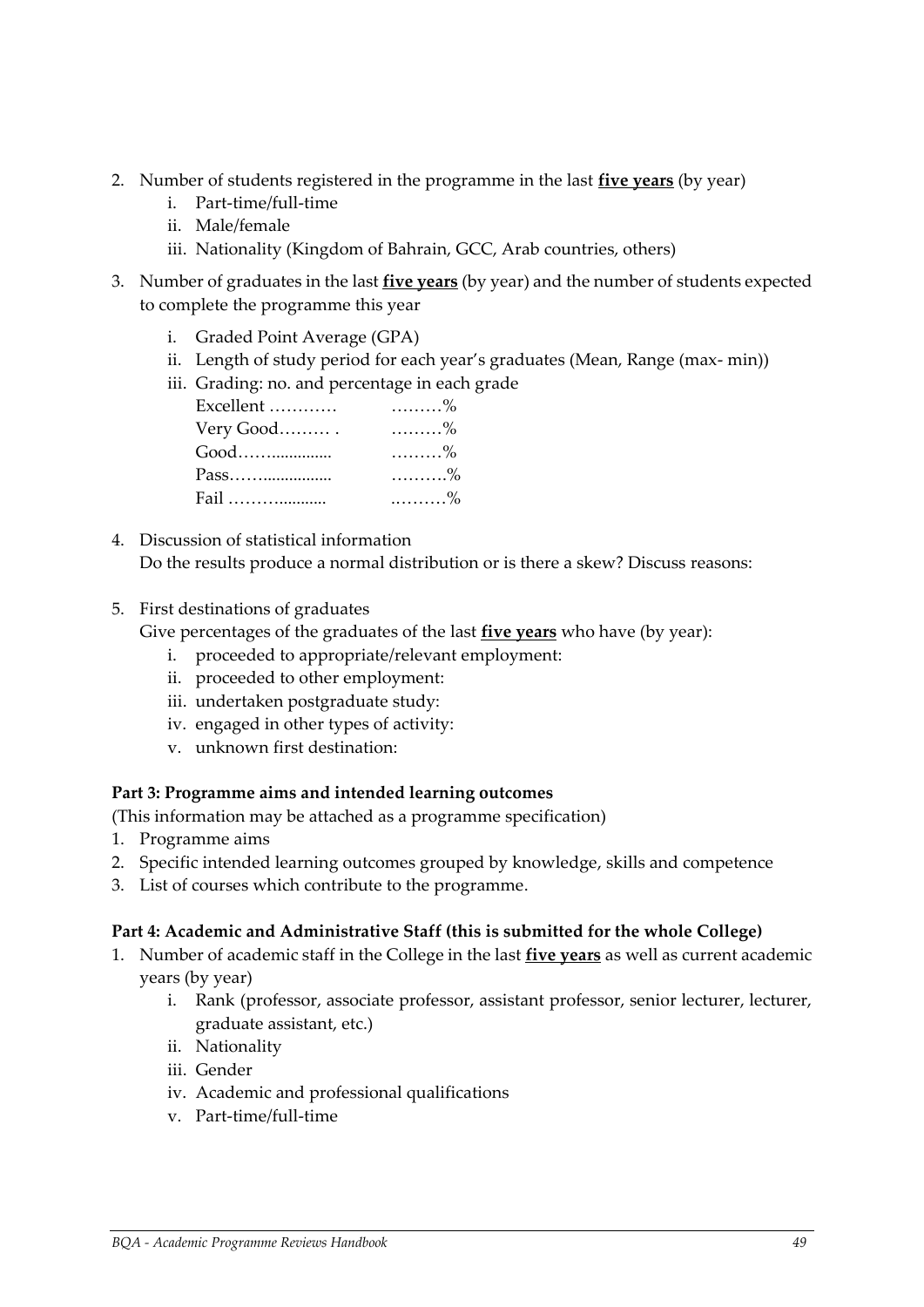- vi. % time serving the programme
- 2. Details of academic staff currently contributing to each specific programme
	- i. Rank (professor, associate professor, assistant professor, senior lecturer, lecturer, graduate assistant, etc.)
	- ii. Nationality
	- iii. Gender
	- iv. College
	- v. Department
	- vi. Specialisation (major and minor)
	- vii. % of time contributing to the programme
- 3. Details of administrative staff in the College in the last **five years** as well as current academic years (by year)
	- i. Nationality
	- ii. Gender
	- iii. Job title
	- iv. Academic and professional qualifications
	- v. Part-time/full-time
- 4. Other (please specify):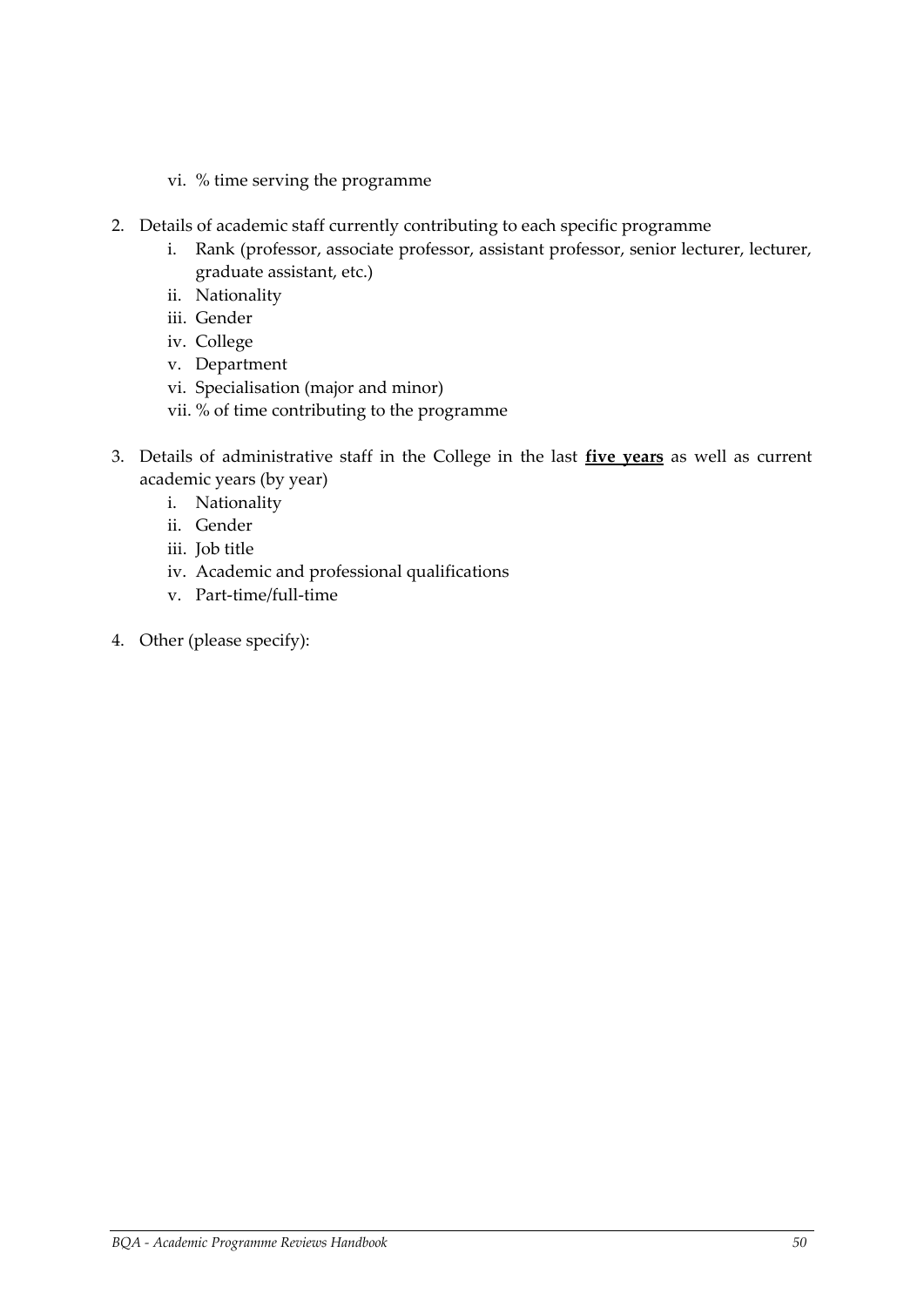#### **Template 2: Outline of the Self-Evaluation Report**

For each programme under review, the Self-Evaluation Report (SER) needs to be submitted in a template that follows the Programme Review Standards and Indicators. The SER may attach appendices to provide greater detail on the programme and its contributing courses and on the infrastructure that supports the programme. It will also be accompanied by an improvement plan. The structure set out below is:

- Background
- Evaluation
- Conclusions
- Improvement plan

#### **Background**

A brief summary of how long the programme has been offered, any substantial revisions, the context in which the programme is offered (labour market, collaboration with other organisations and the outcomes of any recent reviews and/or accreditation). The mission statements of the Institution and College should be included.

#### **Evaluation**

A summary describing how each of the applicable expectations set out in the Academic Programme Reviews Standards and Indicators are addressed. The Institution should avoid long descriptions and highlight good practices, current developments and any gaps, weaknesses and other matters being addressed or requiring improvement. Evidence, examples and references of supporting documentation, should be given where appropriate.

#### **Conclusions**

The conclusion should include:

- identified good practice
- gaps and matters to be addressed.

#### **Improvement Plan**

Attach a current improvement plan and indicate its status (e.g. draft for further discussion, or adopted by Faculty Council, or already implemented). (See Appendix V for a suggested layout.)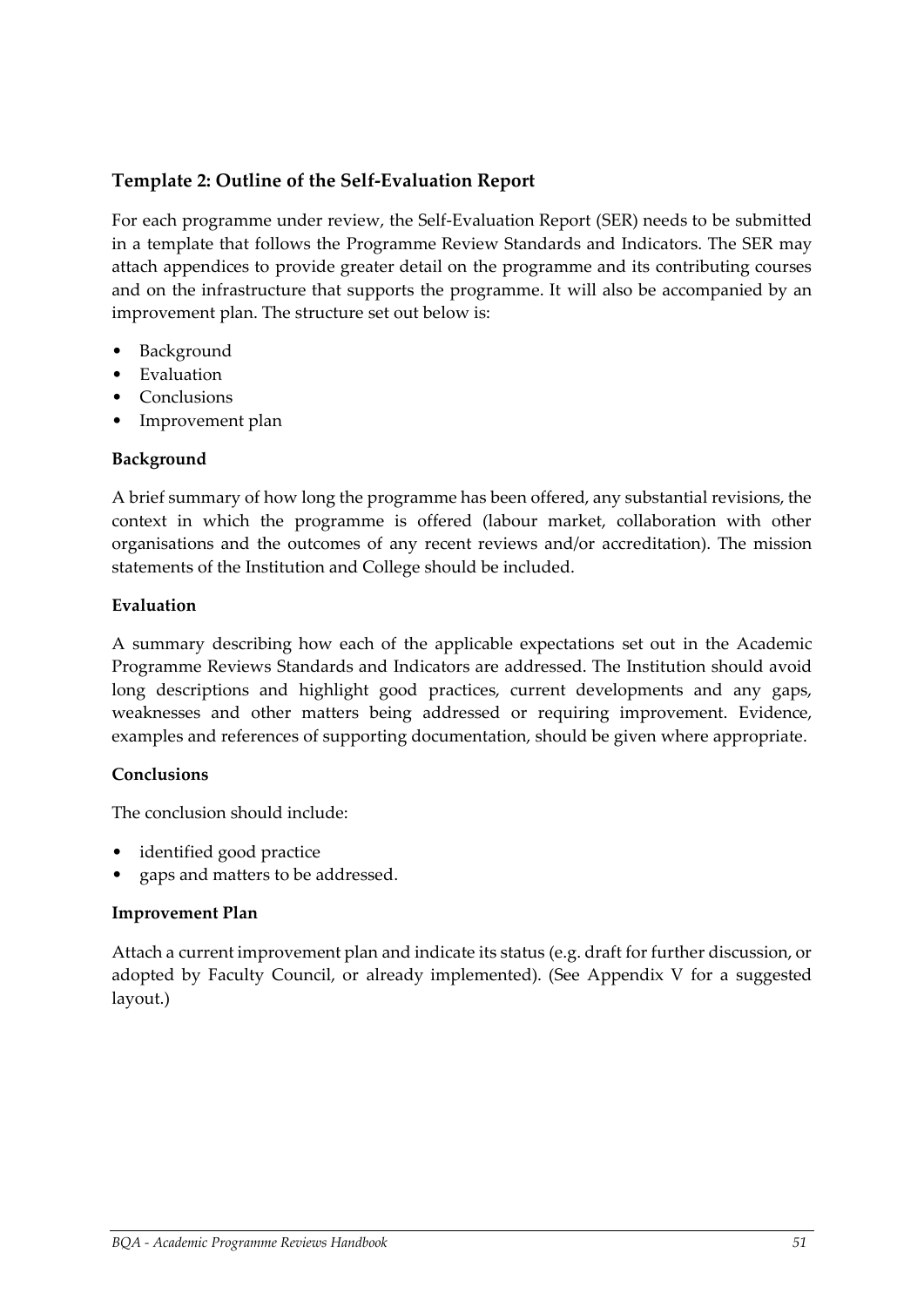# <span id="page-53-0"></span>**APPENDIX V: GUIDANCE AND TEMPLATE FOR IMPROVEMENT PLAN**

All Colleges that have undergone a Review by the DHR are required to prepare subsequent to the publication of the Review Report, and in line with the guidelines outlined in the *Academic Programme Reviews Handbook,* an improvement plan for each programme reviewed. Upon receiving the final Review Report from the DHR, Colleges are expected to reflect on what actions will be undertaken to address the Review Report's recommendations and plan for enhancing the overall quality of their provision; they are required to link proposed actions explicitly to the Review Report's findings, particularly in regard to:

- rectifying areas of weakness
- sustaining areas of strength

The College is responsible for identifying and prioritizing areas for improvement as well as implementing the planned enhancements; it is imperative to demonstrate to the DHR that these plans are robust and are achievable.

The improvement plan needs to be viewed as an integral part of a College's strategic plan. Once implemented, it will serve as a valuable strategic tool that assists the College in outlining the activities required to achieve its quality improvement goals. The improvement plan should also be considered as a 'living' document, with new improvement priorities determined as previous improvement goals are accomplished.

#### **Developing the Improvement Action Plan**

Prior to the development of the improvement plan, it is advisable that the College first discusses the DHR Review Report with all stakeholders, in order to ascertain a common understanding of the Report's findings and gain multiple perspectives on how the improvement process will proceed. To maximize the benefit of this process, a senior staff member should be designated for the coordination between various stakeholders as well as for the development and implementation of the improvement plan.

The improvement plan is a summary document that presents the various components of the planned improvement process in a succinct and concise SMART format (Specific, Measurable, Achievable, Realistic, and Timed). It is recommended that a tabulated action plan is presented according to the following steps:

- Based on the feedback of all stakeholders on the Review Report findings, improvement goals are set and arranged in order of priority.
- The strategies for achieving each improvement goals are subsequently identified with the corresponding activities clearly outlined.
- For each activity, the persons to be responsible and/or accountable for implementation are listed.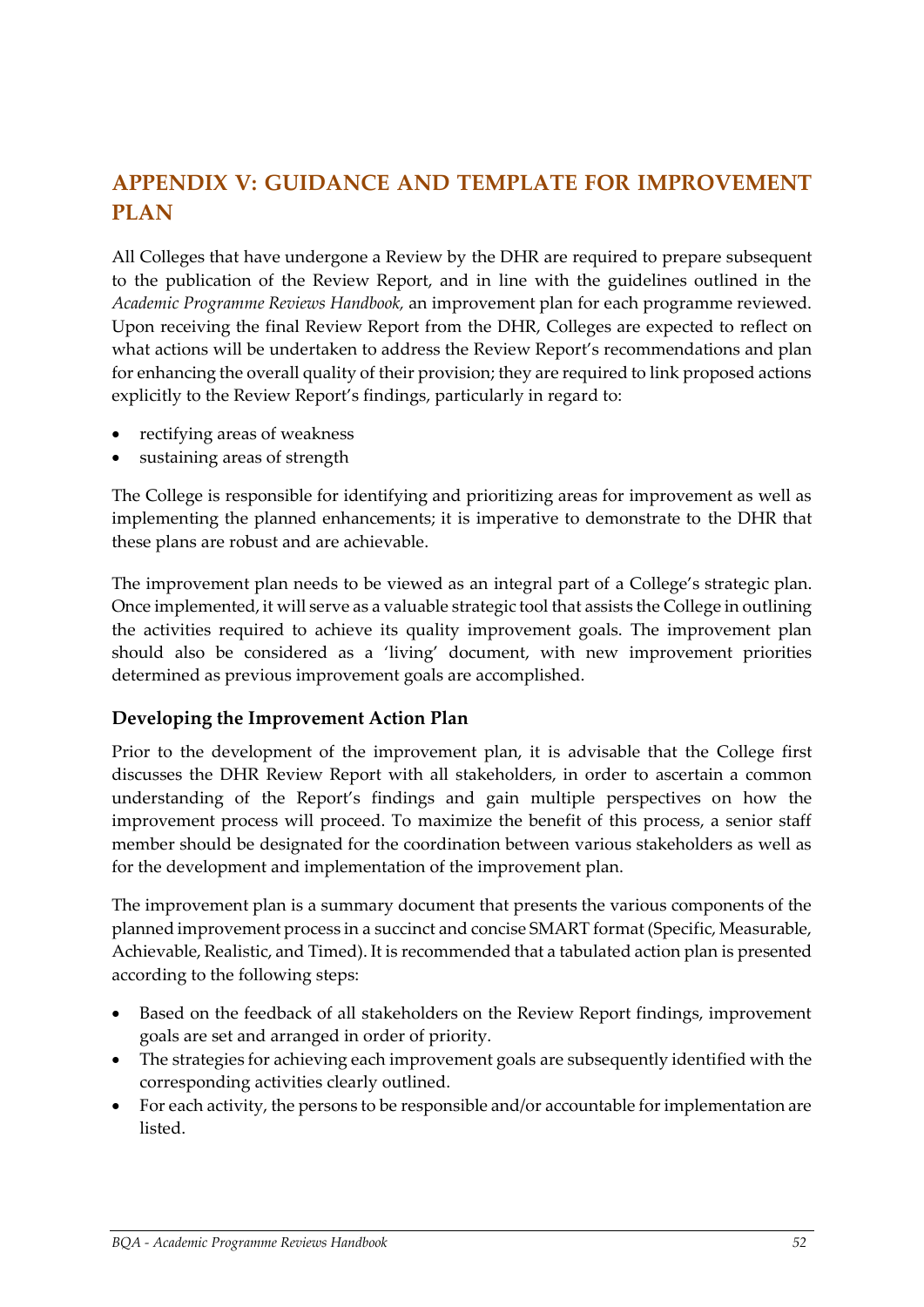- The resources required to accomplish each activity are detailed.
- The timescale expected to achieve each activity is indicated.
- Targets and criteria to evidence successful implementation of each activity are set.
- Expected costs for implementing each activity are estimated.
- A date for completion of each activity is assigned.

In addition to the above-mentioned components, the improvement plan should also include a brief overview that addresses:

- the impact of the report findings on the Institution's day-to-day operation
- how the College plans to integrate the recommendations into its strategic plan with a reference to whether the current mission, vision and strategic goals would need to be revised
- justifications for the prioritization order of the improvement goals
- major implications of implementing the Review Report's recommendations on the Institution's budgeting and resourcing
- assignment of responsibility with regards to the overall follow-up and monitoring of the improvement plan.

#### **Improvement process**

- 1. Upon receiving the Review Report(s) from the DHR, Colleges should discuss the Report's findings with all stakeholders and designate a senior staff member to be responsible for the development and implementation of the improvement plan(s).
- 2. The finalized improvement plan(s) should be submitted to DHR three months after the publication of the Review Report(s).
- 3. The submitted improvement plan(s) will be analysed by the assigned Review Director(s) in consultation with the DHR Director. The aim of this analysis is to determine the extent to which the College has successfully planned to address the Review Report(s) findings.
- 4. A meeting at the College will be scheduled one month following the receipt of the improvement plan(s). The focus of this meeting is to discuss the plan with regard to whether it is sufficiently detailed and adequately addresses the Review Report findings. If the DHR is not satisfied with the proposed improvement strategies and activities, the College will be required to revise its plan in light of these discussions.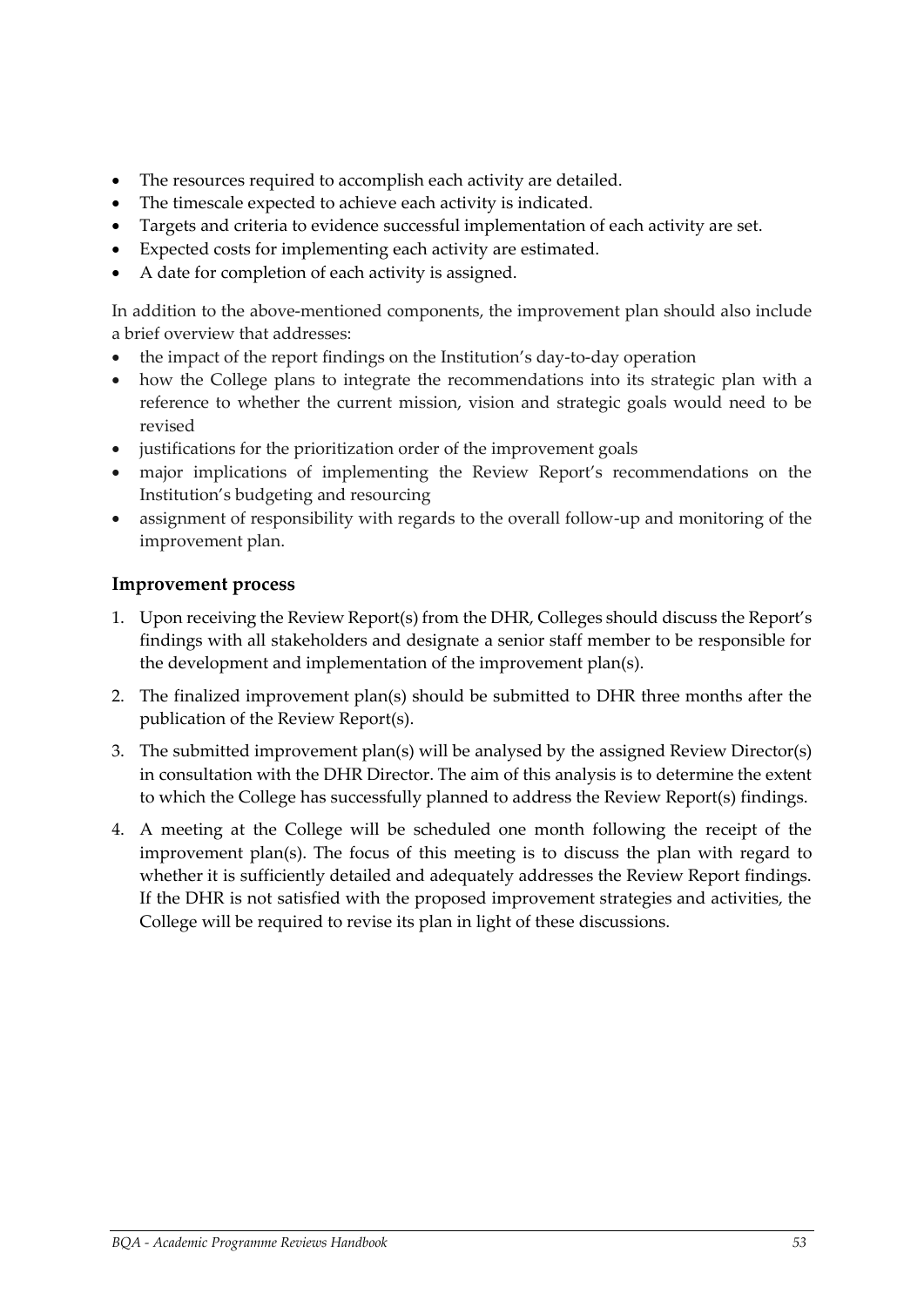# **A suggested template for presentation of the improvement plan components**

| Improvement<br>Goals (in order<br>of priority) | Proposed<br>action(s) | <b>Responsibility</b><br>for action | Required<br>resources | <b>Timeline</b> | <b>Evidence of</b><br>successful<br>implementation | Estimated<br>costs | Completion<br><b>Date</b> |
|------------------------------------------------|-----------------------|-------------------------------------|-----------------------|-----------------|----------------------------------------------------|--------------------|---------------------------|
|                                                |                       |                                     |                       |                 |                                                    |                    |                           |
|                                                |                       |                                     |                       |                 |                                                    |                    |                           |
|                                                |                       |                                     |                       |                 |                                                    |                    |                           |
|                                                |                       |                                     |                       |                 |                                                    |                    |                           |
|                                                |                       |                                     |                       |                 |                                                    |                    |                           |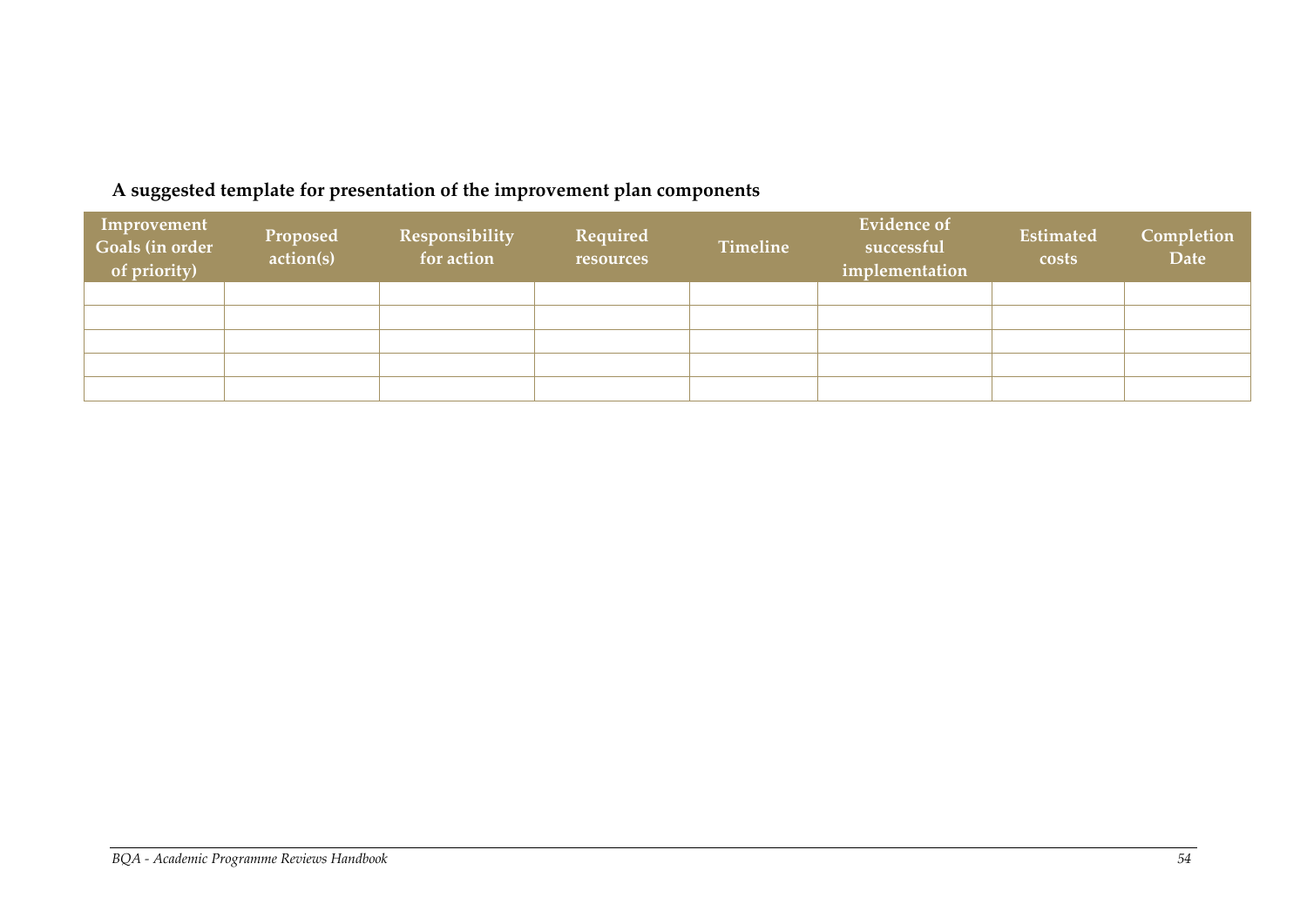# **APPENDIX VI: STAGE I APPEAL FORM**

<span id="page-56-0"></span>

| <b>Appeal Details</b>             |                                           |  |               |           |                         |                              |                           |  |  |  |
|-----------------------------------|-------------------------------------------|--|---------------|-----------|-------------------------|------------------------------|---------------------------|--|--|--|
| <b>Institution Name</b>           |                                           |  |               |           |                         |                              |                           |  |  |  |
|                                   | Date of Receiving the Draft Review Report |  | DD Month YYYY |           |                         |                              |                           |  |  |  |
| Date of Appeal Stage I            |                                           |  |               |           |                         |                              |                           |  |  |  |
| <b>Grounds for Appeal Stage I</b> |                                           |  |               |           |                         |                              |                           |  |  |  |
| Claim No.                         | <b>Institution's Claim</b>                |  | Judgment      |           | Main<br>Aspect/Standard | <b>Institution's Remarks</b> | Institution's<br>Evidence |  |  |  |
| 1.                                |                                           |  |               |           |                         |                              |                           |  |  |  |
| Appeal submitted by:              |                                           |  |               |           |                         |                              |                           |  |  |  |
| <b>Institution Representative</b> |                                           |  |               | Position  |                         |                              |                           |  |  |  |
| <b>Contact Number</b>             |                                           |  |               |           |                         |                              |                           |  |  |  |
| Email                             |                                           |  |               | Signature |                         |                              |                           |  |  |  |